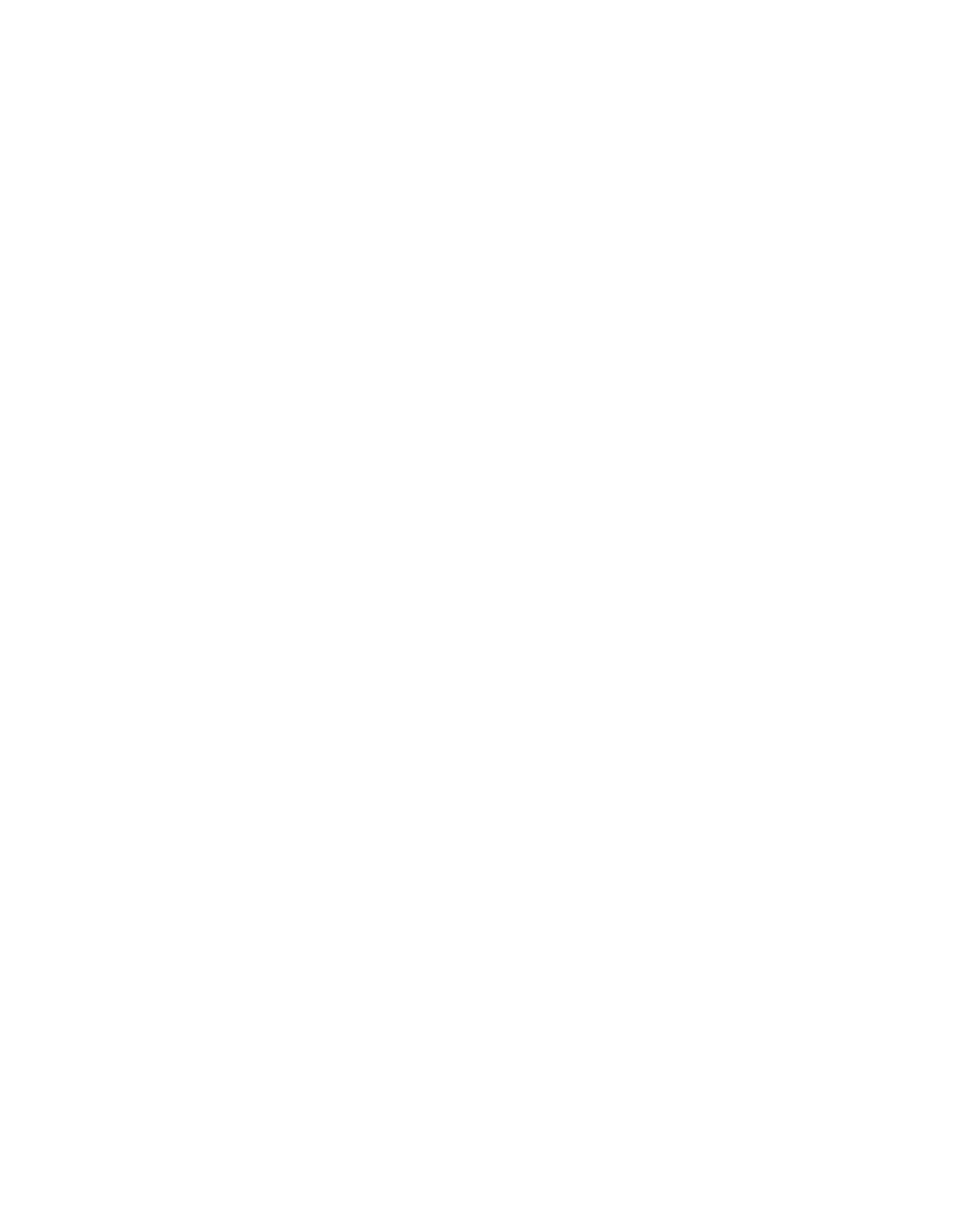## **Human Resources Action Plan on Access, Equity and Human Rights 2007– 2008**

#### **1. Divisional Context**

The mandate of the Human Resources Division is to provide leadership and promote excellence in human resources management to enable the City to achieve its service and business objectives. This includes the responsibility of ensuring that the City's workplace is free from harassment and discrimination. The City also develops and implements employment equity programs for Aboriginal Peoples, women, racial minority group members, and people with disabilities. Through these programs it ensures that its workforce is representative of the communities it serves.

Human Resources delivers its services through the following functional sections:

- Employee and Labour Relations
- HR Standards and Decision support
- Occupational Health and Safety
- Organizational Development and Learning
- Staffing, Compensation and Employment Equity
- Strategic HR Services

This plan outlines the initiatives that will be undertaken within these sections including those that will be implemented across the organization. Divisional plans will also include specific HR initiatives being coordinated through HR operational units. The goals and achievements of the Human Rights Office will also be captured in this report.

#### **2. Key Access and Equity Issues**

- Increasing access to and implementing specific employment equity initiatives for People with Disabilities, African Canadians and youth in the City's priority neighbourhoods.
- Obtaining accurate data on designated groups in the City's workforce
- Assessing employment equity achievements for designated groups in the City
- Broadening the scope of the positions and job categories in different divisions for internships
- Ensuring that designated groups are represented in succession plans underway and that Executive Development strategies represent Toronto's current and changing diversity.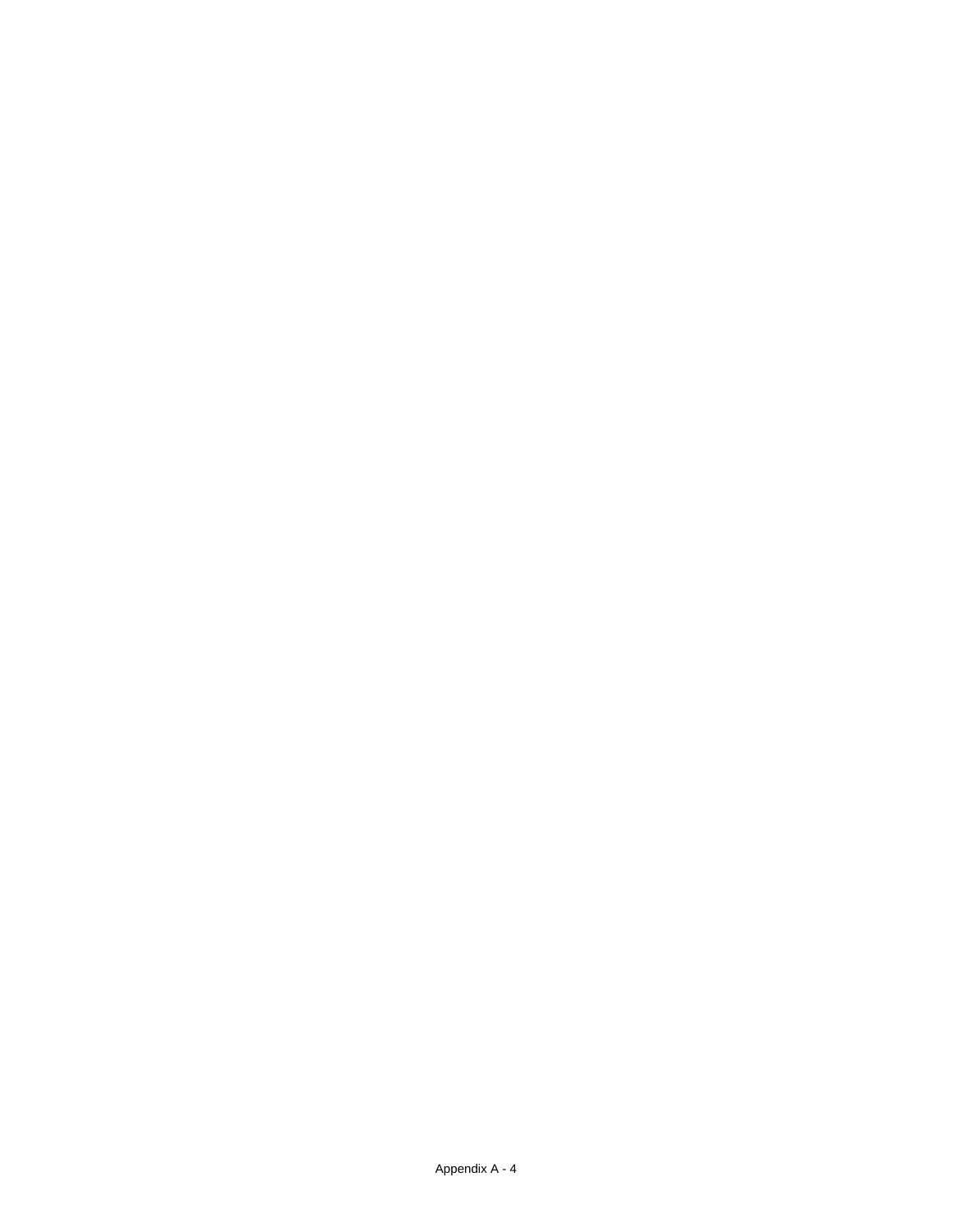| Access, Equity and Human Rights Action Plan<br>Part $1 - 2007 - 2008$ | <b>CM/DCM</b>               | City Manager's Office |
|-----------------------------------------------------------------------|-----------------------------|-----------------------|
|                                                                       | <b>Contact Information:</b> |                       |
|                                                                       | Joyce Parkes-Burpee,        |                       |

| Division:                          | <b>Human Resources</b> |  |
|------------------------------------|------------------------|--|
| <b>CM/DCM</b>                      | City Manager's Office  |  |
| <b>Contact Information:</b>        |                        |  |
| Joyce Parkes-Burpee,               |                        |  |
| Senior Human Resources Consultant, |                        |  |
| <b>Employment Equity</b>           |                        |  |
| 416-392-6635; jparkes@toronto.ca   |                        |  |

| <b>Strategic Direction:</b>                                                                                                                                          | 1. Economic participation                                                                                                                                       |
|----------------------------------------------------------------------------------------------------------------------------------------------------------------------|-----------------------------------------------------------------------------------------------------------------------------------------------------------------|
|                                                                                                                                                                      | Equitable employment of Toronto's diverse population in the Toronto Public Service to ensure that                                                               |
|                                                                                                                                                                      | Toronto's communities see themselves reflected among the people who deliver services to them.                                                                   |
|                                                                                                                                                                      | Succession management plans that ensure diversity and inclusiveness in the Toronto Public Service.                                                              |
|                                                                                                                                                                      | 2. Leadership                                                                                                                                                   |
|                                                                                                                                                                      | - Providing learning and development initiatives in the Toronto Public Service to increase                                                                      |
|                                                                                                                                                                      | understanding of managers regarding their obligations under the Ontario Human Rights Code and to<br>prevent and eliminate racism and racial barriers in the TPS |
|                                                                                                                                                                      | 3. Civic Engagement                                                                                                                                             |
|                                                                                                                                                                      | Partnering with divisions to design and deliver training on civic engagement related to expectations                                                            |
|                                                                                                                                                                      | under the Human Rights Policy.                                                                                                                                  |
| <b>Action Plan Objectives:</b>                                                                                                                                       | The Toronto Public Service is representative of the population it serves.<br>$\bullet$                                                                          |
| City work environment is free from harassment and discrimination.<br>$\bullet$<br>Mentoring programs that assist internationally trained professionals are expanded. |                                                                                                                                                                 |
|                                                                                                                                                                      |                                                                                                                                                                 |
|                                                                                                                                                                      | systemic discrimination                                                                                                                                         |
|                                                                                                                                                                      | Initiatives for people with disabilities are expanded.                                                                                                          |
|                                                                                                                                                                      | Employees and job applicants are provided with appropriate job accommodation.                                                                                   |
|                                                                                                                                                                      | Increased efforts to maintain a healthy and safe workplace.<br>$\bullet$                                                                                        |
|                                                                                                                                                                      | Awareness of the City's accommodation policies among managers and staff is strengthened.                                                                        |
|                                                                                                                                                                      | All staff including new employees are informed of their rights and responsibilities under the City of                                                           |
|                                                                                                                                                                      | Toronto's Human Rights and Harassment Policies.                                                                                                                 |
|                                                                                                                                                                      |                                                                                                                                                                 |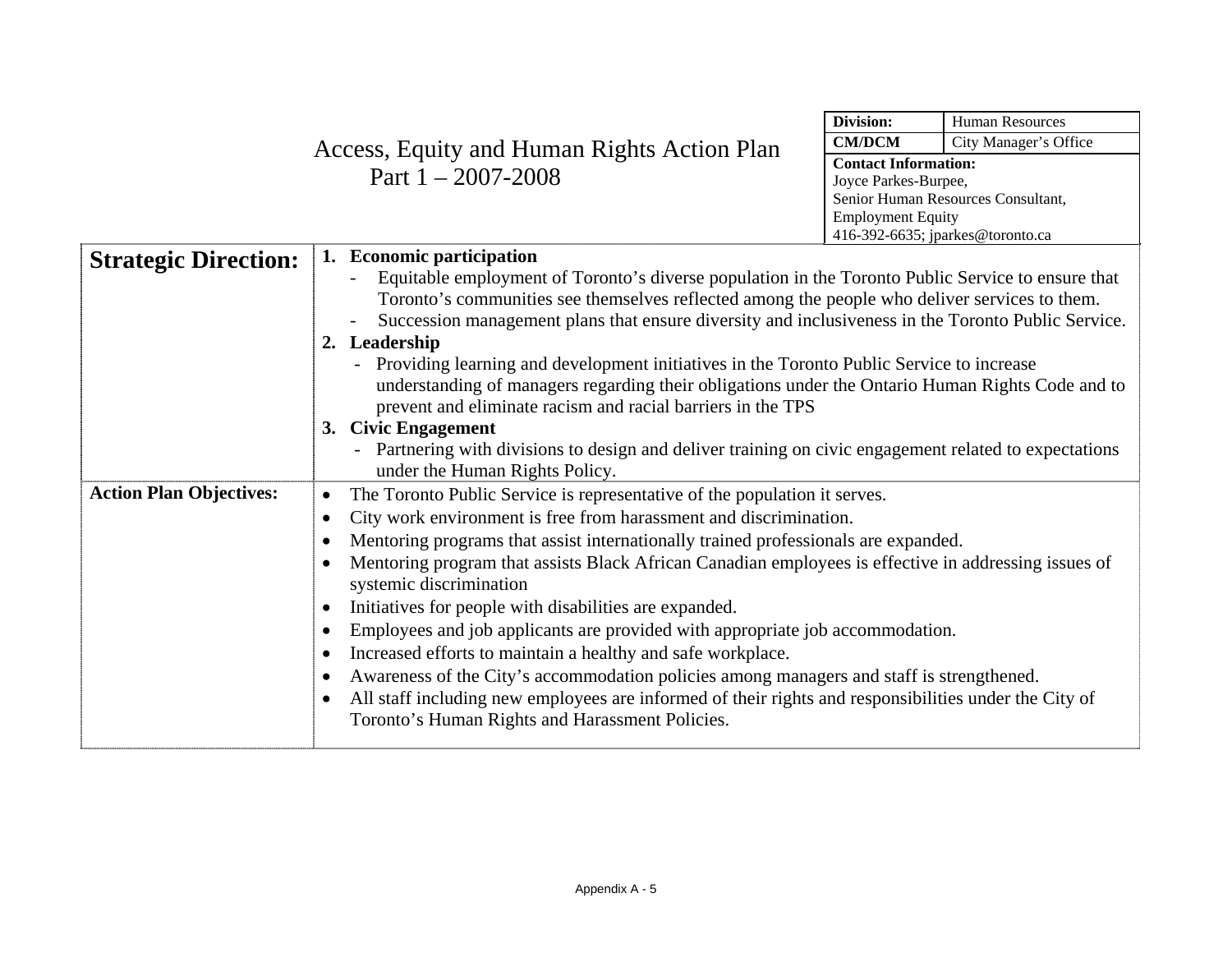| <b>TIMEFRAME</b> | <b>ACTIVITIES</b>                                                                                                                                                                                                                                                                                                                                                              | <b>EXPECTED OUTCOMES</b>                                                                                                                                                                                                                                                                                                                                                                                                                                                                                                                                                                                                                                                 |
|------------------|--------------------------------------------------------------------------------------------------------------------------------------------------------------------------------------------------------------------------------------------------------------------------------------------------------------------------------------------------------------------------------|--------------------------------------------------------------------------------------------------------------------------------------------------------------------------------------------------------------------------------------------------------------------------------------------------------------------------------------------------------------------------------------------------------------------------------------------------------------------------------------------------------------------------------------------------------------------------------------------------------------------------------------------------------------------------|
| 2007             | <b>Development and Learning</b><br>Designing and delivering training on<br>Employment Accommodation to all HR staff                                                                                                                                                                                                                                                            | HR staff are completely knowledgeable of the application of the<br><b>Employee Accommodation Policy</b><br><b>INDICATORS</b><br>Employees appropriately accommodated and are able to fully<br>participate in all aspects of employment.                                                                                                                                                                                                                                                                                                                                                                                                                                  |
| 2007-2008        | Delivery of scheduled human rights training,<br>$\bullet$<br>including coordination of intact team<br>sessions, to managers and employees on<br>rights and responsibilities under the OHRC<br>and City's Human Rights and Harassment<br>policy<br>Using the City's learning management<br>$\bullet$<br>system (SAP-TEM), monitor and track<br>human rights and equity training | Increase awareness and promotion of access, equity and human<br>$\bullet$<br>rights issues. Managers feel more equipped to handle workplace<br>issues.<br><b>INDICATORS</b><br>Number of training sessions delivered on the City Human Rights<br>and Harassment Policy and number of staff trained.<br>shifts in inquiry/complaint activity to reflect new knowledge<br>Assess feedback reflecting the above noted outcome through<br>session<br>Capture data on Human Rights and Equity Lens courses<br><b>INDICATORS</b><br>Annual and semi-annual data reports are generated and reviewed<br>$\bullet$<br>with Learning Services Professionals (vendors) and internal |
|                  |                                                                                                                                                                                                                                                                                                                                                                                | facilitators of training                                                                                                                                                                                                                                                                                                                                                                                                                                                                                                                                                                                                                                                 |
|                  | Ensuring that the City's Learning Centre<br>$\bullet$<br>facility is accessible to prospective learners                                                                                                                                                                                                                                                                        | Employees who require accommodation have access to the TPS<br>$\bullet$<br>Learning Centre facility and programs<br><b>INDICATORS</b>                                                                                                                                                                                                                                                                                                                                                                                                                                                                                                                                    |
|                  |                                                                                                                                                                                                                                                                                                                                                                                | Written procedures in place                                                                                                                                                                                                                                                                                                                                                                                                                                                                                                                                                                                                                                              |
|                  | Conduct orientation session for Courses for<br>$\bullet$<br>the TPS program Learning Services<br>Professionals (vendors) to include a<br>component on the City's diversity<br>management direction, goals and initiatives                                                                                                                                                      | Learning Services Professionals (vendors) are aware, understand<br>and able to communicate access, equity and human rights related<br>corporate messages through their training sessions in a coordinated<br>and consistent manner                                                                                                                                                                                                                                                                                                                                                                                                                                       |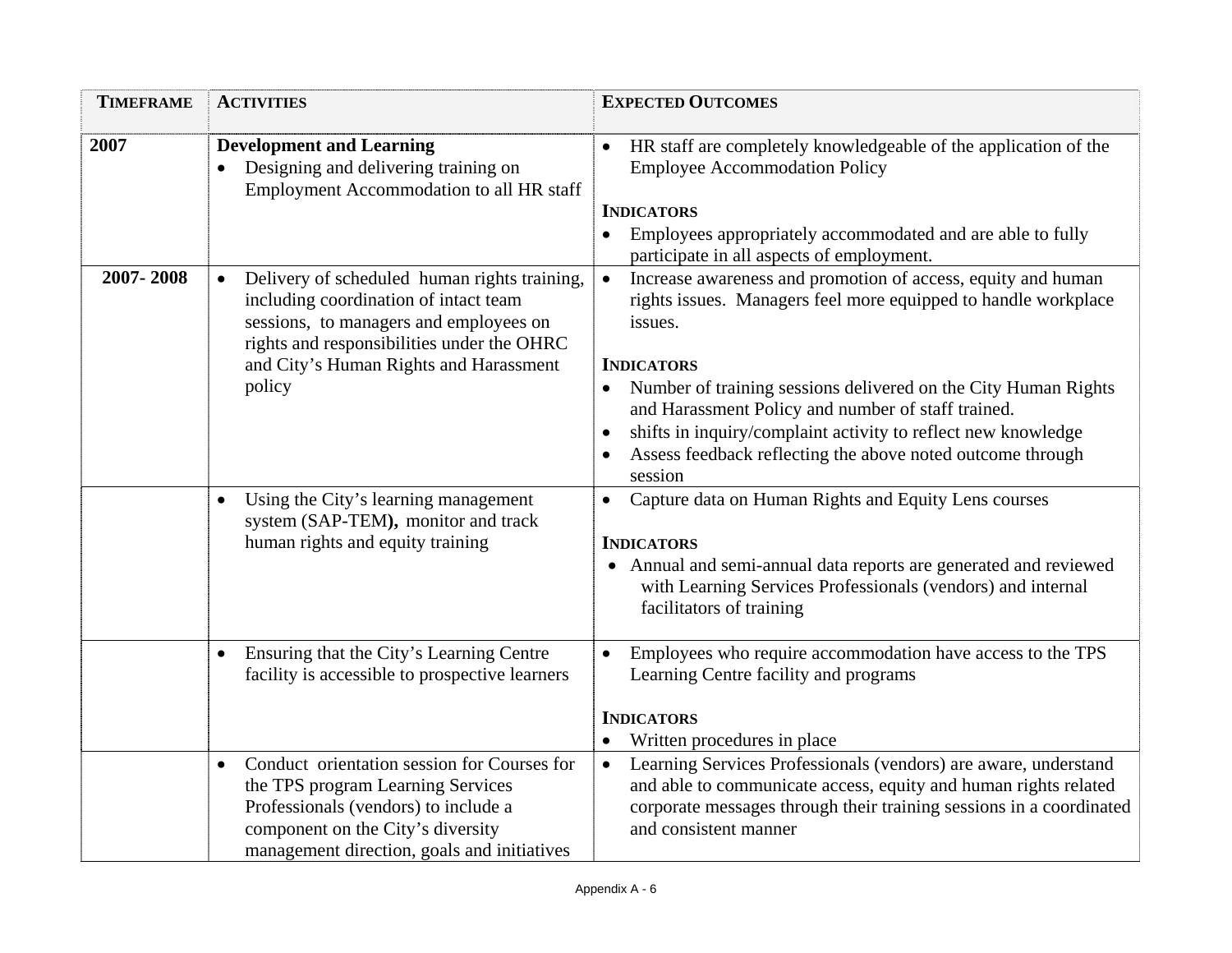| <b>TIMEFRAME</b>           | <b>ACTIVITIES</b>                                                                                                                                                                                                                       | <b>EXPECTED OUTCOMES</b>                                                                                                                                                                                                                                                                                                                           |
|----------------------------|-----------------------------------------------------------------------------------------------------------------------------------------------------------------------------------------------------------------------------------------|----------------------------------------------------------------------------------------------------------------------------------------------------------------------------------------------------------------------------------------------------------------------------------------------------------------------------------------------------|
|                            |                                                                                                                                                                                                                                         | <b>INDICATORS</b><br>Orientation session to take place in February. Organization<br>Development and Learning (OD&L) staff to audit courses.                                                                                                                                                                                                        |
| <b>2007</b> and<br>ongoing | Offering monthly human rights training to<br>Managers and employees on the City's<br>Human Rights and Harassment Policy.                                                                                                                | Employees and managers know their rights and responsibilities for<br>$\bullet$<br>ensuring a workplace that is free from harassment and<br>discrimination, employees know how to raise concerns and<br>management staff know how to respond to concerns and resolve<br>disputes.                                                                   |
|                            | Design, develop and implement a human<br>$\bullet$<br>rights curriculum for management and<br>employee personnel reflecting impending<br>revisions to the OHRC and City's Human<br><b>Rights and Harassment policy</b>                  | Increase awareness and understanding of provisions, rights and<br>obligations under the OHRC and City's Human Rights and<br>Harassment policy by management and employee personnel<br><b>INDICATORS</b><br>• Training completed and targeted numbers achieved by year-end<br>and assessment of feedback through session evaluation summary<br>data |
| <b>2007</b> and<br>ongoing | <b>Partnerships</b><br>OH&S & Divisions<br>On-going program of support of employees<br>$\bullet$<br>and managers from occupational health staff,<br>employee rehabilitation and employee<br>assistance                                  | Optimization of health & safety, employee wellness and<br>prevention of injuries<br><b>INDICATORS</b><br>Collaboration with unions                                                                                                                                                                                                                 |
| <b>2007</b> and<br>ongoing | EE & ODL<br>Consulting with Organizational<br>$\bullet$<br>Development and Learning to include<br>employment equity considerations in<br>succession plans for senior managers,<br>executive development and management<br>competencies. | Increased focus on tangible employment equity goals in<br>$\bullet$<br>succession plans and development of an equitable senior<br>management group<br><b>INDICATORS</b><br>Development of plans including equity and diversity.<br>$\bullet$                                                                                                       |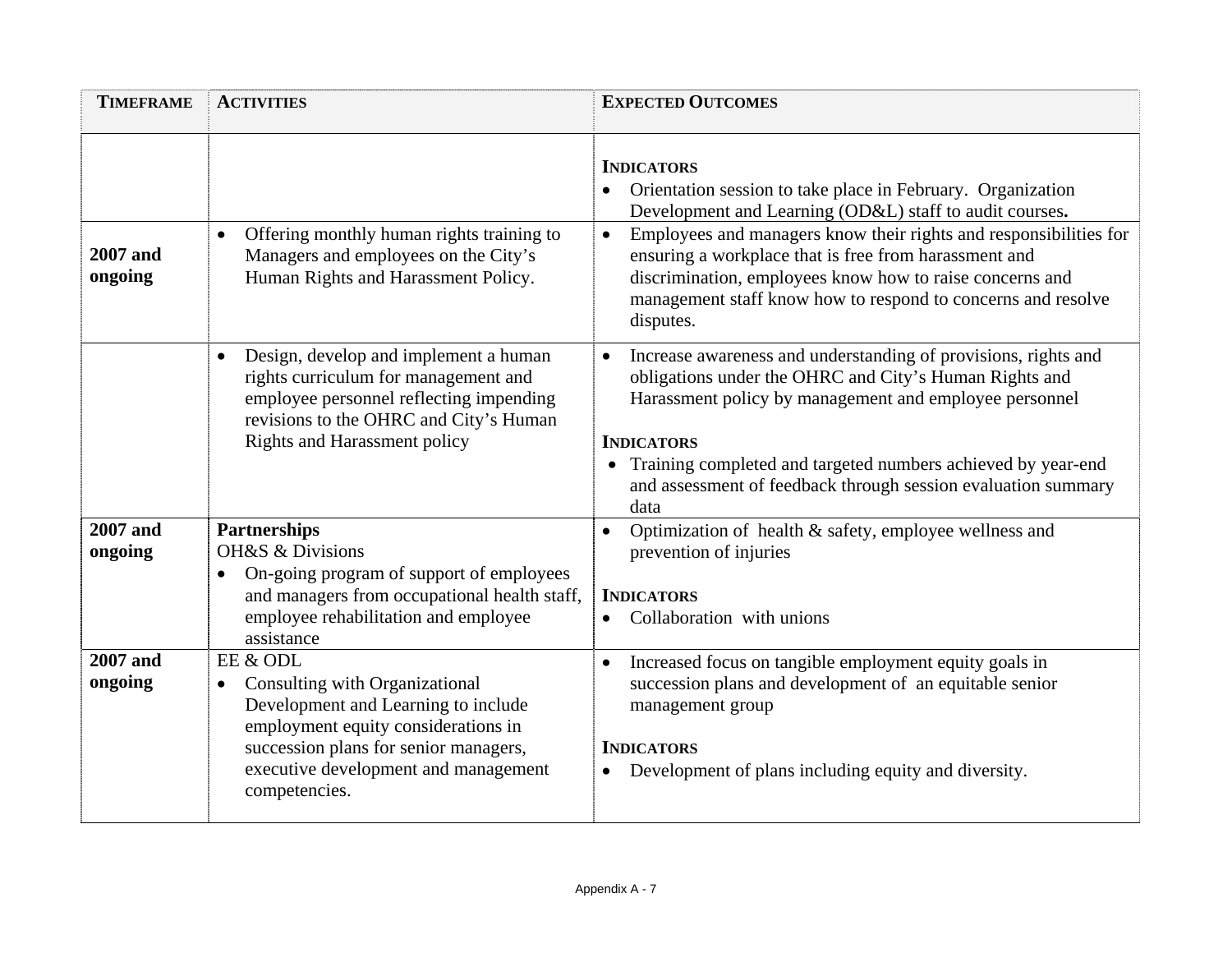| <b>TIMEFRAME</b>           | <b>ACTIVITIES</b>                                                                                                                                                                                                                                        | <b>EXPECTED OUTCOMES</b>                                                                                                                                                                                                                                                                                                                                                                                                                                                                                                                                                                                                                                                                                                                                                                                               |
|----------------------------|----------------------------------------------------------------------------------------------------------------------------------------------------------------------------------------------------------------------------------------------------------|------------------------------------------------------------------------------------------------------------------------------------------------------------------------------------------------------------------------------------------------------------------------------------------------------------------------------------------------------------------------------------------------------------------------------------------------------------------------------------------------------------------------------------------------------------------------------------------------------------------------------------------------------------------------------------------------------------------------------------------------------------------------------------------------------------------------|
| <b>2007</b> and<br>ongoing | Human Rights & Divisions<br>Design and deliver training on civic<br>engagement related to expectations under the<br><b>Human Rights Policy</b>                                                                                                           | Public consultations, etc. are free from harassing / discriminatory<br>comment/conduct.<br>Greater participation by Toronto's diverse populations in City<br>$\bullet$<br>affairs ensuring diversity of opinion, perspective.<br>Citizens' gain access to the City's human rights policy and<br>complaint processes; increased awareness among citizens of its<br>relevance to them.<br>Common understanding of Human Rights Policy expectations and<br>dispute resolution options to ensure the workplace and services<br>provided are free from harassment and discrimination.<br><b>INDICATORS</b><br>Numbers of presentations and/or workshops to diverse groups and<br>communities.<br>Number of visits to the City's public human rights website<br>Increase in Civic Engagement training sessions delivered and |
| $2007 - 2008$              | <b>OD&amp;L &amp; DMCE</b><br>Conduct a review of the corporate<br>supervisory foundation skills program -<br>"Lessons in Leadership – Tools of the<br>Trade" curriculum to integrate access, equity<br>and human rights principles where<br>appropriate | number of attendees<br>A revised curriculum which better reflects core principles of<br>access, equity and human rights<br><b>INDICATORS</b><br>an agreed upon implementation plan<br>$\bullet$<br>a completed initial review of the 6 module program materials<br>Program materials revised to the satisfaction of CLLD and DMCE<br>to be piloted in 2008.<br>Demonstrated improvement in supervisory skills identified<br>through assessment of "Lessons in Leadership-Tools of the Trade"                                                                                                                                                                                                                                                                                                                           |
| 2008                       | Human Rights & Local 79<br>Develop human rights awareness training for<br>its members                                                                                                                                                                    | Greater awareness among unionized staff of human rights<br>$\bullet$<br>legislation and policies and their rights and responsibilities<br><b>INDICATORS</b><br>• Greater use of Human Rights policies                                                                                                                                                                                                                                                                                                                                                                                                                                                                                                                                                                                                                  |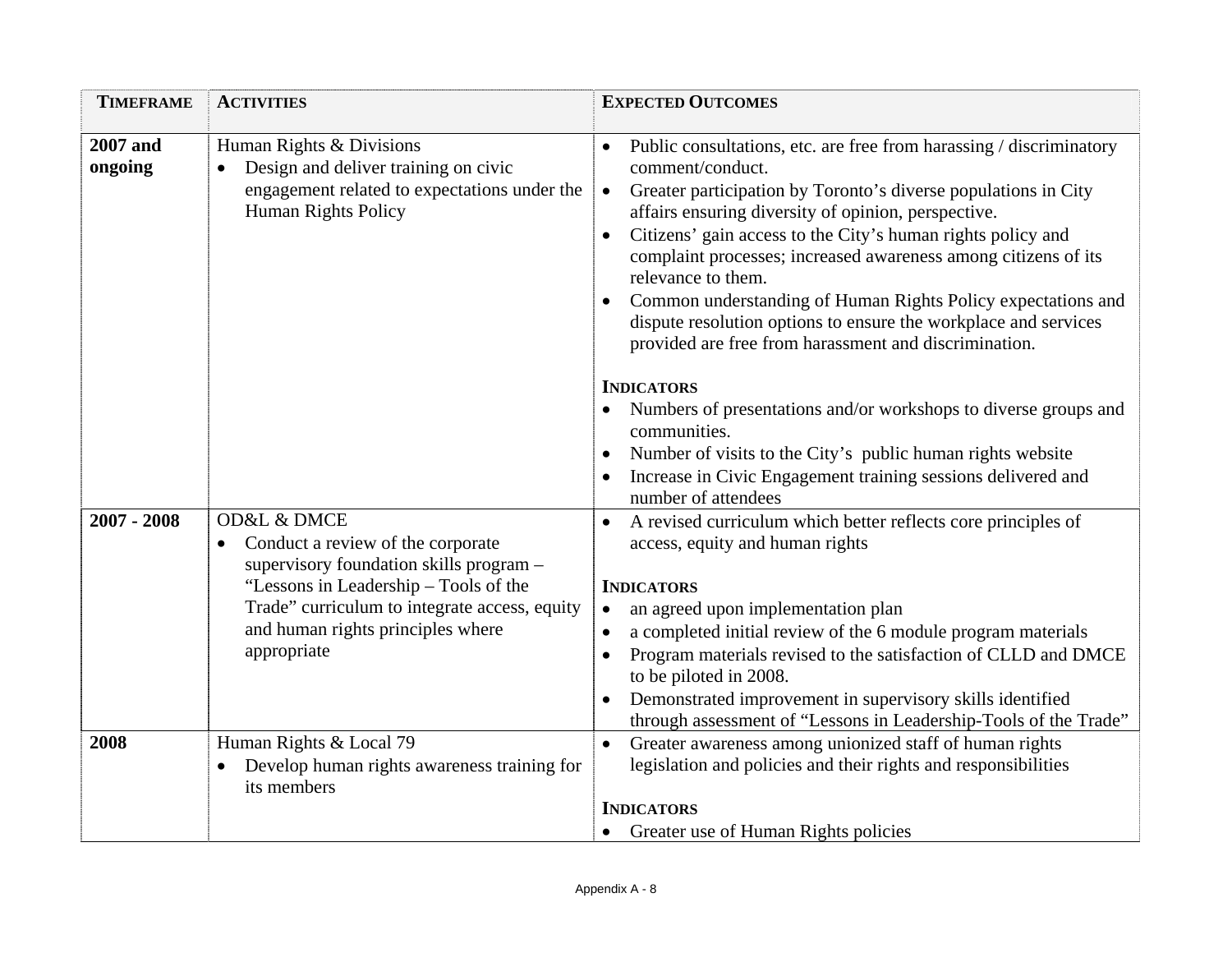| <b>TIMEFRAME</b>           | <b>ACTIVITIES</b>                                                                                                                              | <b>EXPECTED OUTCOMES</b>                                                                                                                                                                                                                                                                                                                        |
|----------------------------|------------------------------------------------------------------------------------------------------------------------------------------------|-------------------------------------------------------------------------------------------------------------------------------------------------------------------------------------------------------------------------------------------------------------------------------------------------------------------------------------------------|
| <b>2007</b> and<br>ongoing | Projects<br>OD&L<br><b>Establish a Community of Practice for</b><br>$\bullet$<br>succession management                                         | Increased awareness to ensure staff complement reflects the<br>$\bullet$<br>community in which we serve                                                                                                                                                                                                                                         |
|                            |                                                                                                                                                | <b>INDICATORS</b><br>Increased diversity component in executive development courses<br>and among participants.<br>Increased percentage of equity groups within leadership and/or<br>critical/vulnerable positions within the TPS (these are the levels<br>of the organization that may be impacted through succession<br>management activities) |
| <b>2007</b> and<br>ongoing | Profession to Profession Mentoring<br>Co-ordination and continuation of Profession<br>to Profession mentoring program for recent<br>immigrants | Recent immigrants mentored by City employees have a better<br>$\bullet$<br>opportunity to obtain employment in their professions.<br>City staff learns mentoring and coaching skills and increase their<br>$\bullet$<br>understanding of cross-cultural issues.<br><b>INDICATORS</b>                                                            |
|                            |                                                                                                                                                | Increase in numbers of mentorship and internships affecting<br>internationally trained professionals                                                                                                                                                                                                                                            |
| <b>2007</b> and<br>ongoing | <b>EE Stakeholders</b><br>Redeveloping the Human Resources<br><b>Employment Equity Network and including</b><br>divisional stakeholders.       | Heightened awareness among City staff of equity and access<br>$\bullet$<br>issues.<br>A reference group for reviewing initiatives and for increased<br>$\bullet$<br>knowledge of issues affecting divisions.                                                                                                                                    |
|                            |                                                                                                                                                | <b>INDICATORS</b><br>Increased participation by City staff in equity oriented activities<br>demonstrating wider awareness of issues.                                                                                                                                                                                                            |
| <b>2007</b> and<br>ongoing | Career Bridge<br>Continuing to coordinate and expand the<br>Career Bridge Program for internationally<br>trained professionals                 | Facilitate recent immigrant professionals obtaining permanent<br>$\bullet$<br>positions in their field.<br><b>INDICATORS</b><br>Increased participation in internship program<br>$\bullet$                                                                                                                                                      |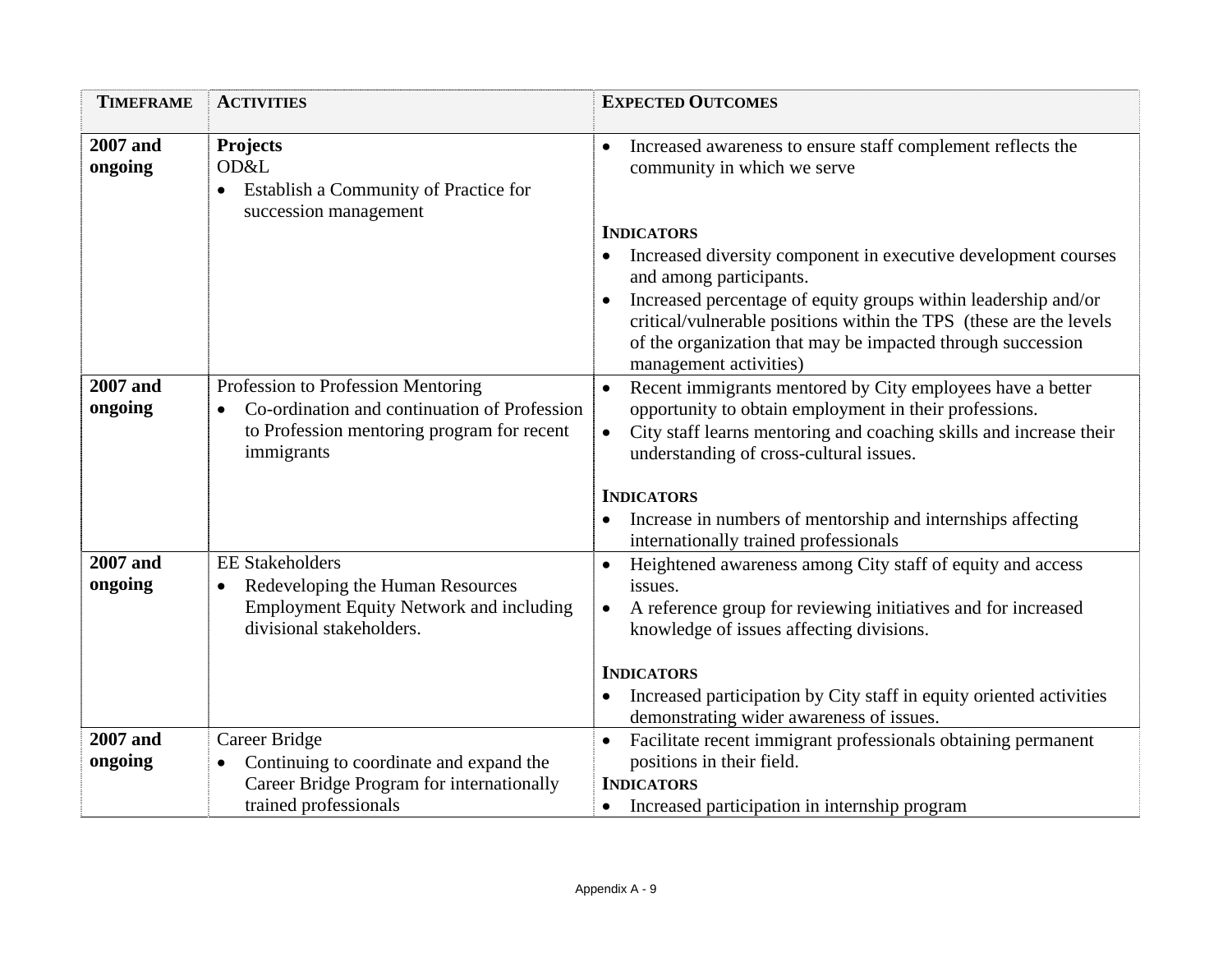| <b>TIMEFRAME</b>           | <b>ACTIVITIES</b>                                                                                                                                                                                        | <b>EXPECTED OUTCOMES</b>                                                                                                                                                                                                                                                                                    |
|----------------------------|----------------------------------------------------------------------------------------------------------------------------------------------------------------------------------------------------------|-------------------------------------------------------------------------------------------------------------------------------------------------------------------------------------------------------------------------------------------------------------------------------------------------------------|
| <b>2007</b> and<br>ongoing | Persons with Disabilities<br>Enhancing employment equity for persons<br>with disabilities                                                                                                                | Increase representation of people with disabilities through<br>$\bullet$<br>different initiatives including internships.<br><b>INDICATORS</b><br>Progress toward new provincial accessibility standards, policies<br>and guidelines affecting people with disabilities.                                     |
| 2007 and<br>ongoing        | Accessibility Standards for Persons with<br><b>Disabilities</b><br>Participation in the Ontario Government's<br>$\bullet$<br><b>Employment Accessibility - Standards</b><br><b>Development Committee</b> | EE plays a leadership role in developing accessibility standards for<br>$\bullet$<br>employers governed by the Accessibility for Ontarians with<br>Disabilities Act, 2005 (AODA).<br><b>INDICATORS</b><br>Ongoing progress toward finalized standards                                                       |
| <b>2007</b> and<br>ongoing | Black/African Canadian Employment Equity<br>Pilot Project (BACE)<br>Providing support to the BACE Pilot Project<br>- Steering Committee, and Staffing Review<br>and Support to Management Subcommittees  | Successful implementation of the Pilot Project and increased<br>$\bullet$<br>representation of African Canadians in Senior Management group<br>and in decision-making positions in the Toronto Public Service.<br><b>INDICATORS</b><br>Increase in 'best practices' identified among the City's initiatives |
| 2008                       | Reviewing African Canadian Employment<br>$\bullet$<br>Equity Pilot Project to identify best practices<br>for the City as a whole                                                                         | <b>INDICATORS</b><br>Adapting lessons learned in the Pilot Project for other areas of the<br>$\bullet$<br>City                                                                                                                                                                                              |
| 2008                       | Widening the approach to selecting<br>$\bullet$<br>internships                                                                                                                                           | Increased variety of internship positions<br>$\bullet$<br><b>INDICATORS</b><br>A developed list of potential positions                                                                                                                                                                                      |
| 2007                       | <b>Policy Review &amp; Development</b><br>Revision of policies, guides and training to<br>ensure compliance with the amended Human<br><b>Rights Code</b>                                                 | Policies and employment practices that are consistent with the<br>$\bullet$<br>amended Human Rights Code. Staff has knowledge about the<br>legislative changes and the variety of dispute resolution options<br>available to them.                                                                          |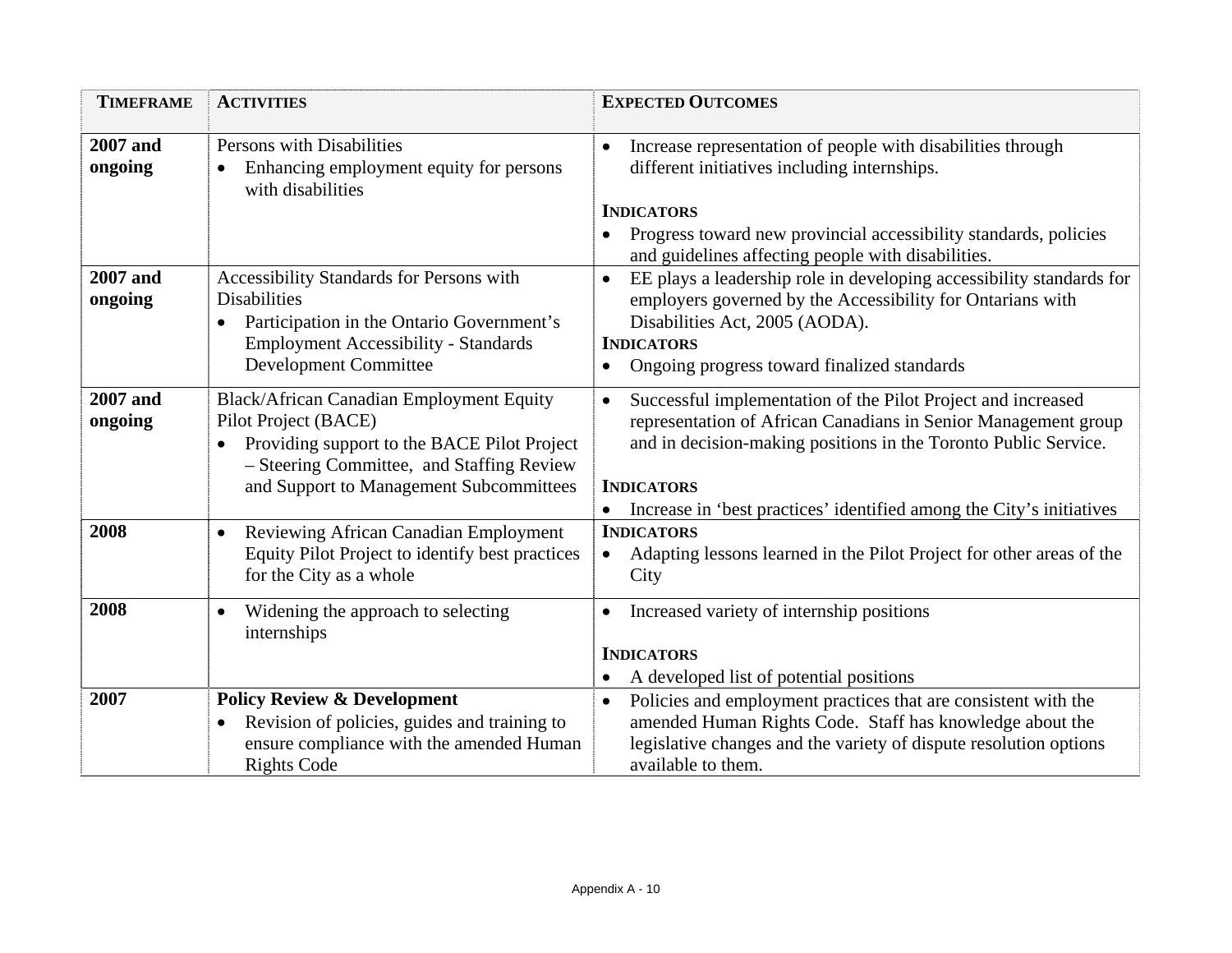| <b>TIMEFRAME</b>           | <b>ACTIVITIES</b>                                                                                                                                                                             | <b>EXPECTED OUTCOMES</b>                                                                                                                                                                                                                                                                                             |
|----------------------------|-----------------------------------------------------------------------------------------------------------------------------------------------------------------------------------------------|----------------------------------------------------------------------------------------------------------------------------------------------------------------------------------------------------------------------------------------------------------------------------------------------------------------------|
| <b>2007</b> and<br>ongoing | Including language on all job postings –<br>$\bullet$<br>internal and external, about the City's<br>accommodation commitments                                                                 | Maintain a high level of awareness among staff of the policy and<br>$\bullet$<br>in accommodation because of disability, religion and other<br>grounds in the City's Policy and the Human Rights Code<br>Job applicants are aware of the City's commitment to<br>accommodation in all aspects of the hiring process. |
| 2007-2008                  | <b>Employment Equity Survey</b><br>Consult with employee representatives and<br>bargaining groups regarding employment<br>equity survey                                                       | Increased participation of unionized staff in the survey to assess<br>$\bullet$<br>representation of employment equity groups in the Toronto Public<br>Service.                                                                                                                                                      |
| 2007-2008                  | Consult with Interdivisional Committee on<br>$\bullet$<br>Access and Equity regarding divisional<br>projects underway and potential effects on<br>implementing the survey for unionized staff | Committee members provide assistance in their divisions in<br>explaining the survey for increased staff participation                                                                                                                                                                                                |
| 2007-2008                  | Completion of the Employment Equity<br>$\bullet$<br>workforce survey of unionized and non-<br>union and reporting of the results of the<br>workforce survey                                   | Data analyzed and summary reports produced on the<br>$\bullet$<br>representation of equity groups throughout the City workforce                                                                                                                                                                                      |
| 2008                       | Preliminary report of data on unionized and<br>$\bullet$<br>non-union staff submitted to senior managers                                                                                      | Increased organizational knowledge of the City's employment<br>$\bullet$<br>equity profile and awareness of areas requiring improvement                                                                                                                                                                              |
| 2008                       | Consultation with senior managers in the<br>$\bullet$<br>different divisions to design and implement<br>employment equity plans and deliver human<br>rights services to the City.             | Increased focus on tangible employment equity goals in<br>$\bullet$<br>succession plans and development of an equitable senior<br>management group                                                                                                                                                                   |
|                            |                                                                                                                                                                                               | <b>INDICATORS</b>                                                                                                                                                                                                                                                                                                    |
|                            |                                                                                                                                                                                               | Increase in the representation of designated and priority groups<br>among City employees                                                                                                                                                                                                                             |
|                            |                                                                                                                                                                                               | Increased senior management representation of designated EE<br>groups                                                                                                                                                                                                                                                |
|                            |                                                                                                                                                                                               | Employment Equity plans developed and divisional initiatives<br>expanded.                                                                                                                                                                                                                                            |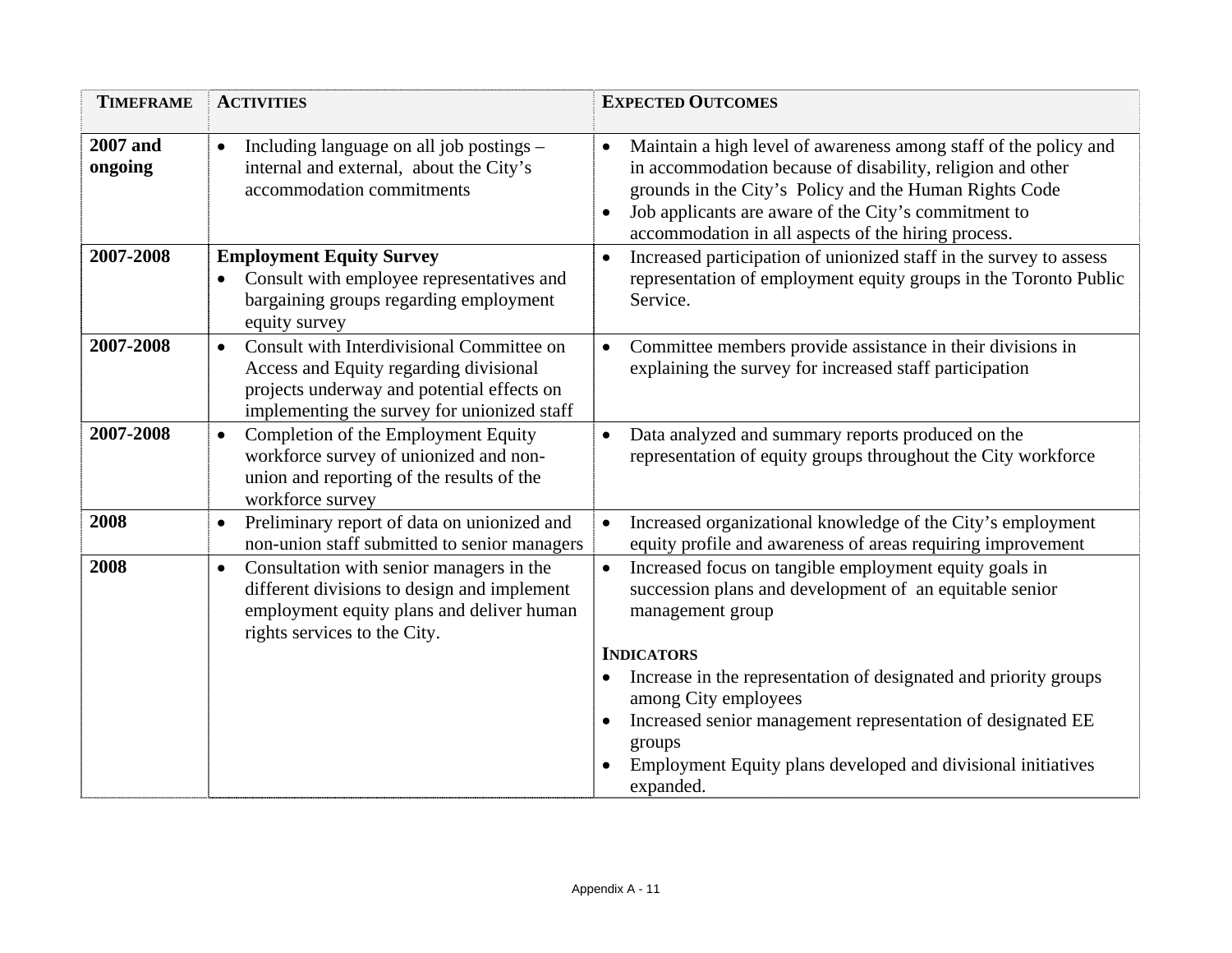#### **ACTUAL OUTCOMES - 2007**

- •Completion and analysis of the Employment Equity Workforce Survey results for non-union staff.
- •Increased non-union participation in the survey from 60% in 2004 to 78% in 2007.
- • Implementation of the Employment Accommodation policy through increasing employee awareness and in the recruitment process. Candidates for jobs are informed throughout the recruitment stage of their right to job accommodation. Participants in corporate training courses are requested to advise if they require accommodation in order to participate. Accommodations have included the provision of ASL translators and materials in Braille. In addition, the Employees Training Centre on King Street E has TTY capability and Career Development Services has TTY capability and a counsellor provides services to a number of deaf employees.
- • Coordinating and expanding the Profession to Profession Mentoring Immigrants Project. The original goal for 2007 was to recruit up to 50 mentors. The City actually engaged 65 mentors, 59 of whom were matched with internationally trained professionals. Fifteen mentors volunteered twice during 2007 and one mentor worked with three different internationally trained professionals during the year. The City won a number of different awards for its participation in this Mentorship program in 2007.
- •Career Bridge placed 13 new interns into management positions in the City and extended the internship period for 3 additional interns.
- • Continued implementation of the Employment Equity Policy in the staffing process through actively encouraging women, members of racial minority groups, Aboriginal peoples and people with disabilities to apply to both internal postings and external advertisements.
- • Outreach recruitment to diverse community groups and agencies serving equity designated groups included through attending job fairs, presentations to different groups and advertising in designated group press to develop a broad-based applicant pool;
- • Maintained current practices of occupational health staff, ergonomists, employee rehabilitation and employee assistance counsellors to provide advice, assistance and training to managers and employees to optimize health & safety and employee wellness and prevent injuries and illnesses.
- • Continuing to facilitate return to work of injured workers, integrated disability management and assisting with accommodation in the workplace.
- •2007 Annual Report on Human Rights investigations and training activities to be submitted to City Council.
- •Advice and consultation given on employment equity and human rights in preparation for the 2008 collective bargaining process.
- • In addition to providing regular updates on the internal human rights web site, in 2007 a public site was launched. Regular updates are therefore provided to develop greater knowledge of human rights for employees and the public.
- • Designed and delivered human rights training in partnership with the Fire Department for Fire Association representatives and senior management.
- • The majority of 2007 objectives are either operation related or in a project form with a life cycle. These are all in progress and will be continued through 2008. Milestones identified for each activity in 2007 were met.
- •The development of procedures for accommodation at the TPS Learning Centre has been completed.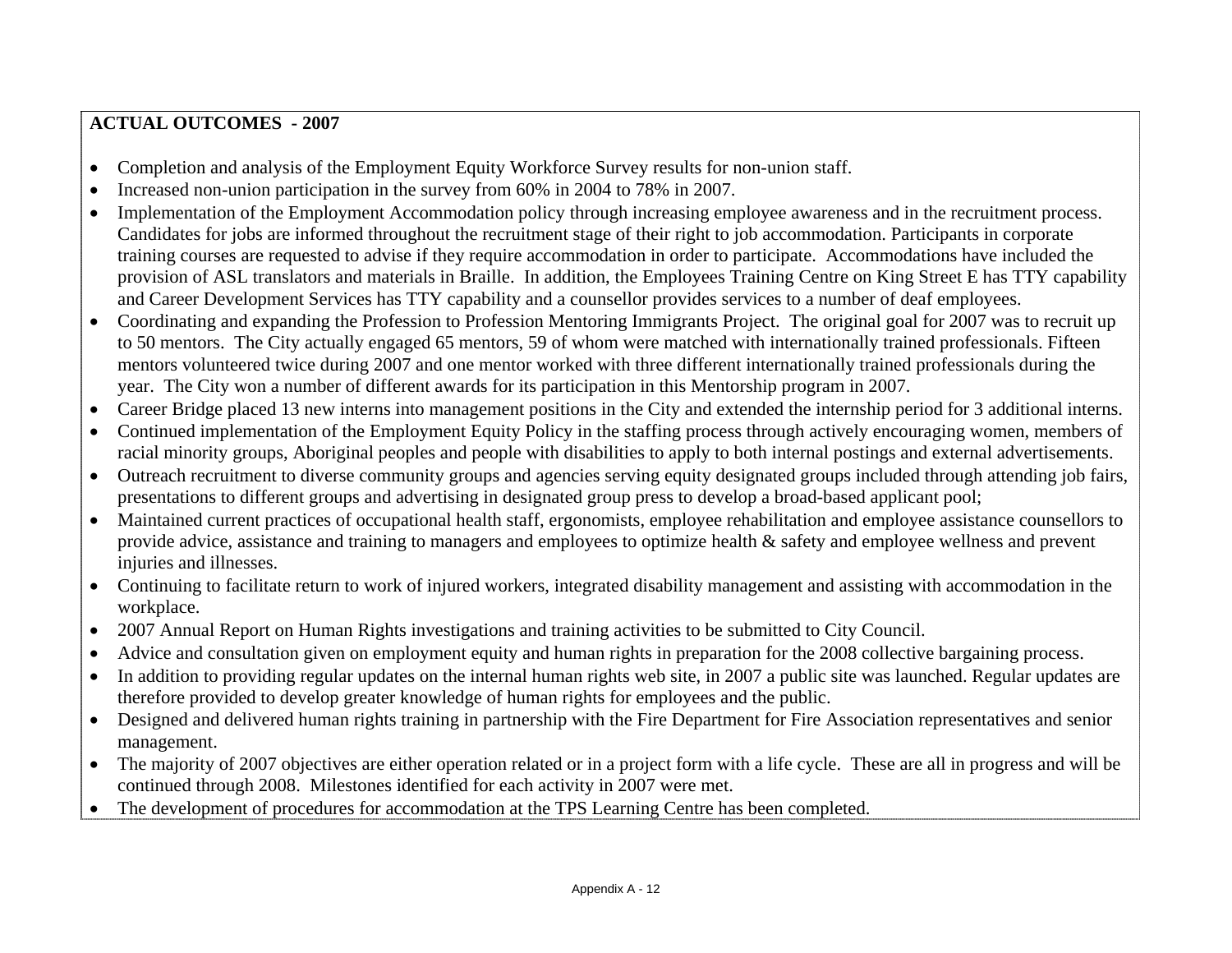# **City Manager's Office Action Plan on Access, Equity and Human Rights 2007-2008**

#### **Divisional Context**

This is an Action Plan jointly prepared by the following divisions in the City Manager's Office (CMO):

- Executive Management
- Internal Audit
- Strategic and Corporate Policy/Healthy City Office
- Strategic Communications

The Human Resources Division is submitting its Action Plan separately.

The CMO leads the City's administration team consisting of the City Manager, three Deputy City Managers and Division Heads to ensure that:

- The City is well led, effective, transparent and accountable:
	- o its operation meets Council's approved directions and Mayor's mandate
	- o the Mayor and Council receive professional analysis and objective advice on the City's financial, governance, organizational, intergovernmental, policy and service priorities
	- o City programs, services and decisions are accessible and inclusive to achieve the equitable participation of all residents in the social, cultural, economic and political life of Toronto.

The CMO's initiatives in access, equity and human rights address all priority groups:

- Aboriginal people
- People with disabilities
- Racial minorities
- Women
- Immigrants and refugees
- Lesbian, gay, bisexual, transgender, transsexual and two-spirited people
- Youth
- Seniors.

The CMO's Action Plan in 2007-2008 focuses upon the following strategic directions of:

- Leadership
- Economic participation
- Public education and awareness
- Building strong communities
- Accountability.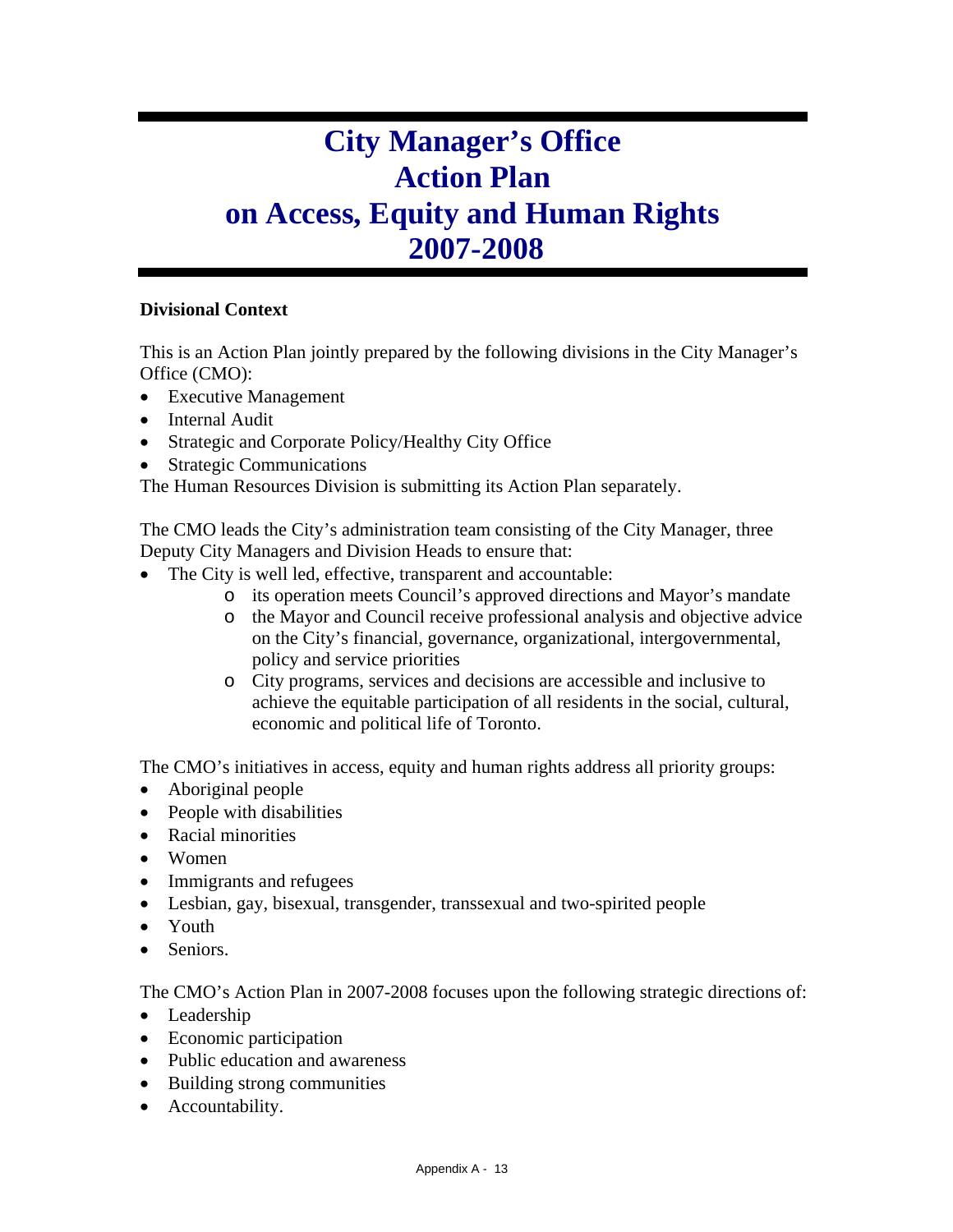To fulfill the strategic directions, the CMO:

- Coordinates and integrates access, equity and human rights objectives across the corporation
	- Provides regular reports to Council on the development and implementation status of Divisional Action Plans on Access, Equity and Human Rights and annual updates on the City's Accessibility Plan to the Province
	- Provides tools such as the Equity Lens and acts as a resource to divisions for implementing equity programs
	- Provides funding and support to build the capacity of community organizations and to maintain a community infrastructure to address access, equity and human rights issues.
	- Develops and implements policies and programs to engage the diverse public in the decision-making process in the City, including Agencies, Boards, Commissions and Corporations
	- Monitors legislation, advocates to other orders of government and provides consultation within City Divisions as well as external organizations and stakeholder groups to work towards an equitable and inclusive city
	- At the national and international level, works with agencies such as the Federation of Canadian Municipalities to advance access, equity and human rights
	- Responds to inquiries, shares best practices and provides presentations regarding access, equity and human rights to other municipalities, agencies, institutions as well as visiting delegations.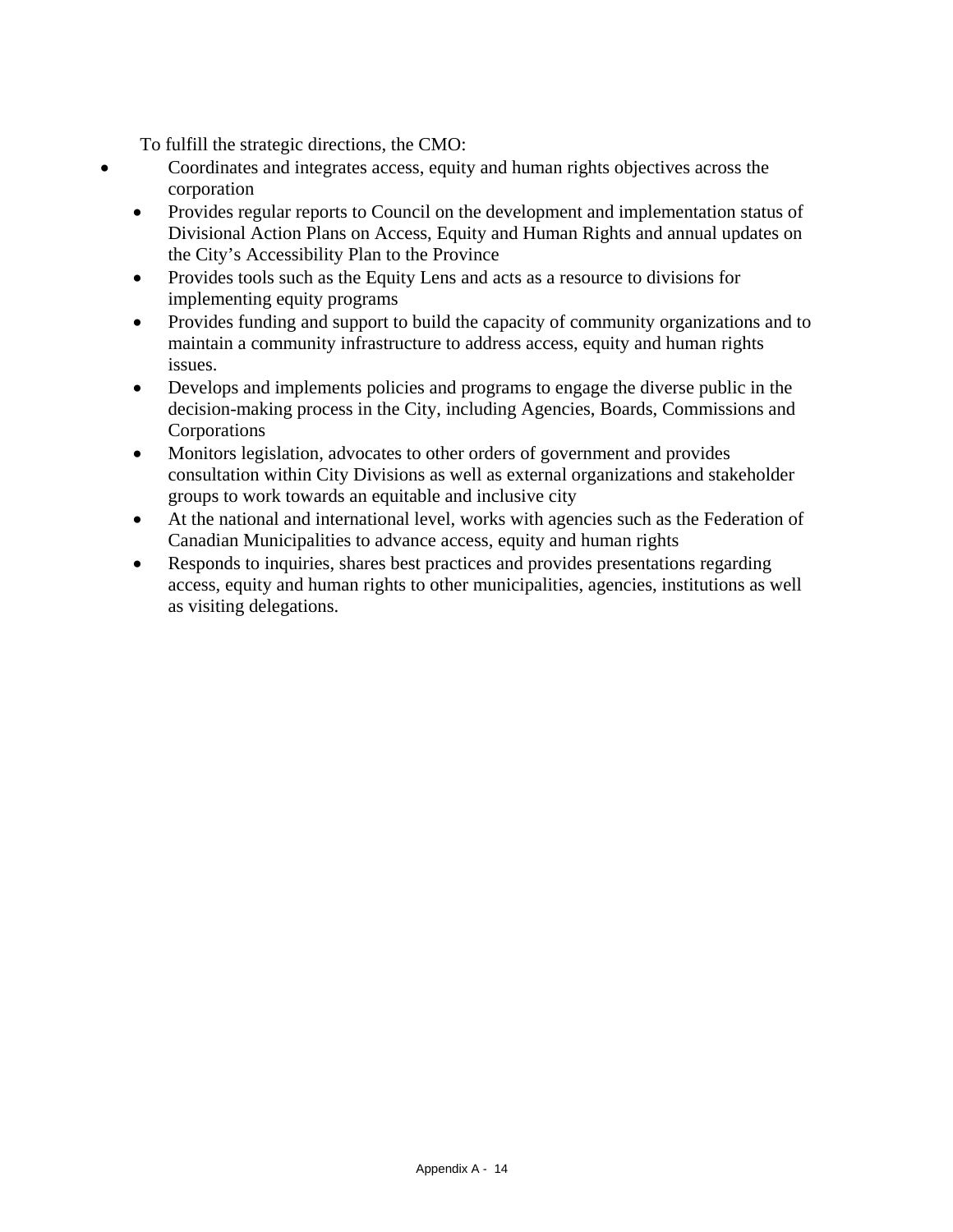| Access, Equity and Human Rights Action Plan |                                                                                                                                                       | Division:                            | <b>CMO</b>                        |
|---------------------------------------------|-------------------------------------------------------------------------------------------------------------------------------------------------------|--------------------------------------|-----------------------------------|
|                                             |                                                                                                                                                       | <b>CM/DCM</b>                        | Shirley Hoy                       |
|                                             |                                                                                                                                                       | <b>Contact Information:</b>          |                                   |
|                                             | Part $1 - 2007 - 2008$                                                                                                                                | Ceta Ramkhalawansingh                |                                   |
|                                             |                                                                                                                                                       | Manager, Diversity Management and    |                                   |
|                                             |                                                                                                                                                       | <b>Community Engagement</b>          |                                   |
|                                             |                                                                                                                                                       |                                      | 416-392-6824; cramkhal@toronto.ca |
|                                             |                                                                                                                                                       | Phillip Abrahams                     |                                   |
|                                             |                                                                                                                                                       | Manager, Intergovernmental Relations |                                   |
|                                             |                                                                                                                                                       |                                      | 416-392-8102; pabraham@toronto.ca |
| <b>Strategic Direction:</b>                 | Leadership                                                                                                                                            |                                      |                                   |
| <b>Action Plan Objectives:</b>              | 1. To lead the integration of access, equity and human rights objectives across the City corporation by<br>providing tools and resources to Divisions |                                      |                                   |
|                                             | 2. To promote and facilitate effective relations and partnership with other governments to achieve the<br>City's objectives                           |                                      |                                   |
|                                             |                                                                                                                                                       |                                      |                                   |

| <b>TIMEFRAME</b> | <b>ACTIVITIES</b>                                                                                                                                                                                                                                                                                                                                    | <b>EXPECTED OUTCOMES</b>                                                                                                                                                                                                                                                                                                                                                                         |
|------------------|------------------------------------------------------------------------------------------------------------------------------------------------------------------------------------------------------------------------------------------------------------------------------------------------------------------------------------------------------|--------------------------------------------------------------------------------------------------------------------------------------------------------------------------------------------------------------------------------------------------------------------------------------------------------------------------------------------------------------------------------------------------|
| 2007             | 1. Providing tools and resources to<br><b>Divisions</b><br>Provide support and resources to City<br>$\overline{\phantom{a}}$<br>Divisions in access, equity and human<br>rights initiatives<br>Carry out the Equity Lens pilot project                                                                                                               | 1.<br>Regular reports to Council on the development and implementation<br>of Divisional Access, Equity and Human Rights Action Plans and<br><b>Accessibility Plan</b><br>Inclusion of the equity impact statement in City Manager's reports<br>to Council and in Program Reviews<br>Increase in awareness and understanding of the Equity Lens among<br>the Toronto Public Service               |
|                  | 2. Promoting effective relations and<br>partnership with other governments<br>Develop joint Canada-Ontario-Toronto<br>$\overline{\phantom{a}}$<br>"Year One" work plan for implementation<br>of MOU on Immigration and Settlement<br>Contribute to the development of the<br>$\overline{\phantom{a}}$<br><b>Canadian Coalition of Municipalities</b> | 2.<br>MOU Steering Committee approval of joint 2007-2008 work plan<br>and commencement of work plan activities<br>Established intergovernmental collaboration on policy and<br>$\qquad \qquad -$<br>planning in key areas related to immigration and settlement<br>100 stakeholders including municipalities, police services,<br>educational institutions and civil society participating in an |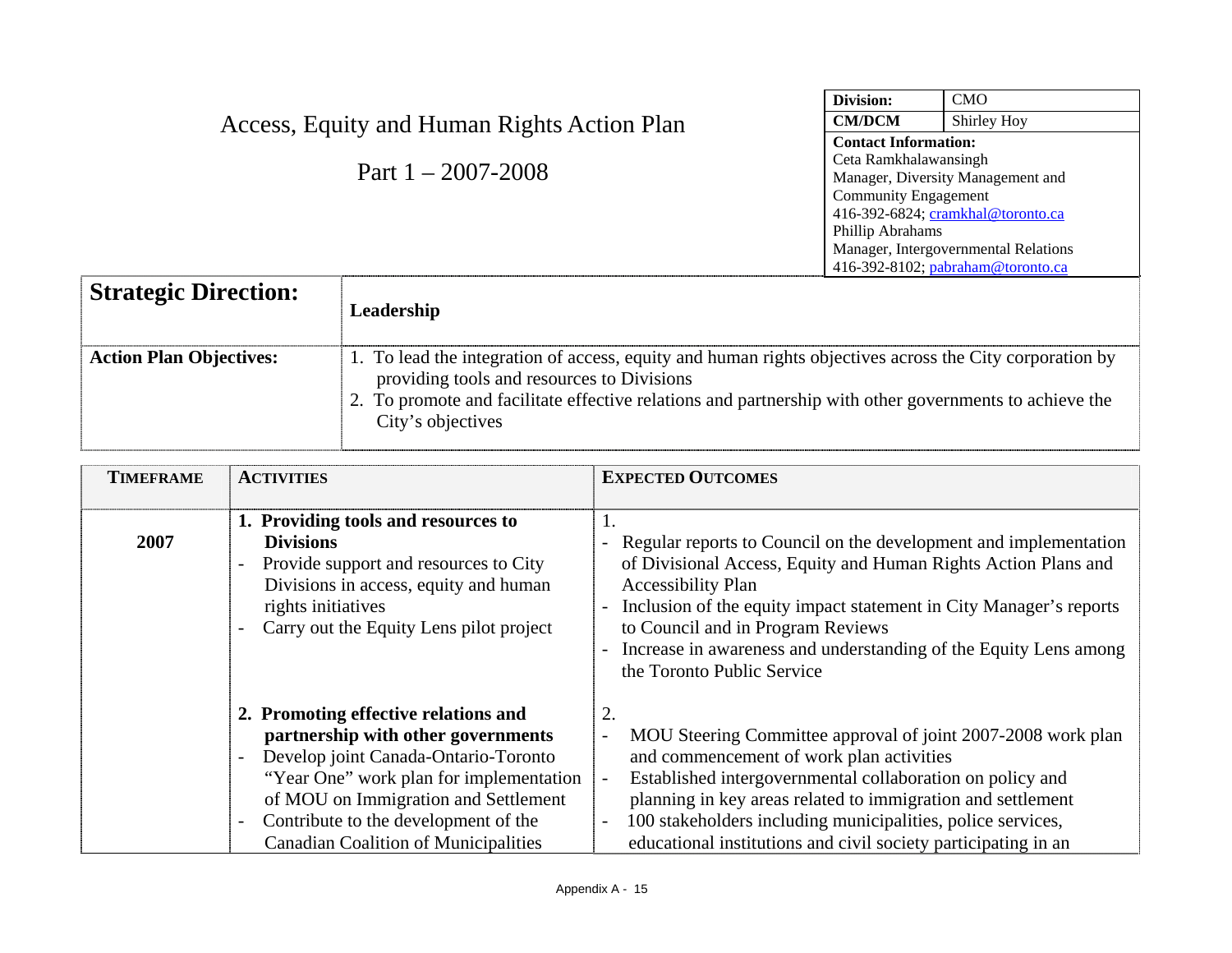| <b>TIMEFRAME</b> | <b>ACTIVITIES</b>                             | <b>EXPECTED OUTCOMES</b>                                                                                                                                                                                                                                                                                                                                                                                                                                                                                                                                              |
|------------------|-----------------------------------------------|-----------------------------------------------------------------------------------------------------------------------------------------------------------------------------------------------------------------------------------------------------------------------------------------------------------------------------------------------------------------------------------------------------------------------------------------------------------------------------------------------------------------------------------------------------------------------|
|                  | against Racism and Discrimination<br>(CCMARD) | Ontario forum<br>Signing of the declaration by 13 mayors and formal launch of the<br>coalition in Canada                                                                                                                                                                                                                                                                                                                                                                                                                                                              |
|                  |                                               | <b>INDICATORS</b>                                                                                                                                                                                                                                                                                                                                                                                                                                                                                                                                                     |
|                  |                                               | 1. Providing tools and resources to Divisions                                                                                                                                                                                                                                                                                                                                                                                                                                                                                                                         |
|                  |                                               | Resources provided to Divisions through the Inter-divisional Staff<br>Team on Access and Equity                                                                                                                                                                                                                                                                                                                                                                                                                                                                       |
|                  |                                               | Equity impact statements in City Manager's reports to Council and<br>reports on Program Reviews                                                                                                                                                                                                                                                                                                                                                                                                                                                                       |
|                  |                                               | Feedback from Equity Lens training participants and Divisions                                                                                                                                                                                                                                                                                                                                                                                                                                                                                                         |
|                  |                                               | 2. Promoting effective relations and partnership with other<br>governments<br>Working draft of the Data MOU between City and Citizenship and<br>Immigration Canada to facilitate information and data sharing<br>Detailed action plans in place for each of the 2007-2008 MOU<br>work plan activities<br>Increased number of municipalities participating in the Coalition of<br><b>Ontario Municipalities</b><br>Number of municipalities that sign the declaration to join<br>CCMARD and set up concrete Plans of Action to eliminate racism<br>and discrimination. |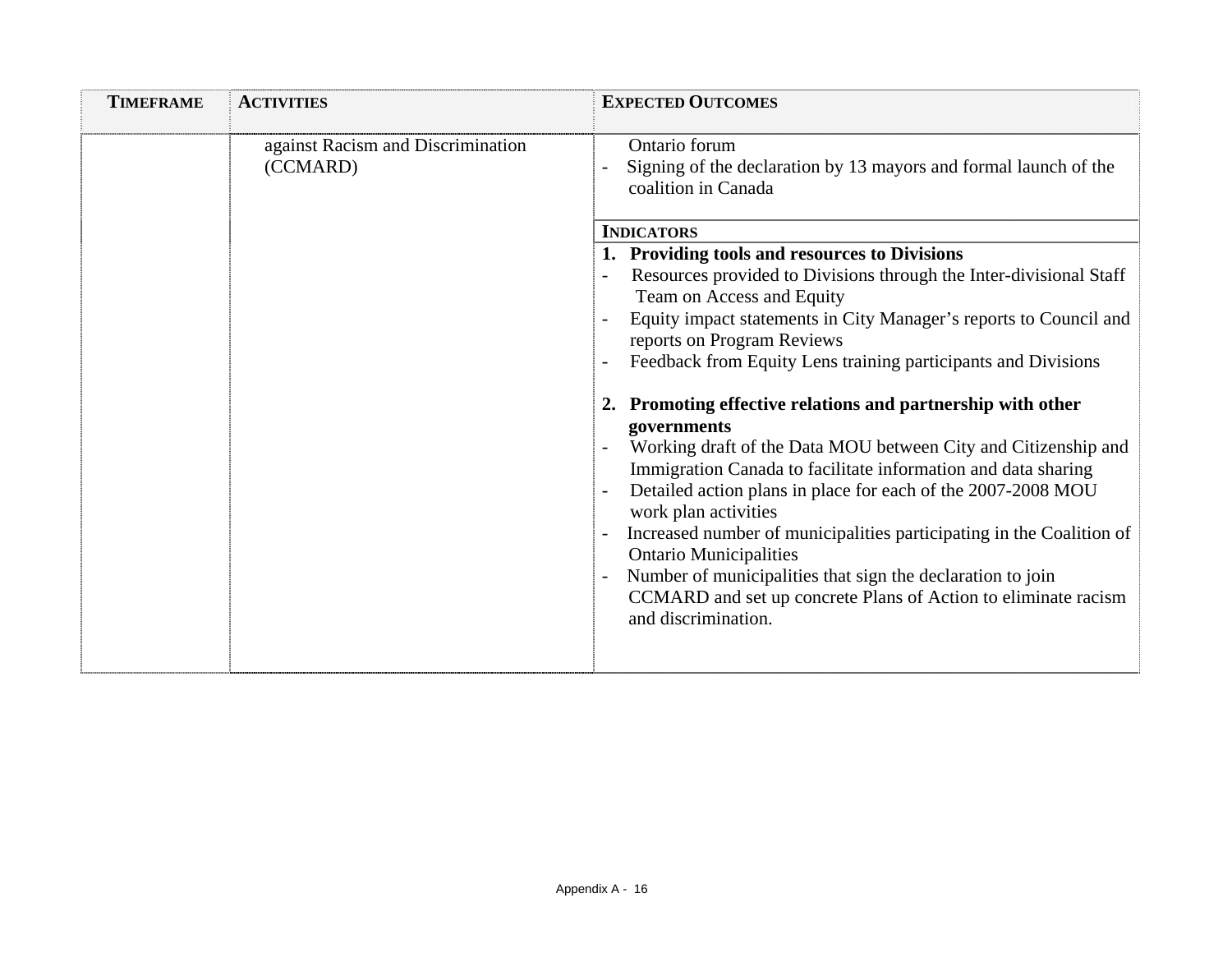| <b>TIMEFRAME</b> | <b>ACTIVITIES</b>                                                                                                                                                                                                                                                                                                                                                                                                     | <b>EXPECTED OUTCOMES</b>                                                                                                                                                                                                                                                                                                                                                                                            |
|------------------|-----------------------------------------------------------------------------------------------------------------------------------------------------------------------------------------------------------------------------------------------------------------------------------------------------------------------------------------------------------------------------------------------------------------------|---------------------------------------------------------------------------------------------------------------------------------------------------------------------------------------------------------------------------------------------------------------------------------------------------------------------------------------------------------------------------------------------------------------------|
| 2008             | 1. Providing tools and resources to<br><b>Divisions</b><br>Provide support and resources to City<br>Divisions in access, equity and human<br>rights initiatives<br>Report to Council on the implementation<br>of the Equity Lens pilot project                                                                                                                                                                        | 1.<br>- Review of the implementation of the 2007-2008 Divisional Action<br>Plans on Access, Equity and Human Rights by Divisions and<br>preparation of 2009-2010 Divisional Action Plans<br>- Recommendations on the implementation of the Equity Lens<br>Increased awareness and understanding of the Equity Lens among<br>the Toronto Public Service                                                              |
|                  | 2. Promoting effective relations and<br>partnership with other governments<br>Complete joint "Year One" work plan and<br>develop "Year Two" work plan for<br>implementation of Canada-Ontario-<br>Toronto MOU on Immigration and<br>Settlement<br>Support City of Toronto representatives at<br>FCM regarding advocacy and public<br>education initiatives on race relations,<br>aboriginal affairs and gender equity | 2.<br>Spring 2008 annual milestone meeting on the implementation of<br>the MOU<br>Completion of 2007-2008 work plan activities and commencement<br>of 2008-2009 work plan activities<br>Ongoing intergovernmental collaboration on policy and planning<br>in key areas related to immigration and settlement<br>Increased leadership at FCM in eliminating racism and<br>discrimination                             |
|                  |                                                                                                                                                                                                                                                                                                                                                                                                                       | <b>INDICATORS</b>                                                                                                                                                                                                                                                                                                                                                                                                   |
|                  |                                                                                                                                                                                                                                                                                                                                                                                                                       | 1. Equity Lens<br>Report on the implementation of the Equity Lens pilot project<br>Equity impact statements in reports to Council and extent of<br>access and equity issues being identified and addressed<br>Feedback from Equity Lens training participants and Divisions<br>2. Promoting effective relations and partnership with other<br>governments<br>Completed deliverables in "Year One" work plan for the |
|                  |                                                                                                                                                                                                                                                                                                                                                                                                                       | implementation of the MOU<br><b>INDICATORS</b>                                                                                                                                                                                                                                                                                                                                                                      |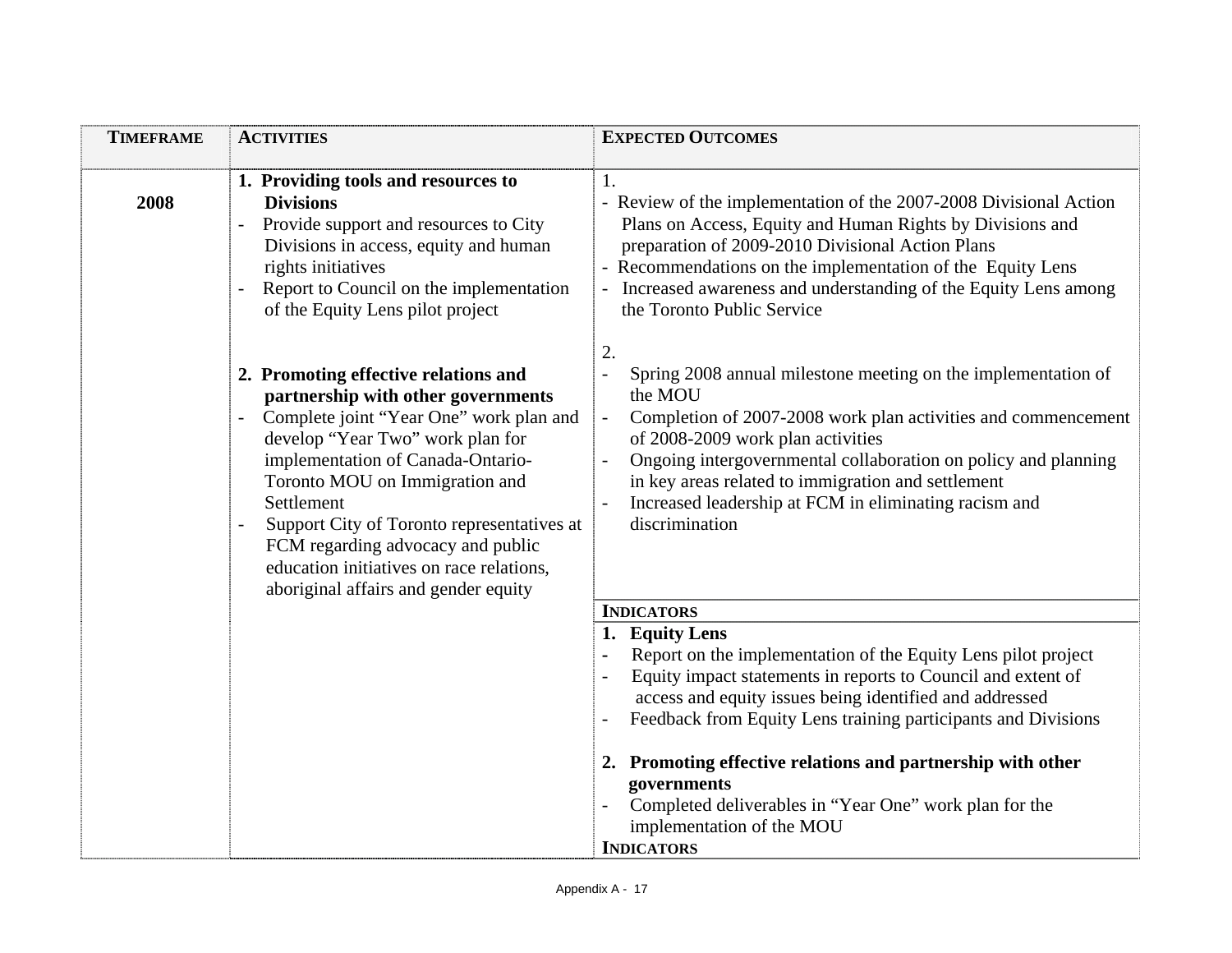| <b>TIMEFRAME</b>                                                                     | <b>ACTIVITIES</b>                                                                                                            | <b>EXPECTED OUTCOMES</b>                                                                                                                        |  |
|--------------------------------------------------------------------------------------|------------------------------------------------------------------------------------------------------------------------------|-------------------------------------------------------------------------------------------------------------------------------------------------|--|
|                                                                                      |                                                                                                                              | City of Toronto report provided to FCM on the implementation<br>status of the Plan of Action on the Elimination of Racism and<br>Discrimination |  |
| <b>ACTUAL OUTCOMES</b>                                                               |                                                                                                                              |                                                                                                                                                 |  |
| 2007 Highlights                                                                      |                                                                                                                              |                                                                                                                                                 |  |
|                                                                                      | (Details and analysis of actual outcomes will be provided at the end of 2008)                                                |                                                                                                                                                 |  |
|                                                                                      | Provided tools and resources to Divisions for the planning and development of Divisional Action Plan on Access, Equity and   |                                                                                                                                                 |  |
|                                                                                      | Human Rights through the Inter-divisional Staff Team on Access and Equity.                                                   |                                                                                                                                                 |  |
|                                                                                      | Submitted the City's Accessibility Plan update to the Province in September.                                                 |                                                                                                                                                 |  |
|                                                                                      | Provided Equity Lens training to 44 City employees through the corporate Toronto Public Service learning program. Evaluation |                                                                                                                                                 |  |
| results indicated that the participants' satisfaction level was 4.5 on a scale of 5. |                                                                                                                              |                                                                                                                                                 |  |
|                                                                                      | City Manger's reports to Council have included the equity impact statement.                                                  |                                                                                                                                                 |  |
|                                                                                      | Contributed to the formal launch of the Canadian Coalition of Municipalities against Racism and Discrimination in Calgary in |                                                                                                                                                 |  |
|                                                                                      | June. Thirteen Mayors signed the Declaration to join the Coalition.                                                          |                                                                                                                                                 |  |
|                                                                                      |                                                                                                                              |                                                                                                                                                 |  |
|                                                                                      |                                                                                                                              |                                                                                                                                                 |  |
|                                                                                      |                                                                                                                              |                                                                                                                                                 |  |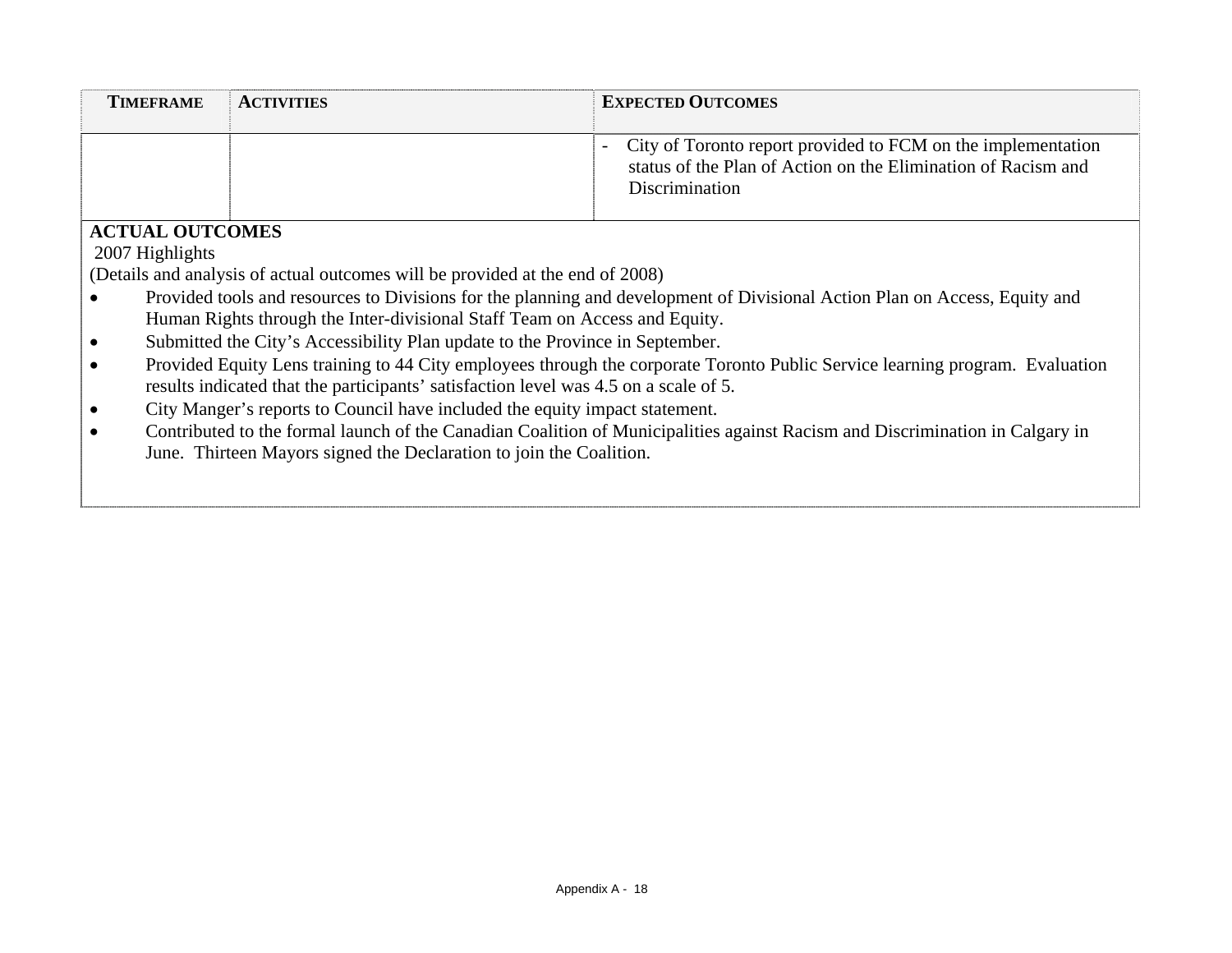|                                             |                                                                                                                                                                                                                                                                                                                                                                                          | Division:                                            | <b>CMO</b>                                                             |
|---------------------------------------------|------------------------------------------------------------------------------------------------------------------------------------------------------------------------------------------------------------------------------------------------------------------------------------------------------------------------------------------------------------------------------------------|------------------------------------------------------|------------------------------------------------------------------------|
| Access, Equity and Human Rights Action Plan | <b>CM/DCM</b>                                                                                                                                                                                                                                                                                                                                                                            | Shirley Hoy                                          |                                                                        |
|                                             |                                                                                                                                                                                                                                                                                                                                                                                          | <b>Contact Information:</b>                          |                                                                        |
| Part $1 - 2007 - 2008$                      |                                                                                                                                                                                                                                                                                                                                                                                          | Ceta Ramkhalawansingh<br><b>Community Engagement</b> | Manager, Diversity Management and<br>416-392-6824; cramkhal@toronto.ca |
| <b>Strategic Direction:</b>                 | <b>Economic Participation</b>                                                                                                                                                                                                                                                                                                                                                            |                                                      |                                                                        |
| <b>Action Plan Objectives:</b>              | 1. To support newcomers' integration into the Canadian job market through the implementation of<br>Profession to Profession, mentoring immigrants program<br>2. To enhance employment equity and the implementation of diversity in the Toronto Public Service<br>(TPS) initiative<br>3. To address issues raised by businesses owned by designated groups to become economically viable |                                                      |                                                                        |

| <b>TIMEFRAME</b> | <b>ACTIVITIES</b>                                                | <b>EXPECTED OUTCOMES</b>                                                                       |
|------------------|------------------------------------------------------------------|------------------------------------------------------------------------------------------------|
|                  |                                                                  |                                                                                                |
|                  | 1. Profession to Profession, mentoring                           | 1.                                                                                             |
| 2007             | immigrants program                                               | - Recruitment and matching of 75 City employees with                                           |
|                  | Continue the program delivery and                                | internationally trained professionals (ITPs)                                                   |
|                  | evaluation in partnership with Human                             | ITPs' employment in their fields of expertise following the                                    |
|                  | Resources, CASIP (Consortium of                                  | completion of the mentoring program                                                            |
|                  | Agencies Serving Internationally-trained                         |                                                                                                |
|                  | Professionals) and TRIEC (Toronto                                |                                                                                                |
|                  | <b>Region Immigrant Employment Council)</b>                      |                                                                                                |
|                  | 2. Enhancing employment equity and                               | 2.                                                                                             |
|                  | diversity implementation in TPS                                  | Mentoring of 10 Black/African Canadian management/exempt<br>$\overline{\phantom{0}}$           |
|                  | Establish (with Human Resources) the<br>$\overline{\phantom{a}}$ | employees by 10 senior managers                                                                |
|                  | <b>Black/African Canadian Employment</b>                         | Affinity group planned for Black/African Canadian employees<br>$\overline{\phantom{0}}$        |
|                  | <b>Equity Pilot Project</b>                                      | Toolkit of resources to support managers, integration of diversity<br>$\overline{\phantom{a}}$ |
|                  |                                                                  | management into Core Competencies and review of staffing                                       |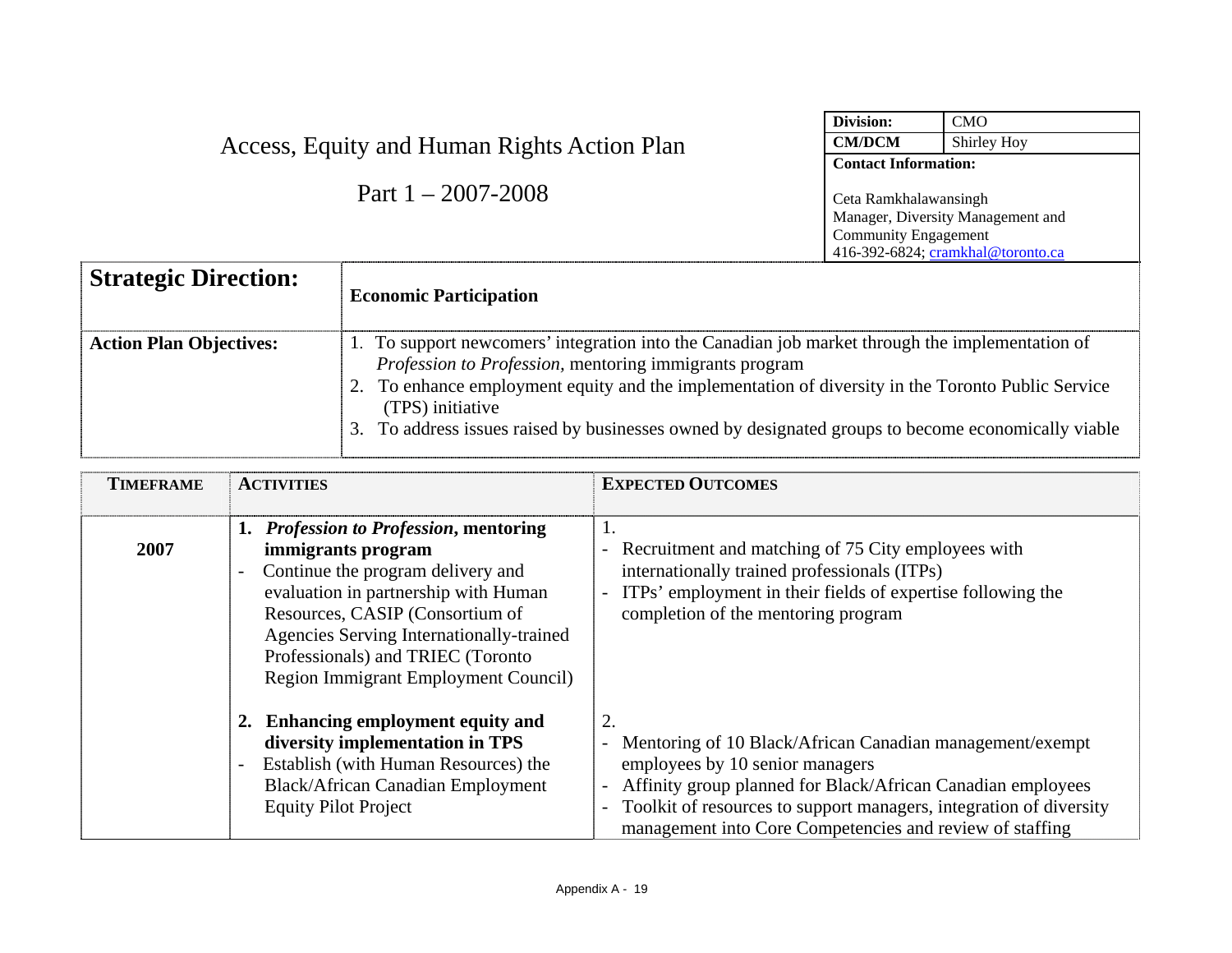| <b>TIMEFRAME</b> | <b>ACTIVITIES</b>                                                                                                                                                                                                                                                                                                                                                                                                     | <b>EXPECTED OUTCOMES</b>                                                                                                                                                                                                                                                                                                                                                            |
|------------------|-----------------------------------------------------------------------------------------------------------------------------------------------------------------------------------------------------------------------------------------------------------------------------------------------------------------------------------------------------------------------------------------------------------------------|-------------------------------------------------------------------------------------------------------------------------------------------------------------------------------------------------------------------------------------------------------------------------------------------------------------------------------------------------------------------------------------|
|                  | Participate in an inter-divisional working<br>group to improve accessibility for City<br>employees using City computers and<br>browsing City websites<br>Support and promote the use of the City's<br>$\overline{a}$<br>Accessibility Design Guidelines for<br>accessibility design and audits<br>Work with Facilities and Real Estate to<br>provide meditation rooms in City Hall and<br>other civic buildings       | process<br>- Planning and implementation to improve accessibility for City<br>employees using City computers and browsing City websites<br>- Increase in knowledge and application of the Accessibility Design<br>Guidelines in the City<br>- Established meditation rooms places in City Hall and other civic<br>buildings                                                         |
|                  | Participate on the Toronto Public Service<br>Steering (TPS) Committee<br><b>Review Corporate Human Resources</b><br>Supervisors Learning Program and make<br>recommendations to external and internal<br>learning service vendors on how to<br>integrate access, equity and diversity into<br>learning programs.                                                                                                      | - Promotion of access and equity integration into TPS program<br>objectives<br>- Progress made in the integration of access and equity in the<br>Corporate Human Resources Supervisors Learning Program as a<br>result of the review of a course curriculum                                                                                                                         |
|                  | Develop a mechanism to establish an<br>access directory of businesses owned by<br>designated groups (Aboriginal people,<br>women, people with disabilities and racial<br>minorities) from selected and available<br>sources<br>Compile and analyze designated groups'<br>participation in the City's procurement<br>process in 2006<br>Work with the market research team of<br>York University students to conduct a | Additional resources to the City's business and procurement<br>programs with the production of the access directory<br>Information available on the participation level of designated<br>groups in the City's procurement process<br>Compilation of data on the operations and challenges faced by<br>businesses owned by designated groups through the survey of 100<br>businesses |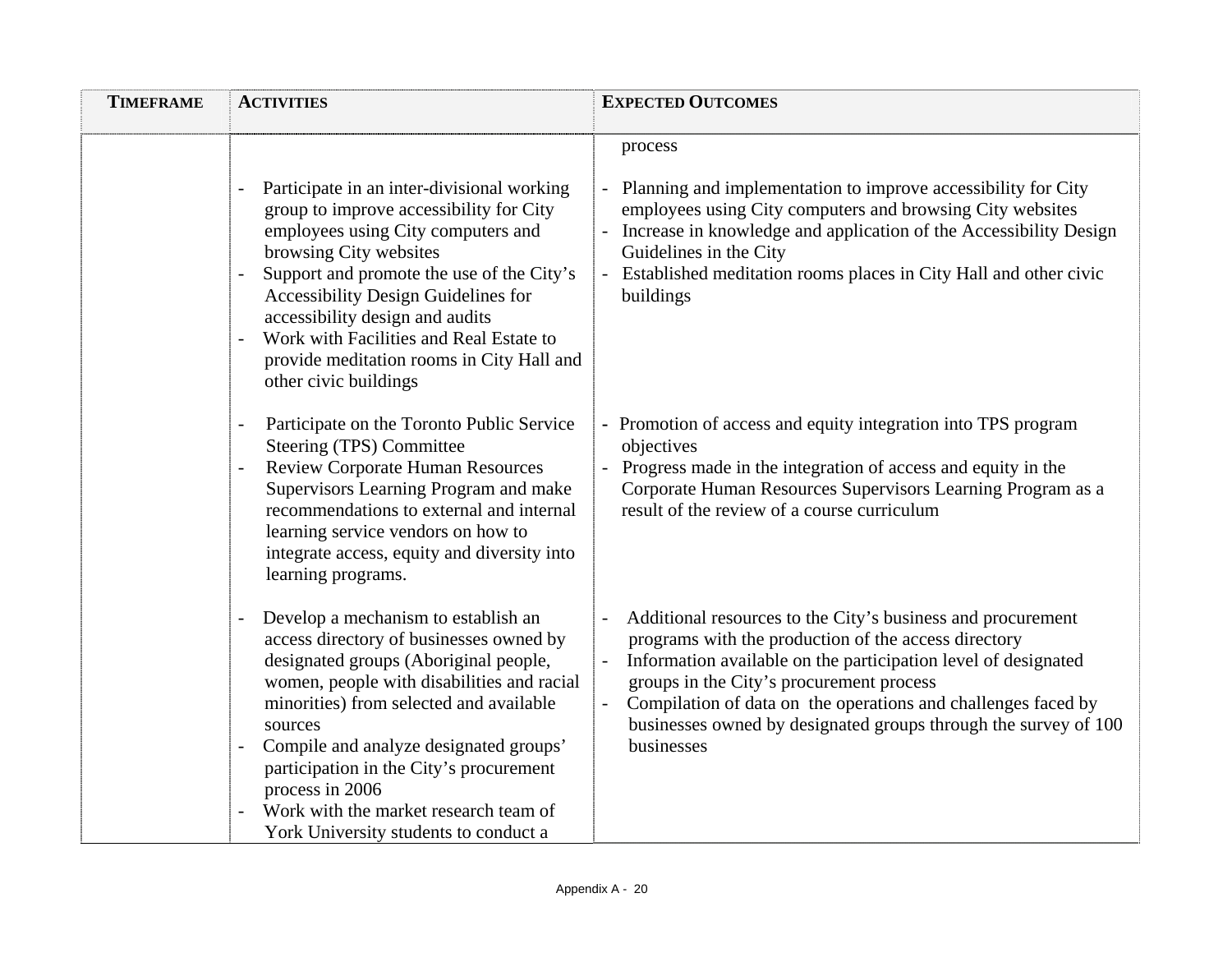| <b>TIMEFRAME</b> | <b>ACTIVITIES</b>                                      | <b>EXPECTED OUTCOMES</b>                                                                                                                                                                                                                                                                                                                                                                                                                                                                                                                                                                                                                                                                                                                                                                              |
|------------------|--------------------------------------------------------|-------------------------------------------------------------------------------------------------------------------------------------------------------------------------------------------------------------------------------------------------------------------------------------------------------------------------------------------------------------------------------------------------------------------------------------------------------------------------------------------------------------------------------------------------------------------------------------------------------------------------------------------------------------------------------------------------------------------------------------------------------------------------------------------------------|
|                  | survey of 100 businesses owned by<br>designated groups | <b>INDICATORS</b><br>1. Profession to Profession, mentoring immigrants program<br>Number of City employees recruited as mentors<br>Number of ITPs matched with City mentors<br>Feedback from mentors and ITPs in the evaluation<br>Number of ITPs who find jobs after the completion of the program                                                                                                                                                                                                                                                                                                                                                                                                                                                                                                   |
|                  |                                                        | 2. Enhancing employment equity and diversity implementation<br>in TPS<br>Completed deliverables of the Black/African Canadian<br><b>Employment Equity Pilot Project</b><br>Progress reports on web accessibility and assistive technologies<br>Inquiries and requests for information and consultation about the<br><b>Accessibility Design Guidelines</b><br>Staff monitor and feedback from users of meditation rooms<br>Increase in integration of access and equity into the TPS programs<br>Increase in knowledge of external and internal vendors to include<br>access and equity in corporate learning programs<br>Available data from the access directory of businesses owned by<br>designated groups<br>Findings and analysis of participation level of designated groups in<br>procurement |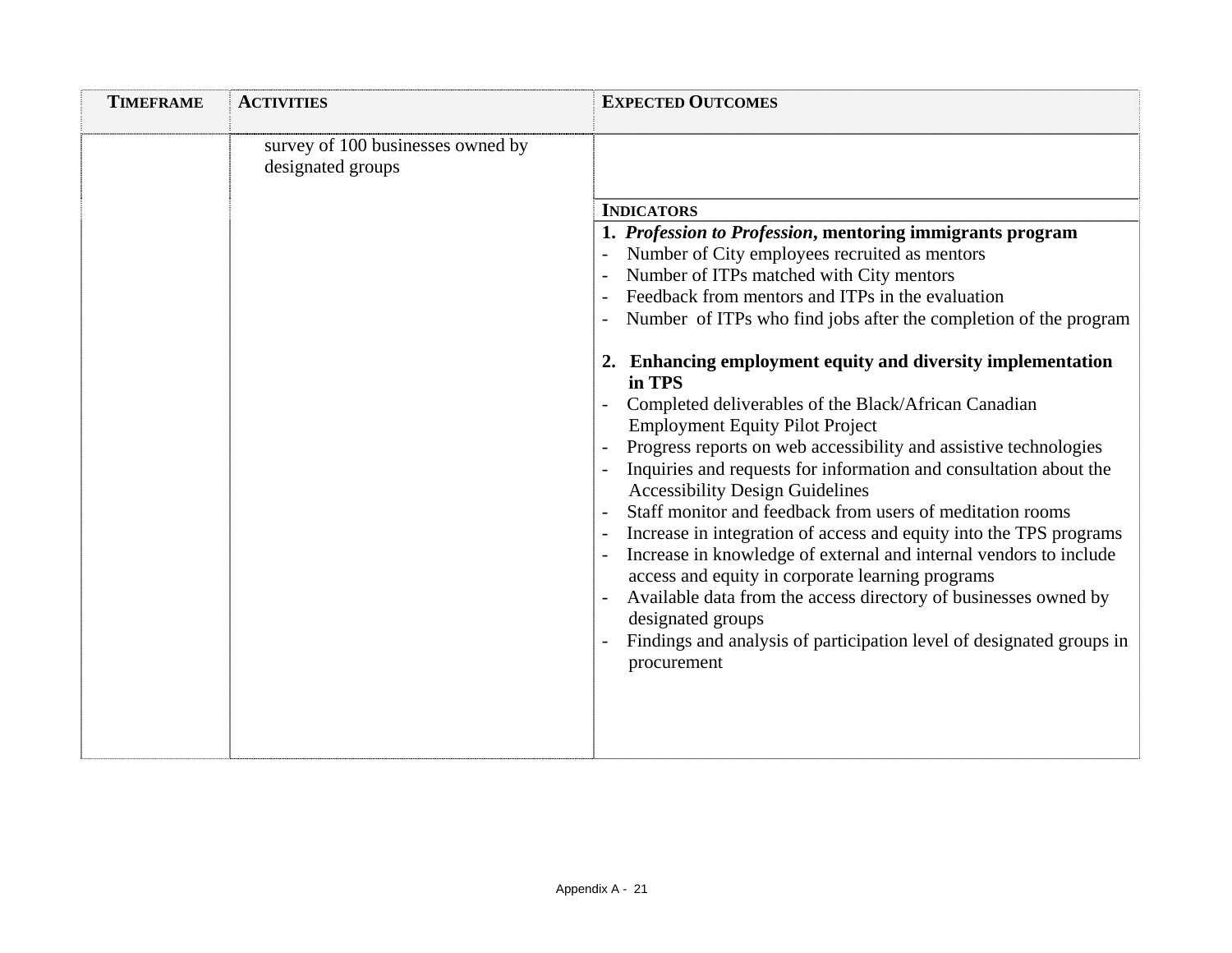| <b>TIMEFRAME</b> | <b>ACTIVITIES</b>                                                                                                                                                                                                                                | <b>EXPECTED OUTCOMES</b>                                                                                                                                                                                                                                                           |
|------------------|--------------------------------------------------------------------------------------------------------------------------------------------------------------------------------------------------------------------------------------------------|------------------------------------------------------------------------------------------------------------------------------------------------------------------------------------------------------------------------------------------------------------------------------------|
| 2008             | 1. Profession to Profession, mentoring<br>immigrants program<br>Continue the implementation and<br>evaluation of the program                                                                                                                     | 1.<br>- Recruitment and matching of 75 City employees with<br>internationally trained professionals (ITPs).<br>- ITPs' employment in their fields of expertise following the<br>completion of the mentoring program                                                                |
|                  | 2. Enhancing employment equity and<br>diversity implementation in TPS<br>Continue implementation of the<br><b>Black/African Canadian Employment</b><br><b>Equity Pilot Project</b>                                                               | 2.<br>- Mentoring of 10 Black/African Canadian management/exempt<br>employees by 10 senior managers<br>Affinity group developed for Black/African Canadian employees<br>- Toolkit of resources to support managers, integration of diversity<br>management into Core Competencies. |
|                  | Continue workplace accommodation for<br>City employees as in 2007                                                                                                                                                                                | - Planning and implementation to improve accessibility for City<br>employees using City computers and browsing City websites<br>Increase in knowledge and application of the Accessibility Design<br>Guidelines in the City                                                        |
|                  | Continue to contribute to access and<br>$\overline{\phantom{a}}$<br>equity issues at the Toronto Public<br>Service (TPS) Steering Committee and all<br>aspects of its objectives<br>Contribute to the development of the 2008<br><b>TPS Week</b> | Integration of access and equity in the TPS initiative<br>- Promotion of access, equity and diversity principles and learning in<br>2008 TPS Week                                                                                                                                  |
|                  | Distribute the findings and analysis of<br>$\overline{\phantom{a}}$<br>market research survey of 100 businesses<br>owned by designated groups<br>Analyze data on the participation of<br>businesses owned by designated groups'                  | The access directory and market survey results made available to<br>City officials as resources<br>Report on the participation of designated groups in the<br>procurement process.                                                                                                 |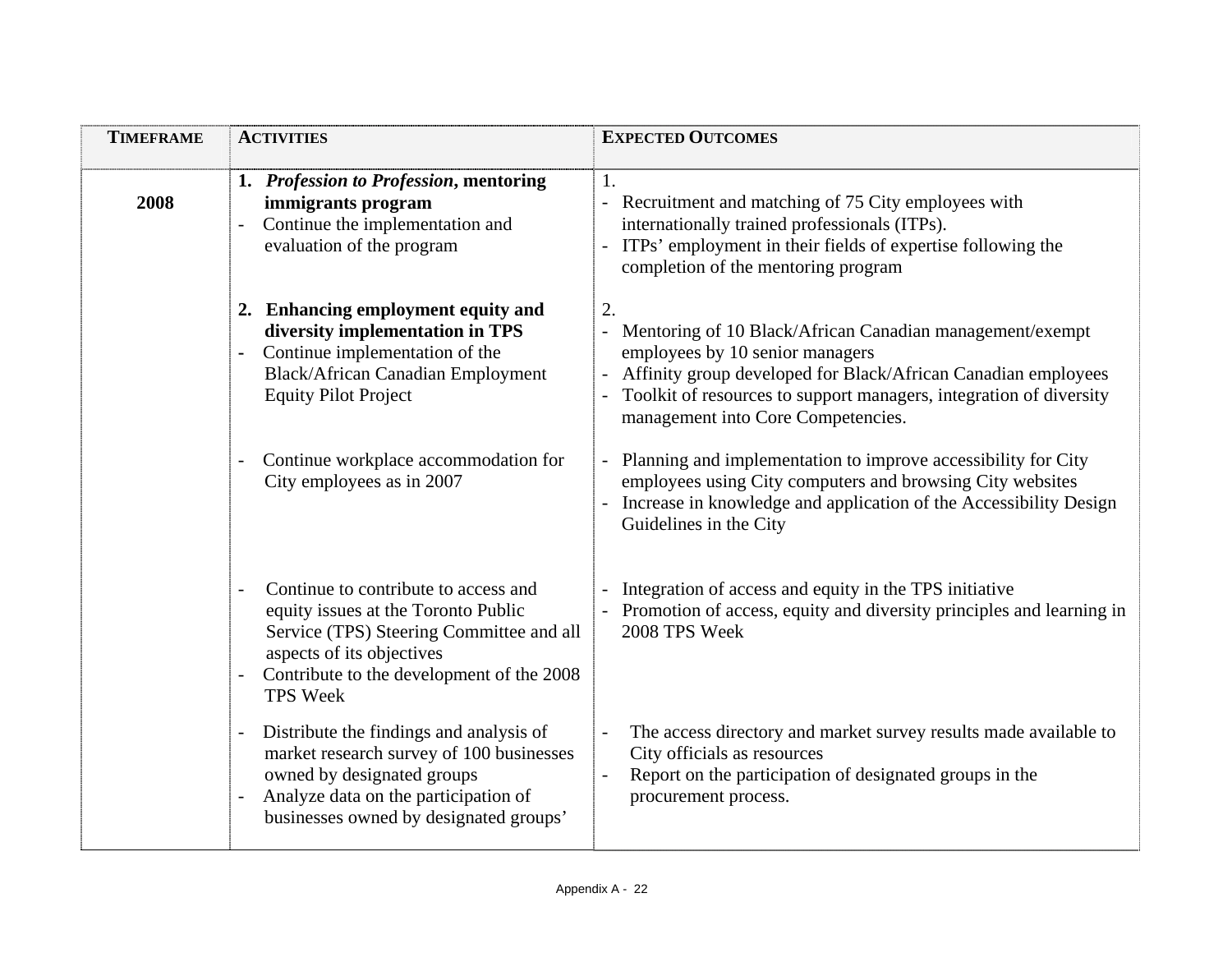| <b>TIMEFRAME</b> | <b>ACTIVITIES</b>                         | <b>EXPECTED OUTCOMES</b>                                                                                    |
|------------------|-------------------------------------------|-------------------------------------------------------------------------------------------------------------|
|                  | in the City's procurement process in 2007 | <b>INDICATORS</b>                                                                                           |
|                  |                                           | 1. Profession to Profession, mentoring immigrants program                                                   |
|                  |                                           | Number of City employees recruited as mentors                                                               |
|                  |                                           | Number of ITPs matched with City mentors                                                                    |
|                  |                                           | Feedback from mentors and ITPs in the evaluation                                                            |
|                  |                                           | Number of ITPs who find jobs after the completion of the program                                            |
|                  |                                           | 2. Enhancing employment equity and diversity implementation in<br><b>TPS</b>                                |
|                  |                                           | Completed deliverables of the Black/African Canadian                                                        |
|                  |                                           | <b>Employment Equity Pilot Project</b>                                                                      |
|                  |                                           | Progress reports on web accessibility and assistive technologies                                            |
|                  |                                           | Inquiries and requests for information and consultation about the<br><b>Accessibility Design Guidelines</b> |
|                  |                                           | Increased awareness and participation of Divisions in 2008 TPS<br>Week                                      |
|                  |                                           | Distribution of access directory and market research survey results<br>to City officials                    |
|                  |                                           |                                                                                                             |

#### **ACTUAL OUTCOMES 2007 highlights**

- •Recruited sixty-five City employees as mentors. Of that number 59 were matched with internationally trained professionals.
- • Launched the Black/African Canadian Employment Equity Pilot Project. The mentoring of 10 Black/African Canadian management/exempt employees by 10 senior managers is underway.
- •Improved access to meditation rooms in major City buildings for City employees. Information has been posted on the Intranet.
- • Completed the review of the curriculum of "Lessons in Leadership" from the Corporate Human Resources Supervisors Learning Program and made recommendations on how to integrate access, equity and diversity into the learning program.
- • The York University market research team, in collaboration with Diversity Management and Community Engagement, completed a survey of businesses owned by designated groups and provided findings and analysis on these businesses' awareness of City programs for businesses and interest in bidding for City contracts.
- • Facilitated corporate co-ordination of support for Caribana's annual festival – the largest festival of its kind in North America generating \$350 million for the local economy.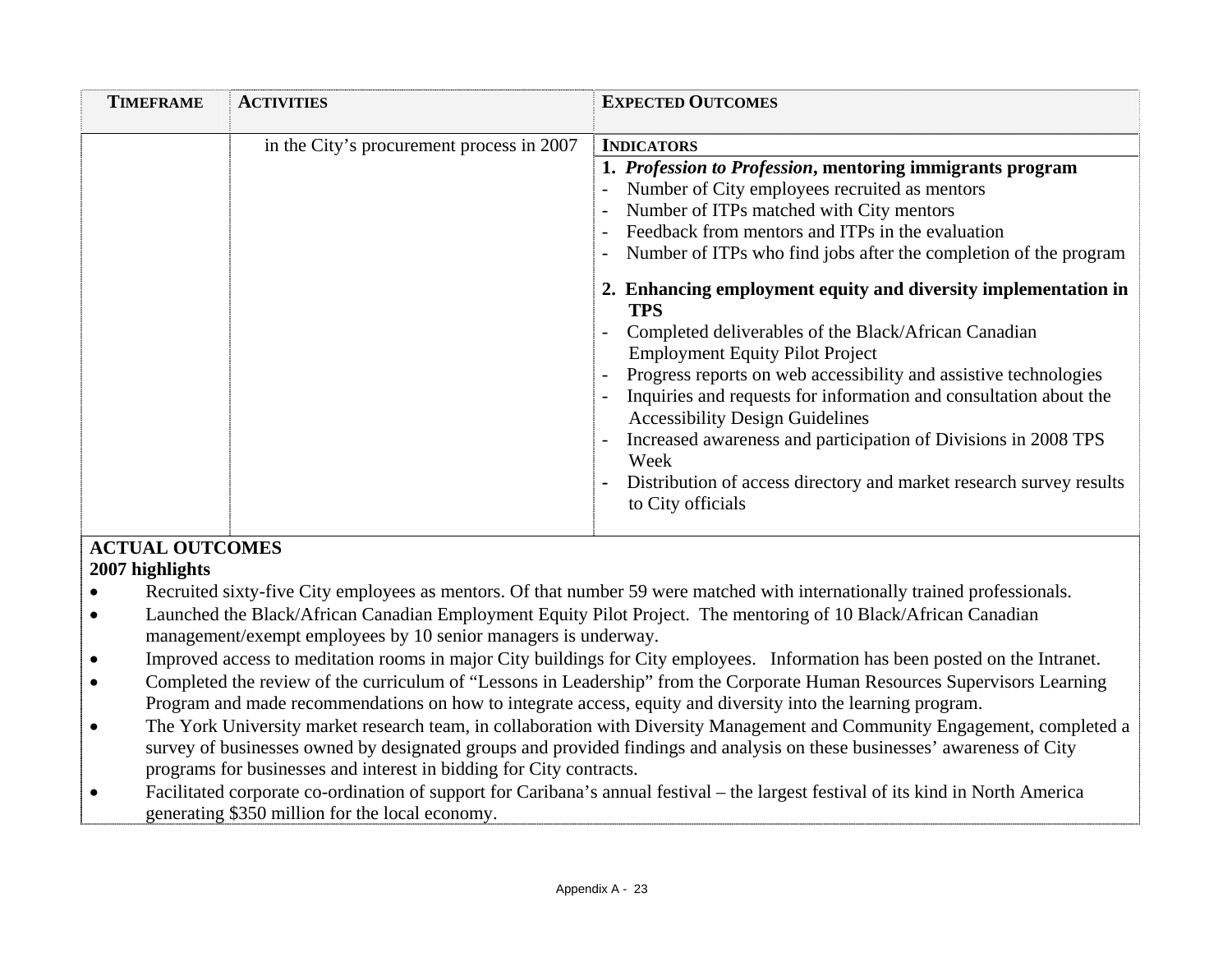|                                                                      |                                                                                                                                                                                                                                                                                                                                                                                          | Division:                                                                                                                                                                                                                                                    | <b>CMO</b>  |
|----------------------------------------------------------------------|------------------------------------------------------------------------------------------------------------------------------------------------------------------------------------------------------------------------------------------------------------------------------------------------------------------------------------------------------------------------------------------|--------------------------------------------------------------------------------------------------------------------------------------------------------------------------------------------------------------------------------------------------------------|-------------|
|                                                                      | Access, Equity and Human Rights Action Plan                                                                                                                                                                                                                                                                                                                                              | <b>CM/DCM</b>                                                                                                                                                                                                                                                | Shirley Hoy |
|                                                                      | Part $1 - 2007 - 2008$                                                                                                                                                                                                                                                                                                                                                                   | <b>Contact Information:</b><br>Ceta Ramkhalawansingh<br>Manager, Diversity Management and<br><b>Community Engagement</b><br>416-392-6824; cramkhal@toronto.ca<br>Lynda Taschereau<br>Manager, Corporate Policy (Acting)<br>416-392-6783; ltascher@toronto.ca |             |
| <b>Strategic Direction:</b><br><b>Public Education and Awareness</b> |                                                                                                                                                                                                                                                                                                                                                                                          |                                                                                                                                                                                                                                                              |             |
| <b>Action Plan Objectives:</b>                                       | 1. To initiate and support capacity building among emerging communities to participate in the City's<br>decision making processes<br>2. To support Council members in communicating effectively with the public, and anticipating policy<br>issues that will require public dialogue<br>To communicate clearly to the public the City's commitment to access equity and human rights and |                                                                                                                                                                                                                                                              |             |

|  | 3. To communicate clearly to the public the City's commitment to access, equity and human rights and |
|--|------------------------------------------------------------------------------------------------------|
|  | to promote respect for diverse communities                                                           |

| <b>TIMEFRAME</b> | <b>ACTIVITIES</b>                                                                                                                                                                                                                                                                                 | <b>EXPECTED OUTCOMES</b>                                                                                                                                                                                                                    |
|------------------|---------------------------------------------------------------------------------------------------------------------------------------------------------------------------------------------------------------------------------------------------------------------------------------------------|---------------------------------------------------------------------------------------------------------------------------------------------------------------------------------------------------------------------------------------------|
| 2007/2008        | 1. Capacity building among emerging<br>communities<br>Develop and distribute civics education<br>materials to encourage community<br>participation in municipal decision-<br>making<br>Conduct outreach and information sessions<br>to emerging communities<br>Launch civic engagement web portal | - Improved capacity, participation and engagement of the diverse<br>public in the City's decision-making processes<br>- A better informed and engaged public that has a clear<br>understanding of Toronto's governance structure and issues |
|                  | 2. Support to Members of Council                                                                                                                                                                                                                                                                  | 2.                                                                                                                                                                                                                                          |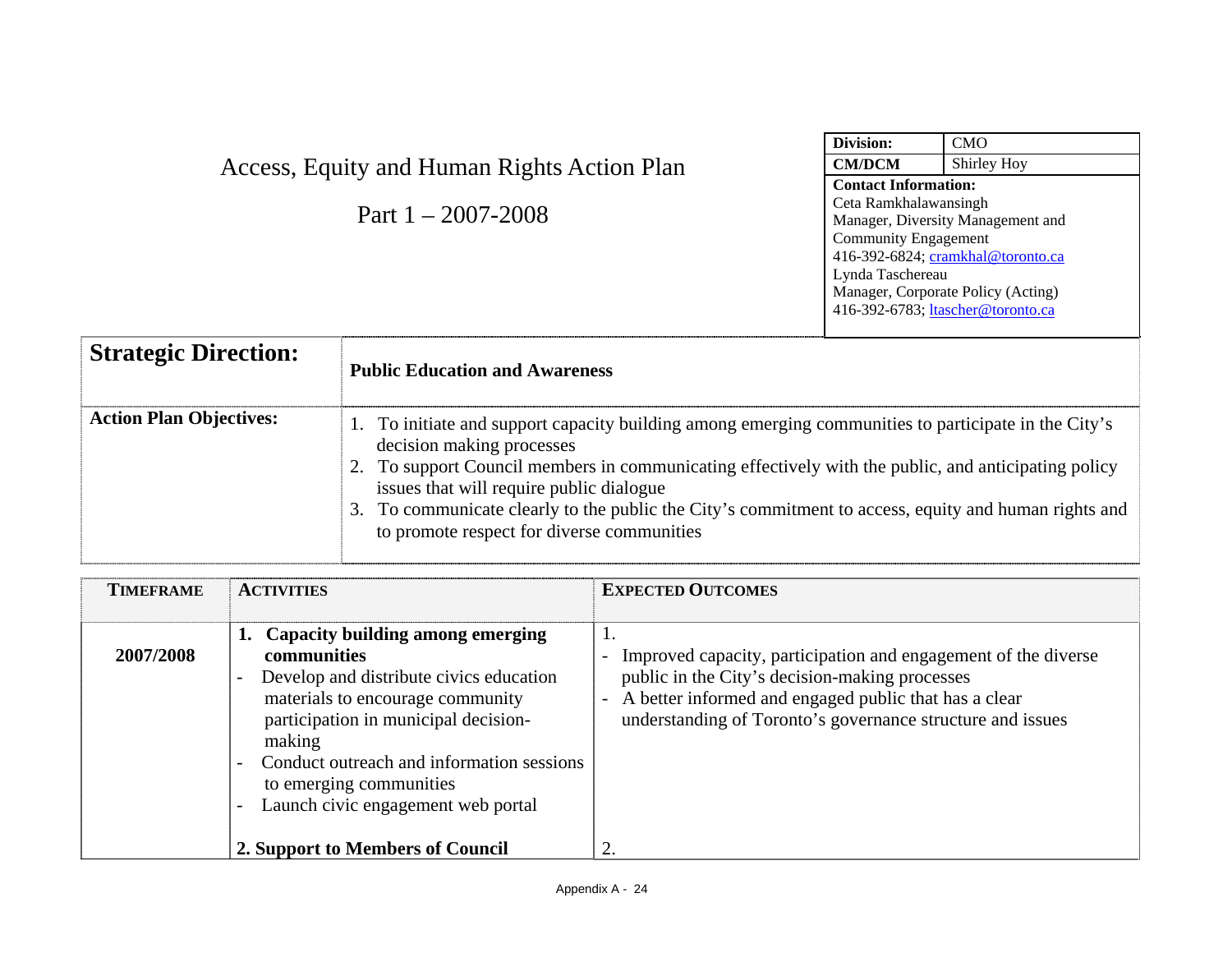| <b>TIMEFRAME</b> | <b>ACTIVITIES</b>                                                                                                                                                                                                                                                                                                                                                                                                                                                       | <b>EXPECTED OUTCOMES</b>                                                                                                                                                                                                                                                                         |
|------------------|-------------------------------------------------------------------------------------------------------------------------------------------------------------------------------------------------------------------------------------------------------------------------------------------------------------------------------------------------------------------------------------------------------------------------------------------------------------------------|--------------------------------------------------------------------------------------------------------------------------------------------------------------------------------------------------------------------------------------------------------------------------------------------------|
|                  | Lead the review of Council and Committee<br>agendas and reports in order to advise and<br>prepare communications strategies<br>Provide information and assistance to<br>Members of Council and residents of<br>Toronto as requested                                                                                                                                                                                                                                     | - Increased effectiveness of Council's governance and decision-<br>making<br>- Increased Council capacity to position issues and ensure consistent,<br>accurate communications<br>- Increased effectiveness of City responses, programs and services to<br>meet the needs of diverse communities |
|                  | 3. Communicating City's commitment to<br>access, equity and human rights<br>- Carry out poster campaigns on access,<br>equity and human rights issues<br>- Prepare and display proclamations on days<br>of significance throughout the year<br>- Host or co-host special public education<br>events on days of significance<br>Facilitate the nomination and selection<br>$\overline{\phantom{0}}$<br>process for five Access, Equity and Human<br><b>Rights Awards</b> | 3.<br>- Increased opportunities for the public to become aware of the<br>City's commitment to access, equity and human rights and the<br>benefits of diversity<br>- Diverse communities feel welcome at City events<br>- Public education materials distributed                                  |
|                  |                                                                                                                                                                                                                                                                                                                                                                                                                                                                         | <b>INDICATORS</b>                                                                                                                                                                                                                                                                                |
|                  |                                                                                                                                                                                                                                                                                                                                                                                                                                                                         | 1 Capacity building among emerging communities                                                                                                                                                                                                                                                   |
|                  |                                                                                                                                                                                                                                                                                                                                                                                                                                                                         | Distribution of civics education materials                                                                                                                                                                                                                                                       |
|                  |                                                                                                                                                                                                                                                                                                                                                                                                                                                                         | - Allocation of media purchase budget for ad placement in major,<br>community and ethno-specific media                                                                                                                                                                                           |
|                  |                                                                                                                                                                                                                                                                                                                                                                                                                                                                         | - Number of participants from diverse and emerging communities in<br>information sessions                                                                                                                                                                                                        |
|                  |                                                                                                                                                                                                                                                                                                                                                                                                                                                                         | - Online visits to civic engagement web portal                                                                                                                                                                                                                                                   |
|                  |                                                                                                                                                                                                                                                                                                                                                                                                                                                                         | 2. Support to Members of Council                                                                                                                                                                                                                                                                 |
|                  |                                                                                                                                                                                                                                                                                                                                                                                                                                                                         | - Advice and recommendations on governance structures and agenda<br>and report review                                                                                                                                                                                                            |
|                  |                                                                                                                                                                                                                                                                                                                                                                                                                                                                         | - Number and percentage of residents and organizations from diverse                                                                                                                                                                                                                              |
|                  |                                                                                                                                                                                                                                                                                                                                                                                                                                                                         | and emerging communities participating in various civic                                                                                                                                                                                                                                          |
|                  |                                                                                                                                                                                                                                                                                                                                                                                                                                                                         | <b>INDICATORS</b>                                                                                                                                                                                                                                                                                |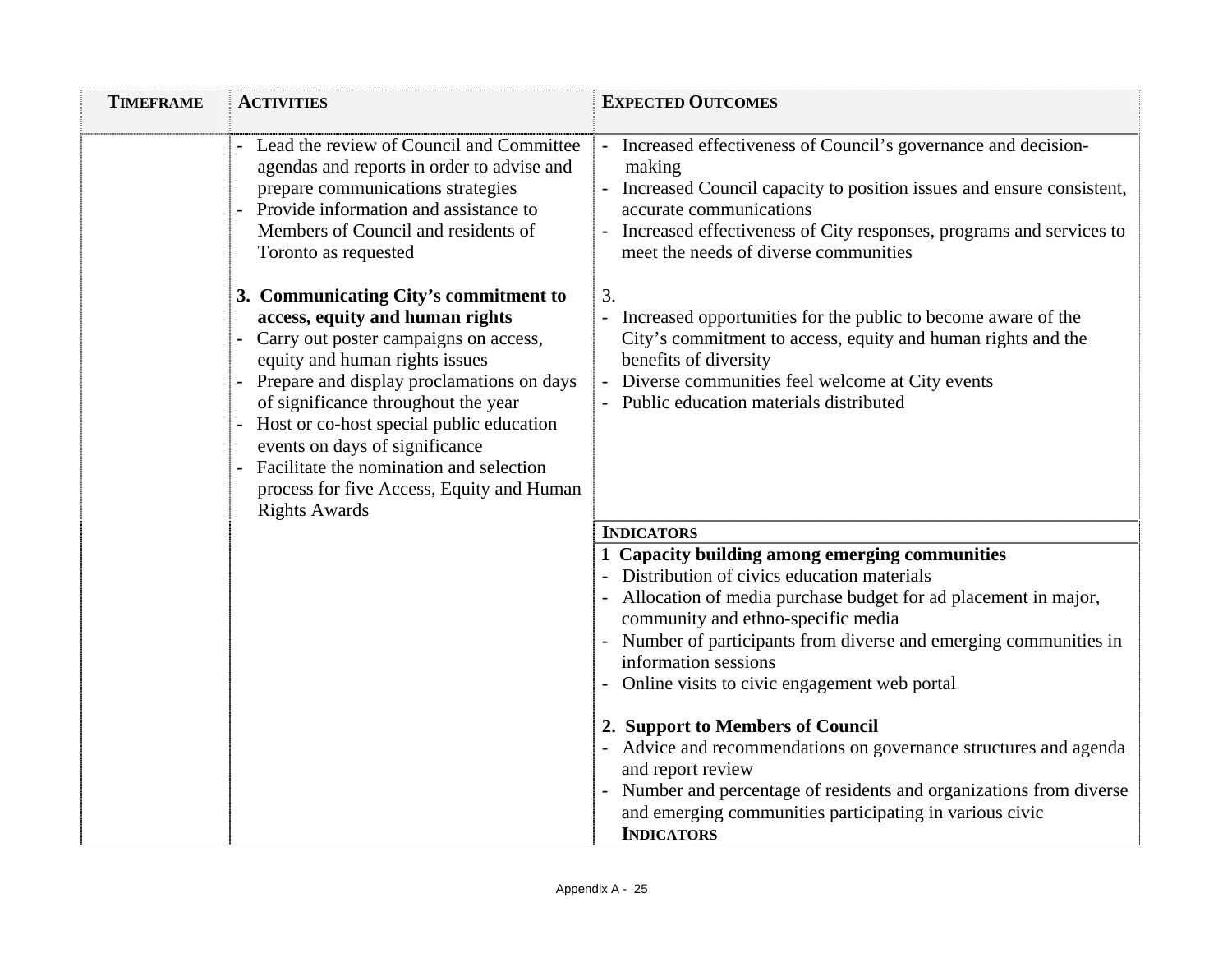| <b>TIMEFRAME</b>                                                                                                                                                                | <b>ACTIVITIES</b>                            | <b>EXPECTED OUTCOMES</b>                                                                                                                                                                                                                                                                                                                                                                    |  |
|---------------------------------------------------------------------------------------------------------------------------------------------------------------------------------|----------------------------------------------|---------------------------------------------------------------------------------------------------------------------------------------------------------------------------------------------------------------------------------------------------------------------------------------------------------------------------------------------------------------------------------------------|--|
|                                                                                                                                                                                 |                                              | engagement activities<br>3. Communicating City's commitment to access, equity and<br>human rights<br>- Proclamations and special events on days of significance<br>Number of participants at special events and Access, Equity and<br>Human Rights Awards<br>- Accommodations provided at special events<br>Utilization of City's outdoor advertising program to promote equity<br>messages |  |
| <b>ACTUAL OUTCOMES</b><br>2007 highlights                                                                                                                                       |                                              |                                                                                                                                                                                                                                                                                                                                                                                             |  |
| Used the City's outdoor advertising program for poster campaigns to promote equity messages to the public.                                                                      |                                              |                                                                                                                                                                                                                                                                                                                                                                                             |  |
|                                                                                                                                                                                 | Distributed education materials and posters. |                                                                                                                                                                                                                                                                                                                                                                                             |  |
|                                                                                                                                                                                 |                                              | Prepared 25 Mayor's proclamations on days/months of significance to diversity. Hosted or co-hosted seven events.                                                                                                                                                                                                                                                                            |  |
| Partnership with community group led to national profile for 200 <sup>th</sup> anniversary of the Abolition of Trans-Atlantic slave trade.                                      |                                              |                                                                                                                                                                                                                                                                                                                                                                                             |  |
| Facilitated the development of a community based campaign on literacy with the Metro Toronto Movement for Literacy and                                                          |                                              |                                                                                                                                                                                                                                                                                                                                                                                             |  |
| programs at the Annual Word on the Street Program.<br>Facilitated the selection of recipients for five Access, Equity and Human Rights Awards and presented the awards ceremony |                                              |                                                                                                                                                                                                                                                                                                                                                                                             |  |
| attended by 300 people, including representatives from other orders of government. The event received positive coverage in the                                                  |                                              |                                                                                                                                                                                                                                                                                                                                                                                             |  |
| Toronto Star.                                                                                                                                                                   |                                              |                                                                                                                                                                                                                                                                                                                                                                                             |  |
|                                                                                                                                                                                 |                                              |                                                                                                                                                                                                                                                                                                                                                                                             |  |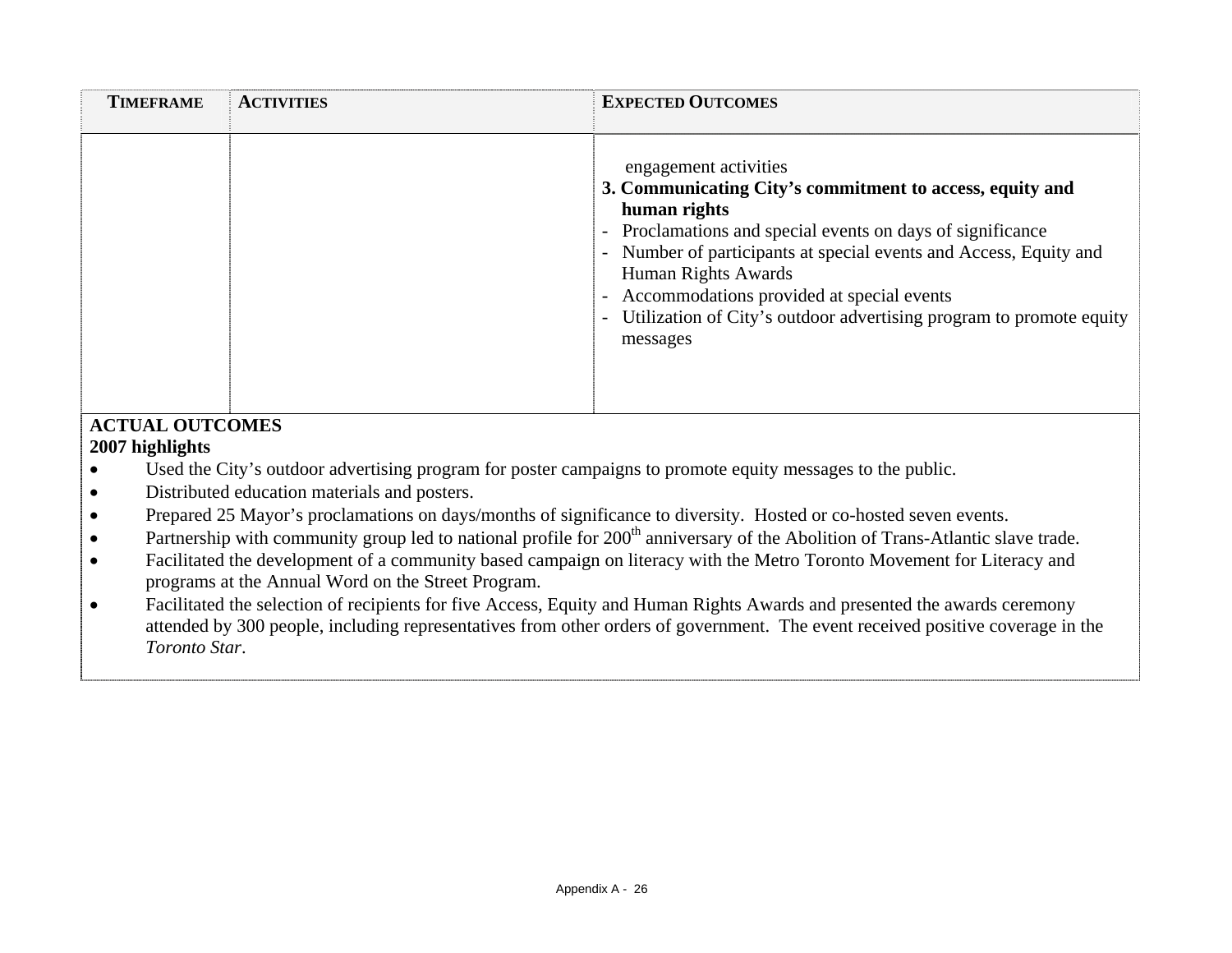|                                                                                                                                                                                                                                                                                                                                                                                                      |                                                                                                    | Division:                        | CMO                                         |
|------------------------------------------------------------------------------------------------------------------------------------------------------------------------------------------------------------------------------------------------------------------------------------------------------------------------------------------------------------------------------------------------------|----------------------------------------------------------------------------------------------------|----------------------------------|---------------------------------------------|
| Access, Equity and Human Rights Action Plan                                                                                                                                                                                                                                                                                                                                                          | <b>CM/DCM</b>                                                                                      | Shirley Hoy                      |                                             |
|                                                                                                                                                                                                                                                                                                                                                                                                      | <b>Contact Information:</b>                                                                        |                                  |                                             |
|                                                                                                                                                                                                                                                                                                                                                                                                      | Ceta Ramkhalawansingh                                                                              |                                  |                                             |
|                                                                                                                                                                                                                                                                                                                                                                                                      | Part $1 - 2007 - 2008$                                                                             |                                  | Manager, Diversity Management and           |
|                                                                                                                                                                                                                                                                                                                                                                                                      |                                                                                                    | <b>Community Engagement</b>      |                                             |
|                                                                                                                                                                                                                                                                                                                                                                                                      |                                                                                                    |                                  | 416-392-6824; cramkhal@toronto.ca           |
|                                                                                                                                                                                                                                                                                                                                                                                                      |                                                                                                    | Lynda Taschereau                 |                                             |
|                                                                                                                                                                                                                                                                                                                                                                                                      |                                                                                                    |                                  | Manager, Corporate Policy (Acting)          |
|                                                                                                                                                                                                                                                                                                                                                                                                      |                                                                                                    | Nancy Autton                     | 416-392-6783; ltascher@toronto.ca           |
|                                                                                                                                                                                                                                                                                                                                                                                                      |                                                                                                    |                                  | Manager, Governance Structure and Corporate |
|                                                                                                                                                                                                                                                                                                                                                                                                      |                                                                                                    | Performance                      |                                             |
|                                                                                                                                                                                                                                                                                                                                                                                                      |                                                                                                    |                                  | 416-397-0306; nautton@toronto.ca            |
|                                                                                                                                                                                                                                                                                                                                                                                                      |                                                                                                    | Joan Taylor                      |                                             |
|                                                                                                                                                                                                                                                                                                                                                                                                      |                                                                                                    |                                  | Director, Executive Management (Acting)     |
|                                                                                                                                                                                                                                                                                                                                                                                                      |                                                                                                    | 416-392-4995; jtaylor@toronto.ca |                                             |
|                                                                                                                                                                                                                                                                                                                                                                                                      |                                                                                                    | Patricia MacDonell               |                                             |
|                                                                                                                                                                                                                                                                                                                                                                                                      |                                                                                                    |                                  | Corporate Management and Policy Consultant  |
|                                                                                                                                                                                                                                                                                                                                                                                                      |                                                                                                    |                                  | 416-392-8591; pmacdone@toronto.ca           |
|                                                                                                                                                                                                                                                                                                                                                                                                      |                                                                                                    |                                  |                                             |
| <b>Strategic Direction:</b>                                                                                                                                                                                                                                                                                                                                                                          |                                                                                                    |                                  |                                             |
|                                                                                                                                                                                                                                                                                                                                                                                                      | <b>Building Strong Communities</b>                                                                 |                                  |                                             |
|                                                                                                                                                                                                                                                                                                                                                                                                      |                                                                                                    |                                  |                                             |
| <b>Action Plan Objectives:</b>                                                                                                                                                                                                                                                                                                                                                                       | 1. To invest in strategic partnerships with community-based organizations and capacity building in |                                  |                                             |
| communities to respond to access, equity and human rights issues through the Access, Equity and<br>Human Rights – Community Partnership and Investment Program (AEHR-CPIP)<br>2. To develop the City's capacity to strengthen relationships with and responsiveness to the Aboriginal<br>community<br>3. To build the City's capacity for civic engagement and responsiveness to diverse communities |                                                                                                    |                                  |                                             |
|                                                                                                                                                                                                                                                                                                                                                                                                      |                                                                                                    |                                  |                                             |
|                                                                                                                                                                                                                                                                                                                                                                                                      |                                                                                                    |                                  |                                             |
|                                                                                                                                                                                                                                                                                                                                                                                                      |                                                                                                    |                                  |                                             |
|                                                                                                                                                                                                                                                                                                                                                                                                      |                                                                                                    |                                  |                                             |
|                                                                                                                                                                                                                                                                                                                                                                                                      |                                                                                                    |                                  |                                             |
| 4. To ensure that communication plans relating to City services, programs and issues reflect the                                                                                                                                                                                                                                                                                                     |                                                                                                    |                                  |                                             |
| diversity of Toronto audiences                                                                                                                                                                                                                                                                                                                                                                       |                                                                                                    |                                  |                                             |
|                                                                                                                                                                                                                                                                                                                                                                                                      | 5. To increase the diversity of appointments to Agencies, Boards, Commissions and Corporations     |                                  |                                             |
|                                                                                                                                                                                                                                                                                                                                                                                                      |                                                                                                    |                                  |                                             |

| <b>IMEFRAME</b> | <b>ACTIVITIES</b> | <b>EXPECTED OUTCOMES</b> |
|-----------------|-------------------|--------------------------|
|                 |                   |                          |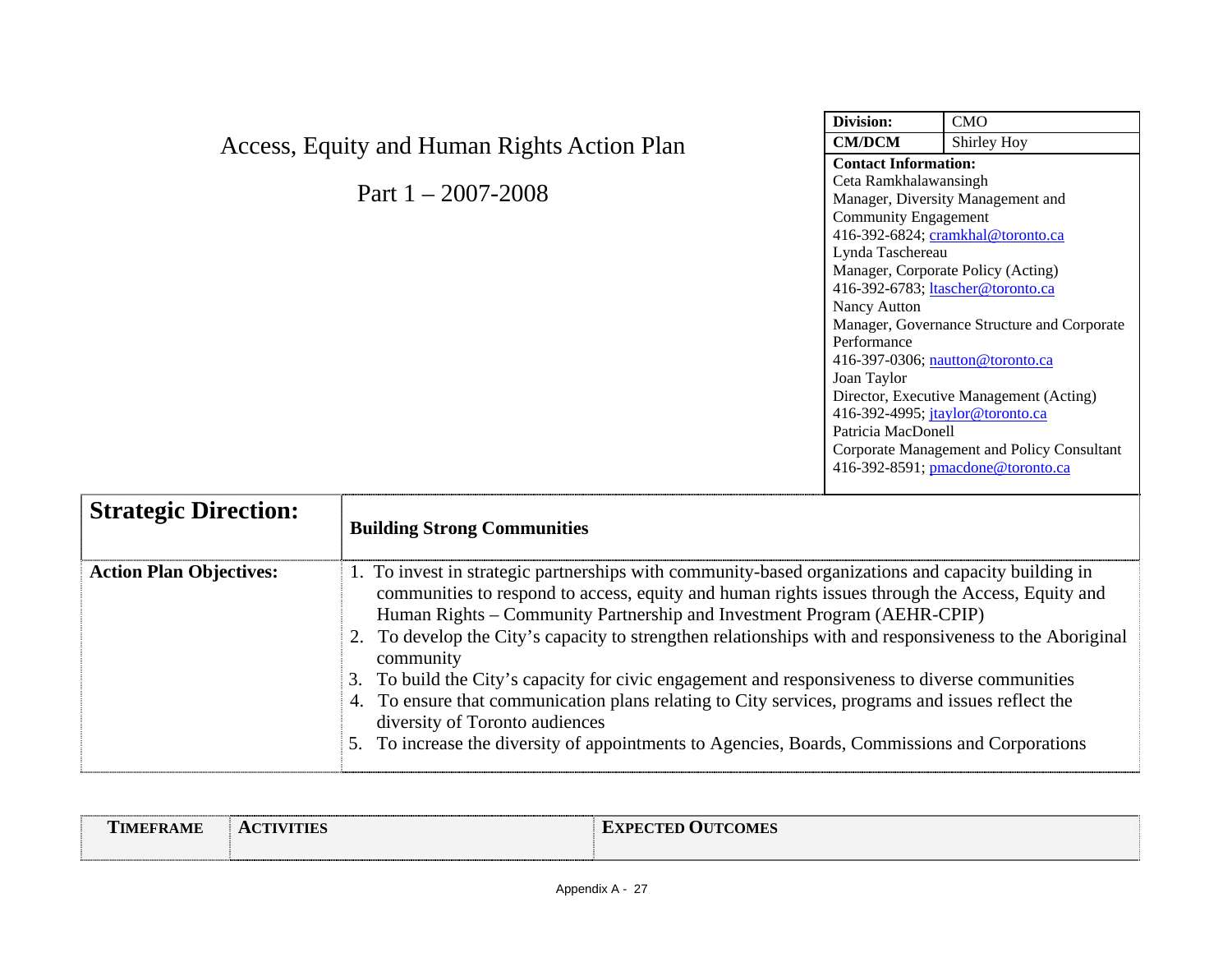| <b>TIMEFRAME</b> | <b>ACTIVITIES</b>                                                                                                                                                                                                                                                                                                                                                                                                                                                                                                                                                                                             | <b>EXPECTED OUTCOMES</b>                                                                                                                                                                                                                                                                                                                                                                                                                                                                                                                                                                                    |
|------------------|---------------------------------------------------------------------------------------------------------------------------------------------------------------------------------------------------------------------------------------------------------------------------------------------------------------------------------------------------------------------------------------------------------------------------------------------------------------------------------------------------------------------------------------------------------------------------------------------------------------|-------------------------------------------------------------------------------------------------------------------------------------------------------------------------------------------------------------------------------------------------------------------------------------------------------------------------------------------------------------------------------------------------------------------------------------------------------------------------------------------------------------------------------------------------------------------------------------------------------------|
| 2007             | 1. AEHR CPIP<br>Provide outreach and education – broad<br>and targeted<br>Develop and implement six Capacity<br>$\overline{\phantom{a}}$<br><b>Support Projects</b><br><b>Support Access and Equity Policy</b><br>$\overline{\phantom{a}}$<br>Development within community-based<br>organizations (through AEHR) and with<br>all City of Toronto CPIP programs<br>(through TCCC)                                                                                                                                                                                                                              | 1.<br>- Increased awareness of funding opportunities to address civic<br>engagement, and a range of access, equity and human rights issues<br>Stronger community infrastructure for advocacy and community<br>engagement relating to the elimination of barriers faced by human<br>rights protected groups and focusing on issues relating to race<br>relations, gender equity, literacy, disability, sexual orientation, and<br>Aboriginal affairs<br>- Increased public awareness and anti-racism campaigns which<br>respect Toronto's diverse communities and target the elimination of<br>hate activity |
|                  | 2. Developing capacity to strengthen<br>relationships with and responsiveness to<br>the Aboriginal community<br>Re-establish and support the City's<br>Aboriginal Affairs Committee<br>Participate in an interdivisional staff<br>team to develop a protocol on<br>notification to the Aboriginal<br>community regarding environmental<br>assessments<br>Participate in the Toronto Urban<br><b>Aboriginal Management Committee</b><br>(TUMC) comprised of federal,<br>provincial, municipal and community<br>members to determine priority needs in<br>the Aboriginal community and projects<br>to be funded | 2.<br>- Increased responsiveness to the Aboriginal community<br>- Involvement of the Aboriginal community in the decisions on<br>environmental assessments that may have an impact on Aboriginal<br>heritage<br>- Increased knowledge among staff to meet the needs of the<br>Aboriginal community<br>3.                                                                                                                                                                                                                                                                                                    |
|                  | 3. Building City's capacity<br>for civic engagement and<br>responsiveness to diverse communities                                                                                                                                                                                                                                                                                                                                                                                                                                                                                                              | - Increased civic participation by people with disabilities<br>- Increased knowledge among staff to meet the needs of people with<br>different abilities                                                                                                                                                                                                                                                                                                                                                                                                                                                    |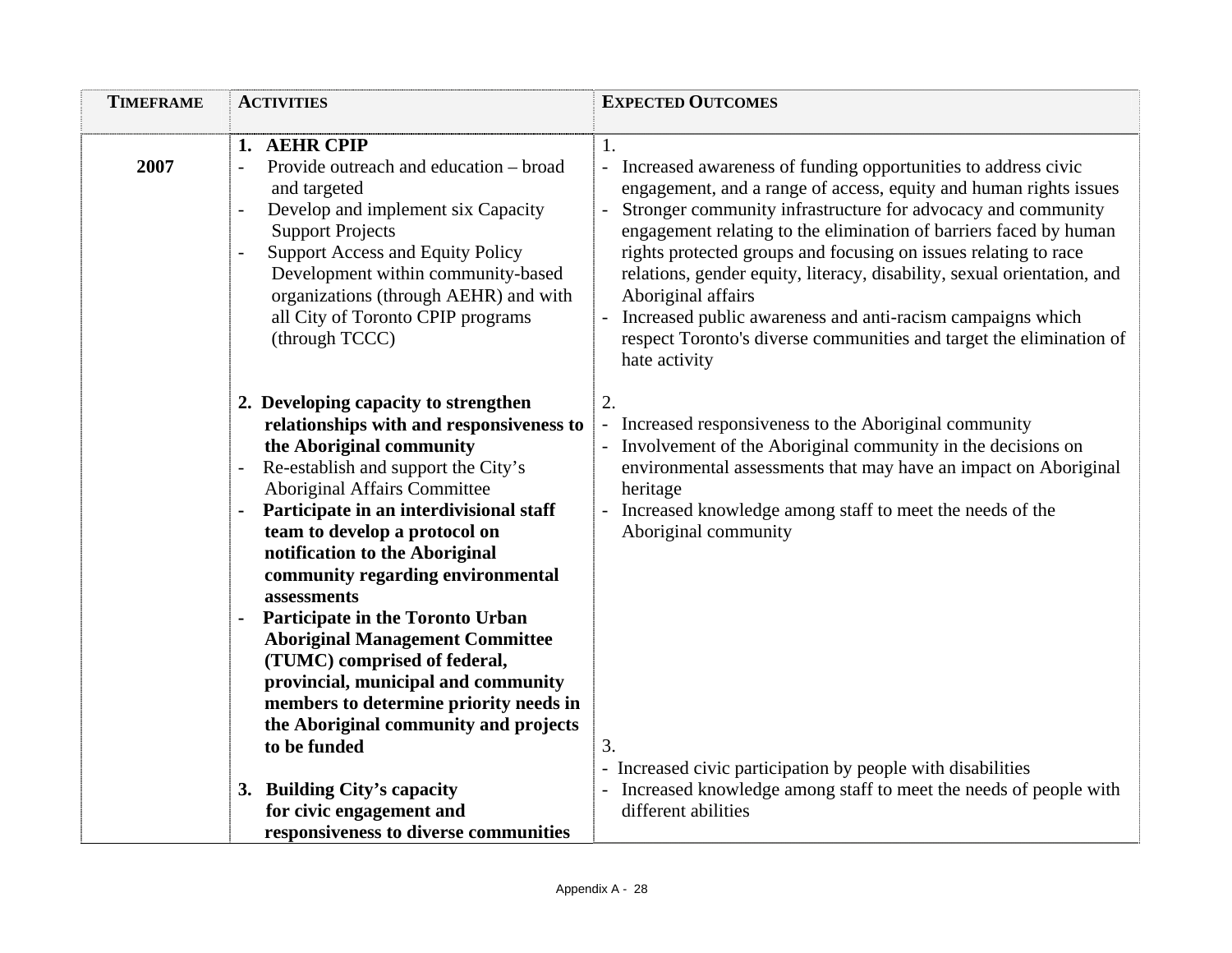| <b>TIMEFRAME</b> | <b>ACTIVITIES</b>                                                                                                                                                                                                                                                                                                                                                                                                                                                                                                                                                                                                                                                                                                                                                                                                                                                                                                                                                                                                                                                                                                | <b>EXPECTED OUTCOMES</b>                                                                                                                                                                                                                                                                                                                                                                                                                                                                                                                                                                                                                                      |
|------------------|------------------------------------------------------------------------------------------------------------------------------------------------------------------------------------------------------------------------------------------------------------------------------------------------------------------------------------------------------------------------------------------------------------------------------------------------------------------------------------------------------------------------------------------------------------------------------------------------------------------------------------------------------------------------------------------------------------------------------------------------------------------------------------------------------------------------------------------------------------------------------------------------------------------------------------------------------------------------------------------------------------------------------------------------------------------------------------------------------------------|---------------------------------------------------------------------------------------------------------------------------------------------------------------------------------------------------------------------------------------------------------------------------------------------------------------------------------------------------------------------------------------------------------------------------------------------------------------------------------------------------------------------------------------------------------------------------------------------------------------------------------------------------------------|
|                  | Re-establish and support the City's<br><b>Disability Issues Committee</b><br>Develop a corporate policy on<br>accommodating the communication and<br>physical needs of people with disabilities<br>who participate in City-hosted public<br>meetings<br>Update database on equity-seeking groups<br>and emerging communities to expand<br>contacts and build partnership with<br>community organizations<br>Provide civic engagement handbook for<br>City practitioners<br>Establish an on-line community of<br>$\overline{\phantom{a}}$<br>municipal civic engagement practitioners<br>Provide opportunities for inter-divisional<br>networking, training and development of<br>civic engagement practices<br>Promote the skill development of front-<br>line staff for the timely response and<br>speedy resolution of service-related issues<br>from the diverse public<br>Participate in a community coalition on<br>$\overline{\phantom{a}}$<br>the one resident, one vote campaign<br>4. Ensuring communication plans reflect<br>diversity of Toronto's audiences<br>Develop and monitor the compliance of | - Improved capacity in the City's decision-making processes for the<br>participation and engagement of diverse communities and equity-<br>seeking groups<br>- Increased coordination of the City's public engagement activities<br>and initiatives<br>- Increased effectiveness of City programs and services designed to<br>meet the needs of diverse communities<br>4.<br>- A communications planning policy, including a compulsory<br>template for communications plans, ensuring that all divisions<br>develop plans that meet the diverse information needs of Toronto's<br>audiences<br>Identification of gaps in communications and opportunities for |
|                  | a corporate-wide communications<br>planning policy that requires all                                                                                                                                                                                                                                                                                                                                                                                                                                                                                                                                                                                                                                                                                                                                                                                                                                                                                                                                                                                                                                             | improved targeted information and communications to specific                                                                                                                                                                                                                                                                                                                                                                                                                                                                                                                                                                                                  |
|                  | divisions to prepare communications                                                                                                                                                                                                                                                                                                                                                                                                                                                                                                                                                                                                                                                                                                                                                                                                                                                                                                                                                                                                                                                                              | audiences<br>Specific briefings targeted to ethnic media representatives                                                                                                                                                                                                                                                                                                                                                                                                                                                                                                                                                                                      |
|                  | plans for major city initiatives that                                                                                                                                                                                                                                                                                                                                                                                                                                                                                                                                                                                                                                                                                                                                                                                                                                                                                                                                                                                                                                                                            |                                                                                                                                                                                                                                                                                                                                                                                                                                                                                                                                                                                                                                                               |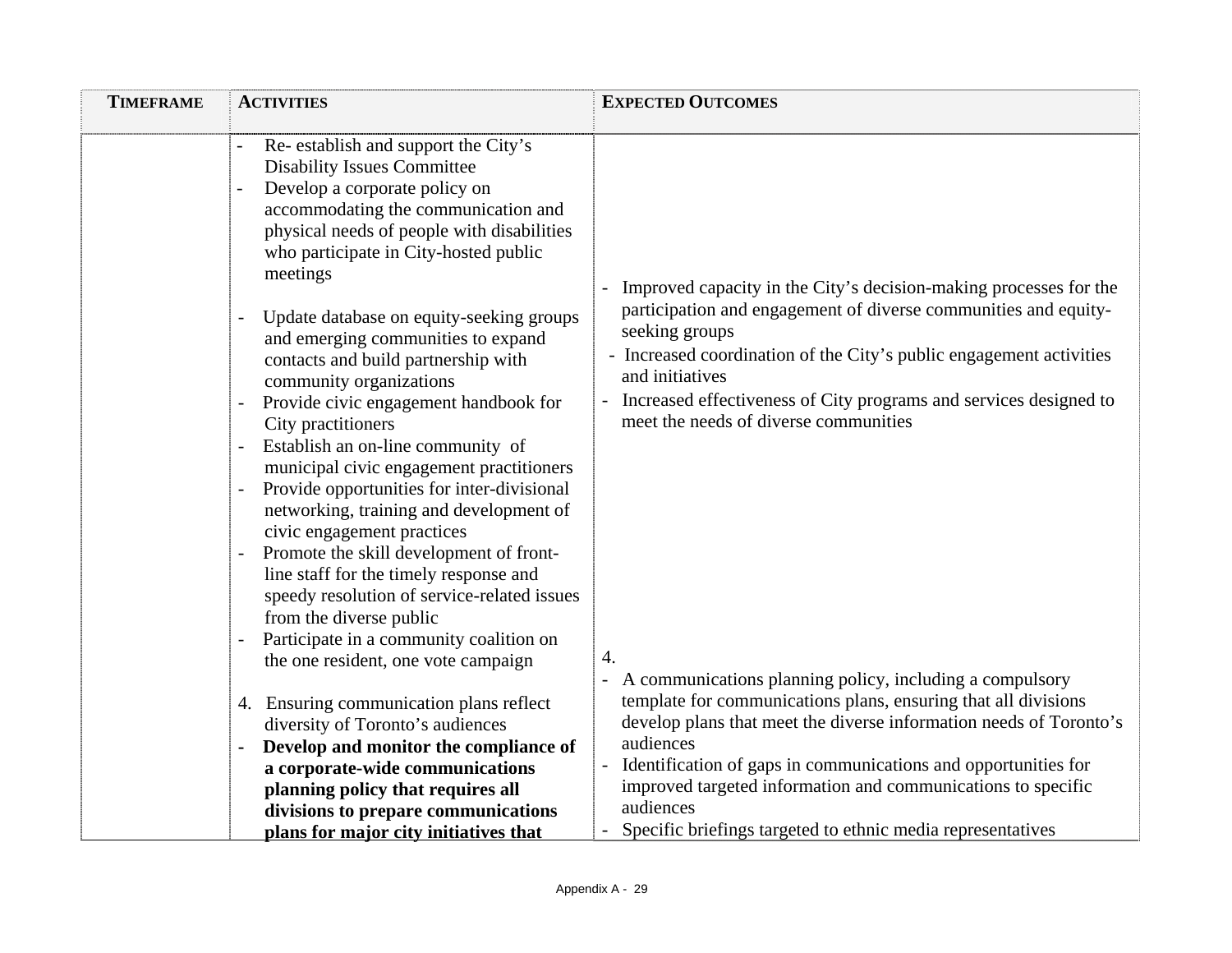| <b>TIMEFRAME</b> | <b>ACTIVITIES</b>                                                                                                                                                                                                                                                                                                                                                                                                                                                                                                                                                                                                                                                                                                                                                                                                         | <b>EXPECTED OUTCOMES</b>                                                                                                                                                                                                                                                                                                                                                                                                                                                                                                                                                                                                                  |
|------------------|---------------------------------------------------------------------------------------------------------------------------------------------------------------------------------------------------------------------------------------------------------------------------------------------------------------------------------------------------------------------------------------------------------------------------------------------------------------------------------------------------------------------------------------------------------------------------------------------------------------------------------------------------------------------------------------------------------------------------------------------------------------------------------------------------------------------------|-------------------------------------------------------------------------------------------------------------------------------------------------------------------------------------------------------------------------------------------------------------------------------------------------------------------------------------------------------------------------------------------------------------------------------------------------------------------------------------------------------------------------------------------------------------------------------------------------------------------------------------------|
|                  | address the diversity of Toronto<br><b>Identify opportunities to seek support</b><br>from members of ethnic media outlets<br>for major City initiatives<br>Represent the municipal sector in the<br>development of Information and<br><b>Communications Standards, at the</b><br><b>Accessibility Directorate of Ontario</b><br>5. Increasing diversity in ABCC<br>appointments<br>Outreach to under-represented groups<br>Publish public appointments guide on the<br>City's website<br>Place advertisements in ethno-specific<br>media<br>Include self-identification form in<br>application booklet to track representation<br>of diverse groups in the applicant pool and<br>appointments<br>Provide ABCCs with direction and<br>orientation on accommodation, needs of<br>diverse groups and the City's objective of | - Implementable, measurable and effective Information and<br>Communications Standards that meet the diverse needs of<br>Toronto's population<br>5.<br>- Increased awareness and knowledge of the public appointments<br>process among diverse communities<br>ABCCs' understanding of the City's goal to increase diversity and<br>follow the new policy and process<br>Ongoing monitoring and analysis of representation of diverse<br>groups based on completed self-identification forms<br>Increased transparency and awareness of policy and process to<br>ensure consistency, integrity and fairness in administering the<br>process |
|                  | removing barriers to accessing services                                                                                                                                                                                                                                                                                                                                                                                                                                                                                                                                                                                                                                                                                                                                                                                   | <b>INDICATORS</b>                                                                                                                                                                                                                                                                                                                                                                                                                                                                                                                                                                                                                         |
|                  |                                                                                                                                                                                                                                                                                                                                                                                                                                                                                                                                                                                                                                                                                                                                                                                                                           | 1. AEHR CPIP<br>Increase in receipt of applications from targeted groups, i.e. on<br>disability issues and civic engagement initiatives<br>Maintenance of a core infrastructure of organizations carrying out<br>anti-racism/anti-hate and human rights work, including support for<br>coalition building and advocacy<br>Leveraging for funding to new and emerging communities from<br>other sources<br>Toolkit of resources to support sustainability of community-based                                                                                                                                                               |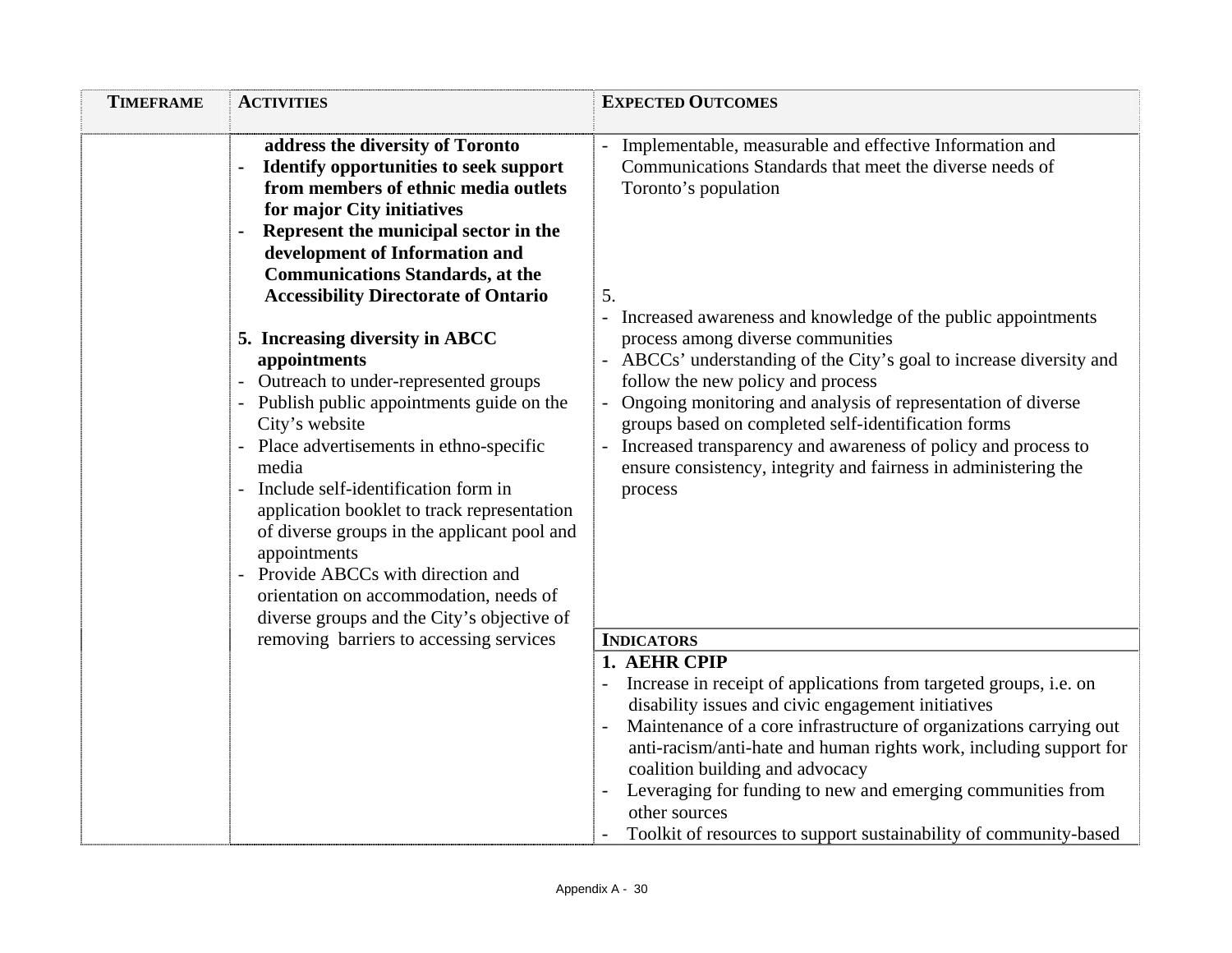| organizations<br><b>INDICATORS</b>   | <b>EXPECTED OUTCOMES</b>                                                                                                                                                                                                                                                                                                                                                                                                                                                                                                                                                                                                                                                                  |
|--------------------------------------|-------------------------------------------------------------------------------------------------------------------------------------------------------------------------------------------------------------------------------------------------------------------------------------------------------------------------------------------------------------------------------------------------------------------------------------------------------------------------------------------------------------------------------------------------------------------------------------------------------------------------------------------------------------------------------------------|
|                                      | Increased community capacity among African Canadian women                                                                                                                                                                                                                                                                                                                                                                                                                                                                                                                                                                                                                                 |
| and emerging groups<br>organizations | Increased civic participation by African Canadian youth<br>Increased networking and coalition work among Somali                                                                                                                                                                                                                                                                                                                                                                                                                                                                                                                                                                           |
| Committee                            | 2. Developing capacity to strengthen relationships with and<br>responsiveness to the Aboriginal community<br>Responses and follow-up to issues raised by the Aboriginal Affairs<br>Number of consultations with the Aboriginal community in<br>environmental assessments<br>Funding allocations and their impact on the Aboriginal community<br>through the Toronto Urban Aboriginal Management Committee                                                                                                                                                                                                                                                                                 |
| Committee<br>practitioners           | 3. Building City's capacity for civic engagement and<br>responsiveness to diverse communities<br>- Responses and follow-up to issues raised by the Disability Issues<br>Corporate policy being developed on accommodating the<br>communication and physical needs of people with disabilities who<br>participate in City-hosted public meetings<br>Number of participants from equity-seeking groups and emerging<br>communities in civic engagement activities<br>Production and distribution of civic engagement handbook<br>Establishment of online network of municipal civic engagement<br>Number of inter-divisional networking opportunities for civic<br>engagement practitioners |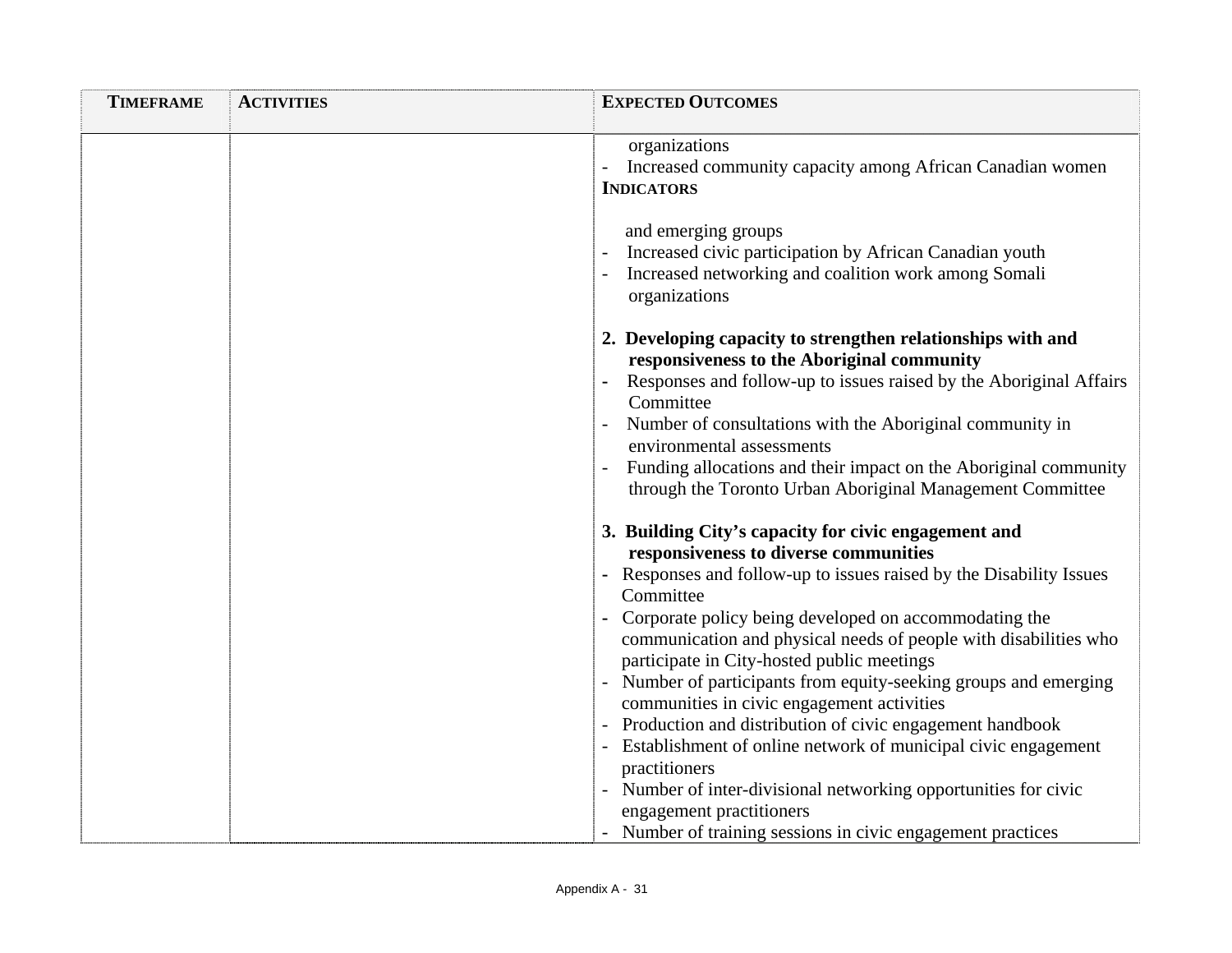| <b>TIMEFRAME</b> | <b>ACTIVITIES</b> | <b>EXPECTED OUTCOMES</b>                                                                                                                                                                                                                                                                                                                                                                                                                                                                                                                                                                                                                                                              |
|------------------|-------------------|---------------------------------------------------------------------------------------------------------------------------------------------------------------------------------------------------------------------------------------------------------------------------------------------------------------------------------------------------------------------------------------------------------------------------------------------------------------------------------------------------------------------------------------------------------------------------------------------------------------------------------------------------------------------------------------|
|                  |                   | - Actions taken to develop the skills of front-line staff to respond and<br>help resolve service-related issues<br><b>INDICATORS</b><br>Ensuring communication plans reflect the diversity of<br>4.<br><b>Toronto's audiences</b><br>Increased requests for translation and interpretation services for<br>print and web materials as indicator of increased communications<br>efforts to communicate to non English-speaking audiences<br>Monitoring of communications tools and tactics designed for<br>electronic distribution or for the Website as indicator of<br>compliance with guidelines for use of assistive technology and<br>offer alternate forms to meet diverse needs |
|                  |                   | 6. Increasing diversity in ABCC appointments<br>Improvements to the public appointments policy and processes<br>Identified barriers and actions implemented to remove barriers<br>Increases in applications and appointments from diverse groups<br>- Monitoring mechanism in place to track progress                                                                                                                                                                                                                                                                                                                                                                                 |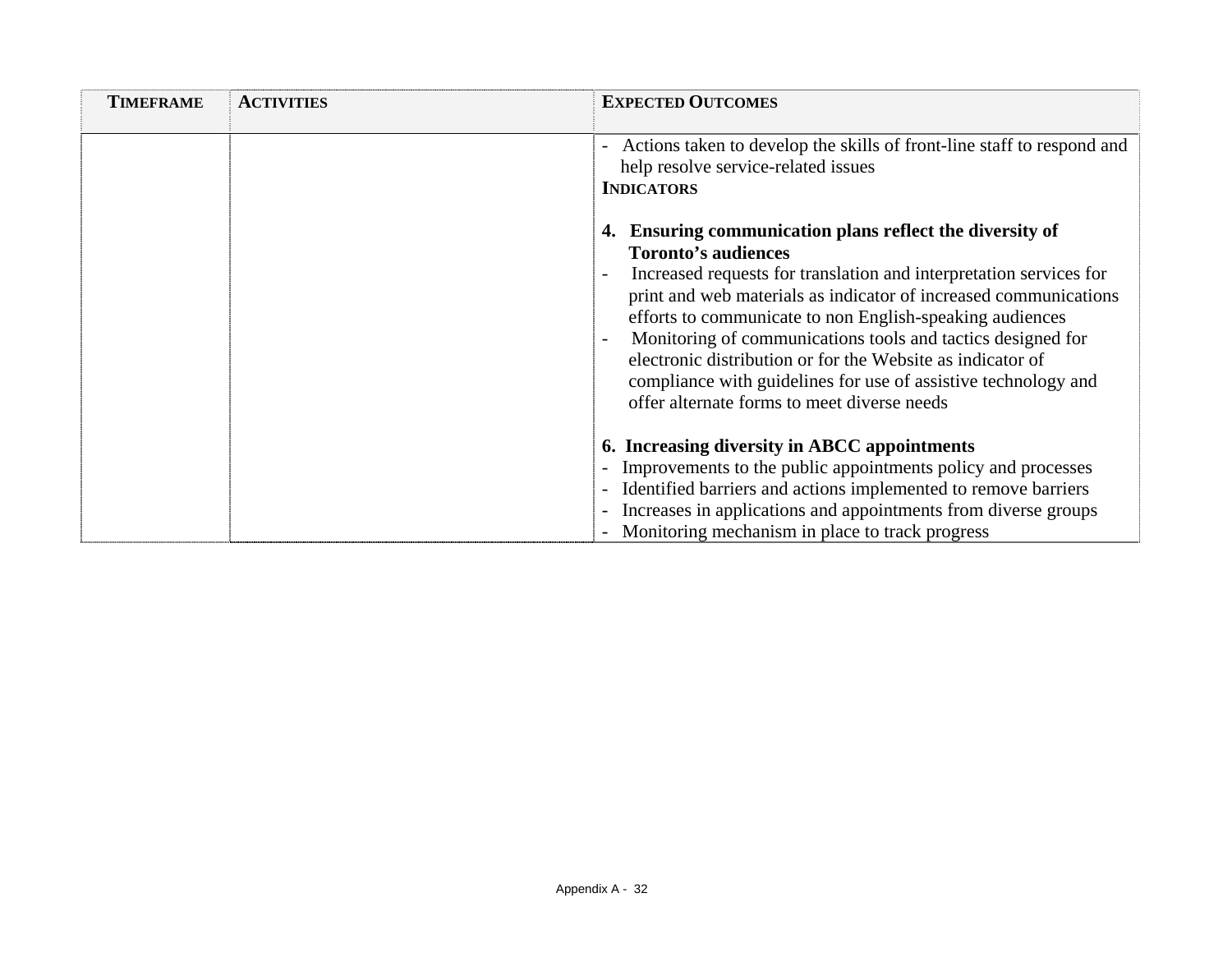| <b>TIMEFRAME</b> | <b>ACTIVITIES</b>                                                                                                                                                                                                                                                                                                                                                                                                                                                                                                                                                                                                       | <b>EXPECTED OUTCOMES</b>                                                                                                                                                                                                                                                                                                                                                                                                                    |
|------------------|-------------------------------------------------------------------------------------------------------------------------------------------------------------------------------------------------------------------------------------------------------------------------------------------------------------------------------------------------------------------------------------------------------------------------------------------------------------------------------------------------------------------------------------------------------------------------------------------------------------------------|---------------------------------------------------------------------------------------------------------------------------------------------------------------------------------------------------------------------------------------------------------------------------------------------------------------------------------------------------------------------------------------------------------------------------------------------|
|                  |                                                                                                                                                                                                                                                                                                                                                                                                                                                                                                                                                                                                                         |                                                                                                                                                                                                                                                                                                                                                                                                                                             |
| 2008             | 1. AEHR CPIP<br>Maintain a high level of outreach to new<br>and emerging organizations.<br>Provide support for community<br>infrastructure agencies and continue to<br>maintain effective relationships<br><b>Support Access and Equity Policy</b><br>development within community based<br>organizations funded by the City.                                                                                                                                                                                                                                                                                           | 1.<br>- Strong community infrastructure for advocacy and community<br>engagement relating to the elimination of barriers faced by human<br>rights protected groups and focusing on issues relating to race<br>relations, gender equity, literacy, disability, sexual orientation, and<br>Aboriginal affairs<br>Improved governance capacity of agencies<br>- Improved access and participation by new and emerging groups in<br>civic life. |
|                  | 2. Developing capacity to strengthen<br>relationships with and responsiveness to<br>the Aboriginal community<br>Develop an Urban Aboriginal Strategy or<br>Protocol for the City of Toronto to<br>identify and respond to the needs of the<br>Aboriginal community<br>Facilitate the Aboriginal Affairs<br>$\blacksquare$<br>Committee<br>Participate in the Toronto Urban<br><b>Aboriginal Management Committee</b><br>(TUMC) comprised of federal, provincial,<br>municipal and community members to<br>determine priority needs in the Aboriginal<br>community and projects to be funded to<br>help meet these needs | 2.<br>- Guidelines available for responding to the Aboriginal community<br>through the development of the Urban Aboriginal Strategy<br>- Responses and follow-up to issues raised by the Aboriginal Affairs<br>Committee<br>Consultations with the Aboriginal community in environmental<br>assessments                                                                                                                                     |
|                  | 3. Building City's capacity for civic<br>engagement and responsiveness to                                                                                                                                                                                                                                                                                                                                                                                                                                                                                                                                               | 3.<br>- Corporate policy being developed on accommodating the                                                                                                                                                                                                                                                                                                                                                                               |
|                  | diverse communities                                                                                                                                                                                                                                                                                                                                                                                                                                                                                                                                                                                                     | communication and physical needs of people with disabilities who                                                                                                                                                                                                                                                                                                                                                                            |
|                  | Consult with the Disability Issues                                                                                                                                                                                                                                                                                                                                                                                                                                                                                                                                                                                      | participate in City-hosted public meetings                                                                                                                                                                                                                                                                                                                                                                                                  |
|                  | Committee on a corporate policy on                                                                                                                                                                                                                                                                                                                                                                                                                                                                                                                                                                                      | - Number of participants from equity-seeking groups and emerging                                                                                                                                                                                                                                                                                                                                                                            |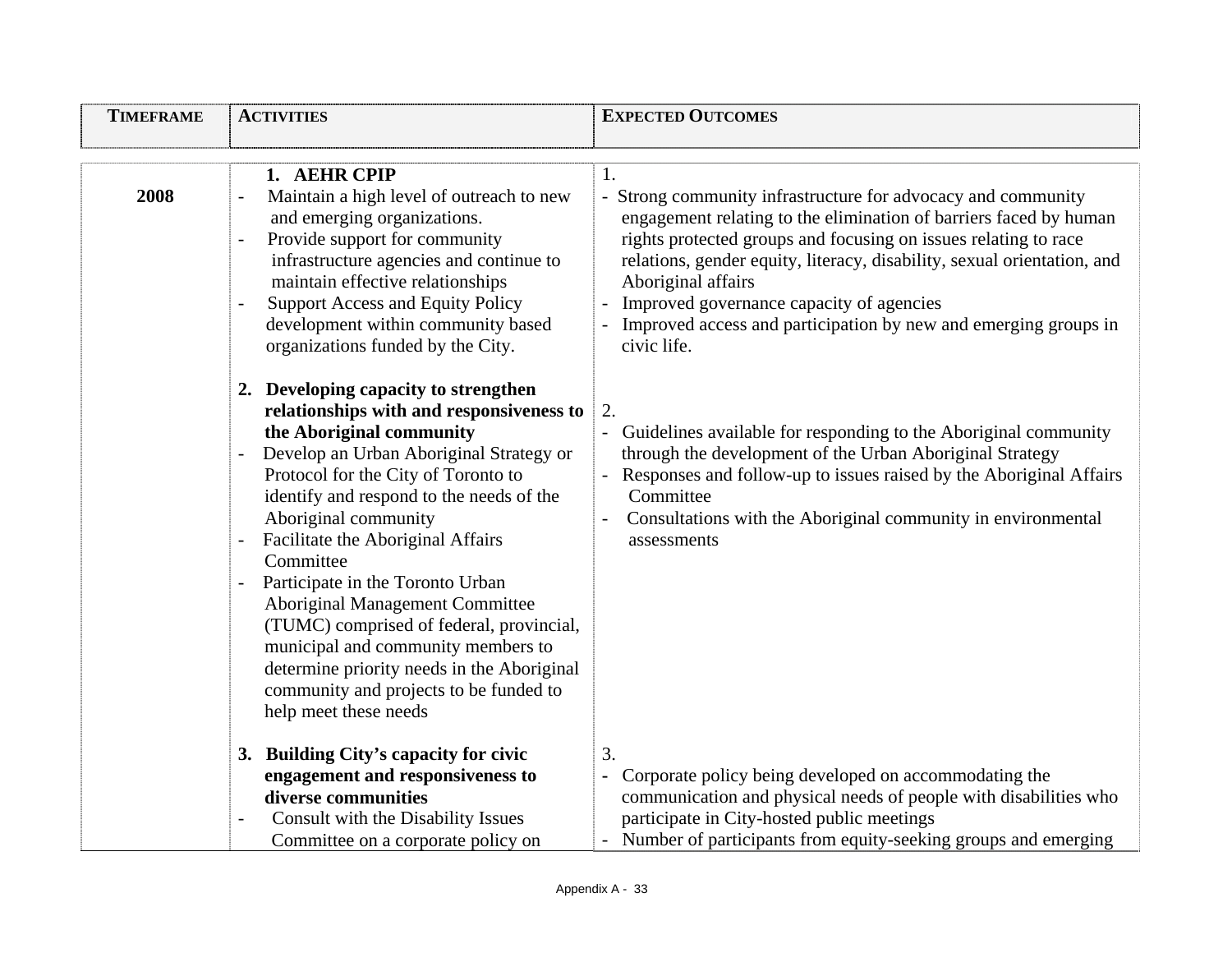| $\blacksquare$           | accommodating the communication and<br>physical needs of people with disabilities<br>attending City-hosted public meetings<br>Continue the implementation of other<br>activities as in 2007, i.e., updating<br>database, civic engagement handbook,<br>online community of civic engagement<br>practitioners, inter-divisional networking<br>and training, promoting skill<br>development of front-line staff                                                                                                                                                                                                                                                                                                                                        | communities in civic engagement activities<br>- Production and distribution of civic engagement handbook<br>- Establishment of online network of municipal civic engagement<br>practitioners<br>- Number of inter-divisional networking opportunities for civic<br>engagement practitioners<br>- Number of training sessions in civic engagement practices<br>- Actions taken to develop the skills of front-line staff to respond and<br>help resolve service-related issues |
|--------------------------|------------------------------------------------------------------------------------------------------------------------------------------------------------------------------------------------------------------------------------------------------------------------------------------------------------------------------------------------------------------------------------------------------------------------------------------------------------------------------------------------------------------------------------------------------------------------------------------------------------------------------------------------------------------------------------------------------------------------------------------------------|-------------------------------------------------------------------------------------------------------------------------------------------------------------------------------------------------------------------------------------------------------------------------------------------------------------------------------------------------------------------------------------------------------------------------------------------------------------------------------|
| $\overline{\phantom{a}}$ | 4. Ensuring communication plans reflect<br>diversity of Toronto's audiences<br>Conduct benchmark research to determine<br>extent to which current communications<br>tactics and tools reflect the City's diversity<br>Ensure that all City staff responsible for<br>the placement of City advertising are<br>aware of and understand requirements for<br>advertising in the ethnic/community<br>media, as directed by City Council<br>Conduct staff briefing sessions to ensure<br>awareness and understanding of the needs<br>of assistive technology and alternate<br>communication formats<br>Represent the municipal sector in the<br>development of Information and<br><b>Communications Standards, Accessibility</b><br>Directorate of Ontario | $\overline{4}$ .<br>- Benchmark research to be used for determining the effectiveness of<br>communications tactics to specific target audiences<br>- Providing a minimum number of staff briefing session for<br>communicators across the City<br>- Establishing implementable, measurable and effective Information<br>and Communications Standards that meet the diverse needs of<br>Toronto's population                                                                   |
|                          | 5. Increasing diversity in ABCC<br>appointments<br>- Continue implementation of increasing<br>diversity in ABCC appointments, including<br>outreach, advertisement in ethno-specific                                                                                                                                                                                                                                                                                                                                                                                                                                                                                                                                                                 | 5.<br>- Increased awareness and knowledge of the public appointments<br>process among diverse communities<br>- ABCCs' understanding of the City's goal to increase diversity and<br>follow the new policy and process                                                                                                                                                                                                                                                         |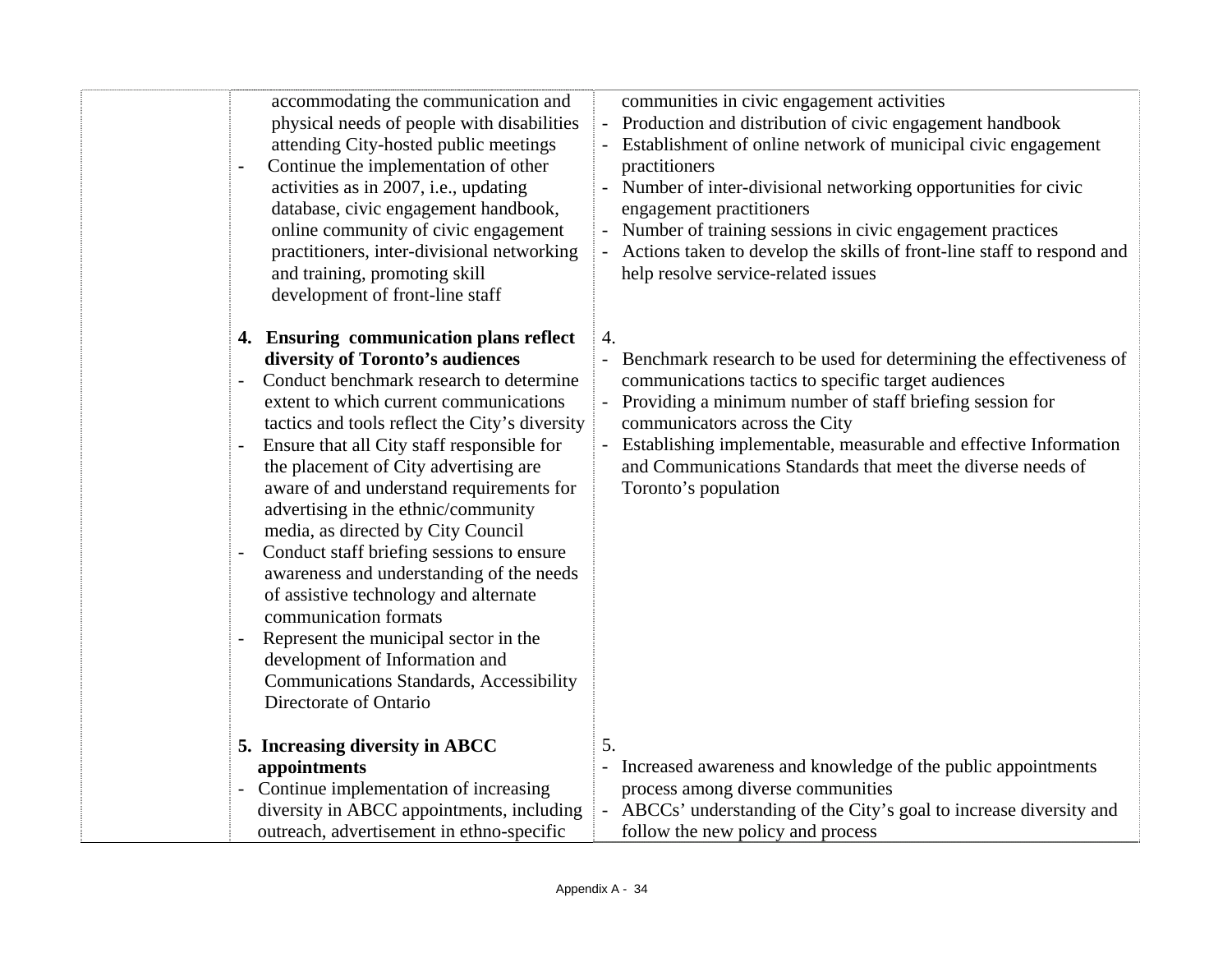| media, tracking representation of diverse<br>groups through self-identification, direction<br>and orientations to ABCCs | - Ongoing monitoring and analysis of representation of diverse<br>groups based on completed self-identification forms<br>- Increased transparency and awareness of policy and process to<br>ensure consistency, integrity and fairness in administering the<br>process                                                                                                                                                                                                                                                                                                                                              |
|-------------------------------------------------------------------------------------------------------------------------|---------------------------------------------------------------------------------------------------------------------------------------------------------------------------------------------------------------------------------------------------------------------------------------------------------------------------------------------------------------------------------------------------------------------------------------------------------------------------------------------------------------------------------------------------------------------------------------------------------------------|
|                                                                                                                         | <b>INDICATORS</b>                                                                                                                                                                                                                                                                                                                                                                                                                                                                                                                                                                                                   |
|                                                                                                                         | 1. AE HR CPIP<br>Feedback from information sessions and number of participants<br>attending<br>Increase in receipt of applications from targeted group<br>Increase in number of new organizations applying<br>Maintenance of a core infrastructure of organizations carrying out<br>anti-racism/anti-hate and human rights work<br>Leveraging for funding to new and emerging communities from<br>other sources<br>Toolkit of resources to support sustainability of community-based<br>organizations<br>Increased community capacity, civic participation and networking<br>of target groups                       |
|                                                                                                                         | 2. Developing capacity to strengthen relationships and<br>responsiveness to the Aboriginal community<br>Completion of the Urban Aboriginal Strategy<br>Responses and follow-up to issues raised by the Aboriginal Affairs<br>Committee<br>Funding allocations and their impact on the Aboriginal community<br>through the Toronto Urban Aboriginal Management Committee<br>3. Building City's capacity for civic engagement and<br>responsiveness to diverse communities<br>Responses and follow-up to issues raised by the Disability Issues<br>Committee<br>Corporate policy being developed on accommodating the |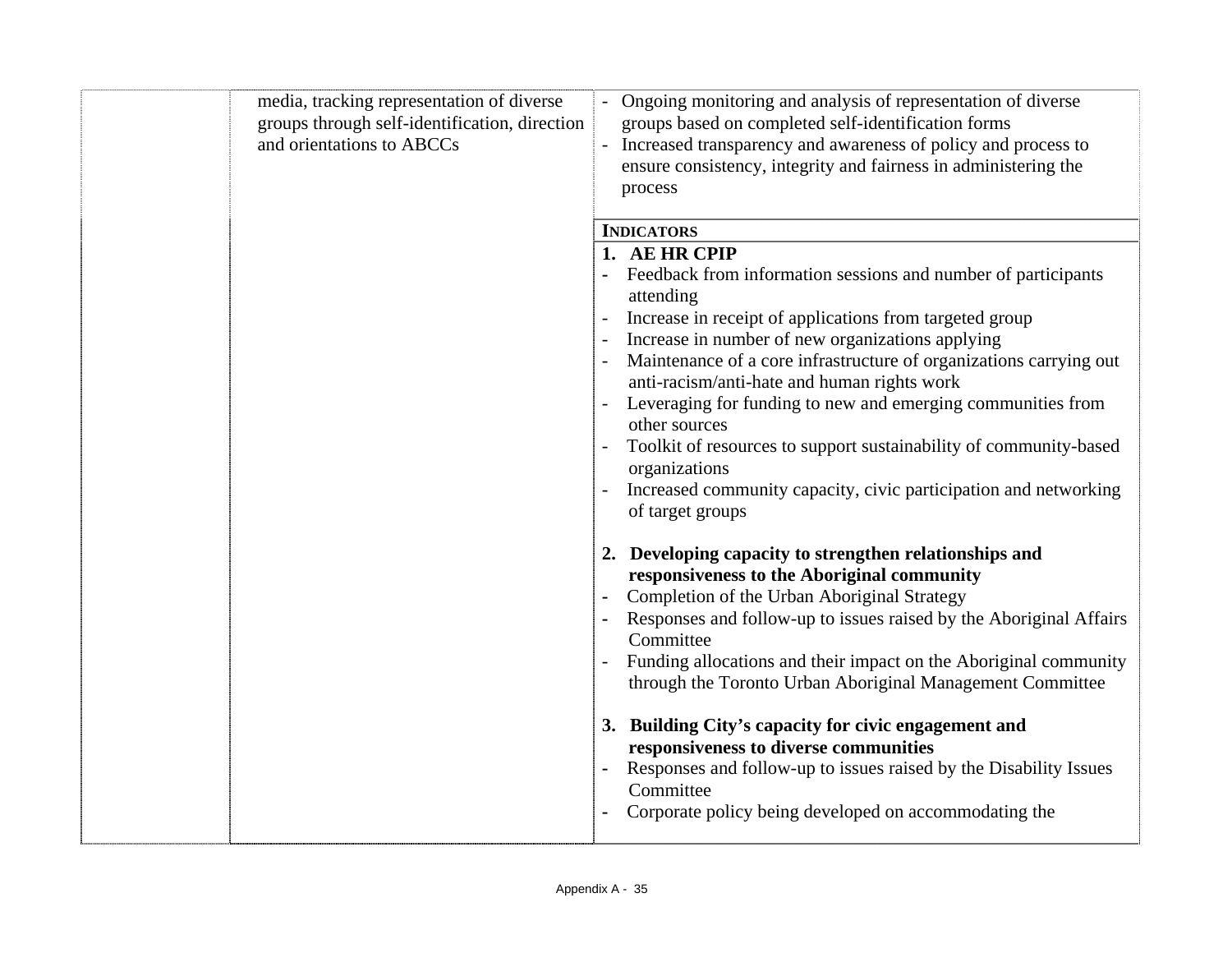|  | <b>INDICATORS</b><br>communication and physical needs of people with disabilities who<br>participate in City-hosted public meetings<br>Number of participants from equity-seeking groups and emerging<br>communities in civic engagement activities<br>Production and distribution of civic engagement handbook<br>- Establishment of online network of municipal civic engagement<br>practitioners<br>- Number of inter-divisional networking opportunities for civic<br>engagement practitioners<br>- Number of training sessions in civic engagement practices<br>- Actions taken to develop the skills of front-line staff to respond and<br>help resolve service-related issues<br>- Community feedback<br>4. Ensuring communication plans reflect the diversity of<br><b>Toronto's audiences</b><br>Completion of benchmark research<br>Increased requests for translation and interpretation services<br>Number of briefing sessions for communicators across the City<br>Staff feedback on awareness and understanding of assistive<br>technology and alternate communication formats<br>5. Increasing diversity in ABCC appointments<br>Improvements to the public appointments policy and processes<br>Identified barriers and actions implemented to remove barriers<br>Increases in applications and appointments from diverse groups<br>Monitoring mechanism in place to track progress |
|--|------------------------------------------------------------------------------------------------------------------------------------------------------------------------------------------------------------------------------------------------------------------------------------------------------------------------------------------------------------------------------------------------------------------------------------------------------------------------------------------------------------------------------------------------------------------------------------------------------------------------------------------------------------------------------------------------------------------------------------------------------------------------------------------------------------------------------------------------------------------------------------------------------------------------------------------------------------------------------------------------------------------------------------------------------------------------------------------------------------------------------------------------------------------------------------------------------------------------------------------------------------------------------------------------------------------------------------------------------------------------------------------------------|
|  |                                                                                                                                                                                                                                                                                                                                                                                                                                                                                                                                                                                                                                                                                                                                                                                                                                                                                                                                                                                                                                                                                                                                                                                                                                                                                                                                                                                                      |

### **ACTUAL OUTCOMES**

### **2007 highlights**

• Delivered three information sessions on AEHR CPIP prior to the 2008 grant deadline in west, central and east locations and 80 individual clinics. Distributed announcement and presentations through mailing list and public forums, especially those addressing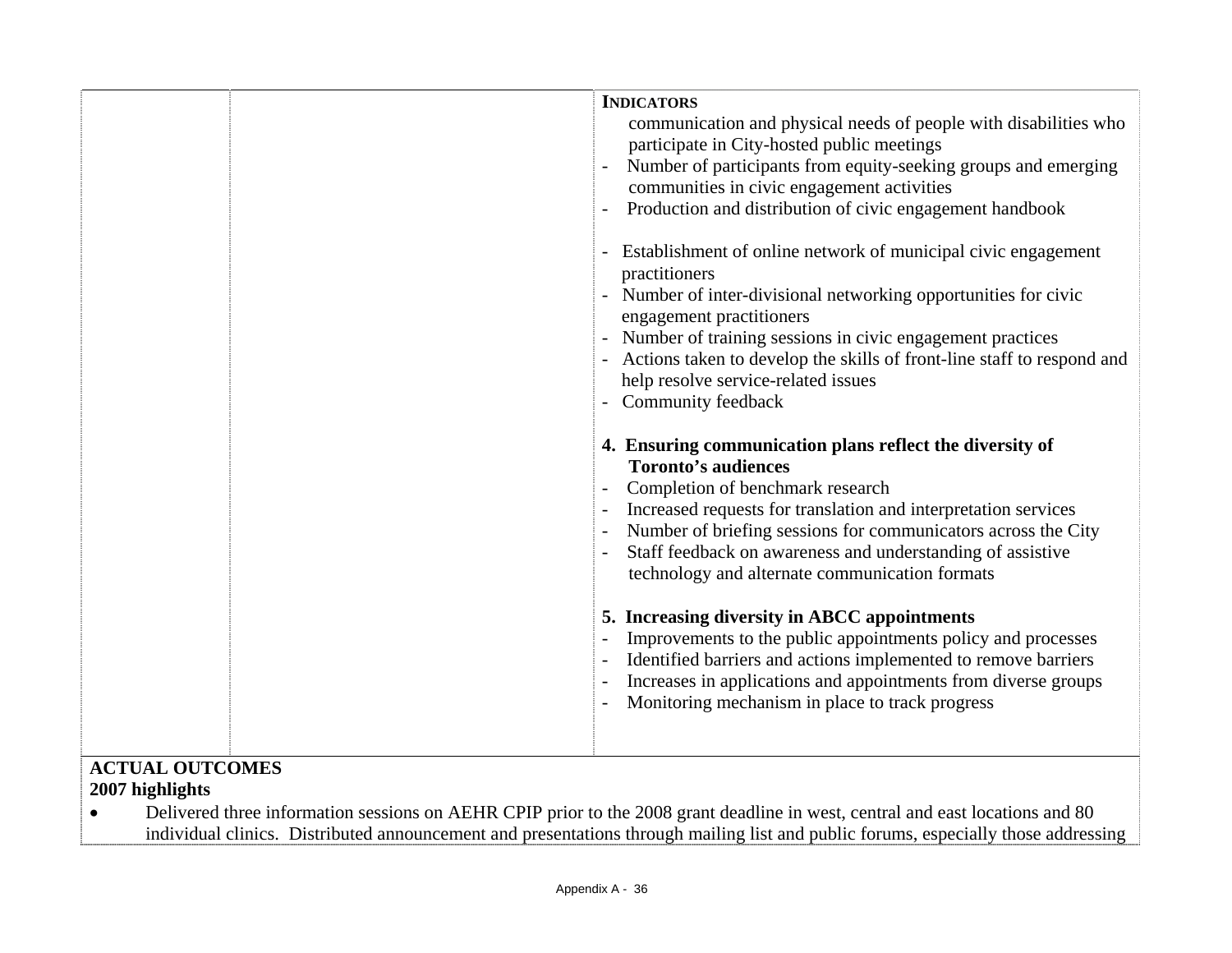- disability issues and civic engagement initiatives. The number of applications to the 2008 grants has increased as a result. Implemented Capacity Support Projects: Capacity and Sustainability Assessment and Resource Development, African Women's Coalition, Youth Engagement on Boards of Community-based Organizations, Expanding Risk Management Parameters within CPIP, Somali Organizations Coalition building and One-on-One with 10 new and emerging community-based organizations. Supported Access and Equity Policy Development within community-based organizations (through AEHR) and with all City of Toronto CPIP programs (through Toronto CPIP Coordinating Committee).
- •Re-established the Aboriginal Affairs Committee and Disability Issues Committee, provided orientation and developed workplans.
- • Participated in the Toronto Urban Aboriginal Management Committee, contributing to priority setting for funding allocation for Toronto's Aboriginal community.
- • Delivered a public education event on equity in the municipal voting process and two training sessions on community engagement to City employees through the corporate Toronto Public Service learning program.
- • The 2007 application and selection process for appointments to Agencies, Boards, Commissions and Corporations demonstrated a significant improvement over the previous process in 2004.
	- 95% response rate to diversity survey versus 61% response in 2004
	- 1231 applications received for 117 positions on 19 boards versus 515 applications for 86 positions on 15 boards in 2004
	- 18% of applicants are youth versus 2% in 2004

•

- Significant increases in the number of applications from the outreach-targeted groups, but modest increases in percentage of these groups in total applications
- Significant improvements in matching the population in every diversity group after the short-listing process
- Participated in the selection process for the City of Toronto's scholarships at the University of Toronto.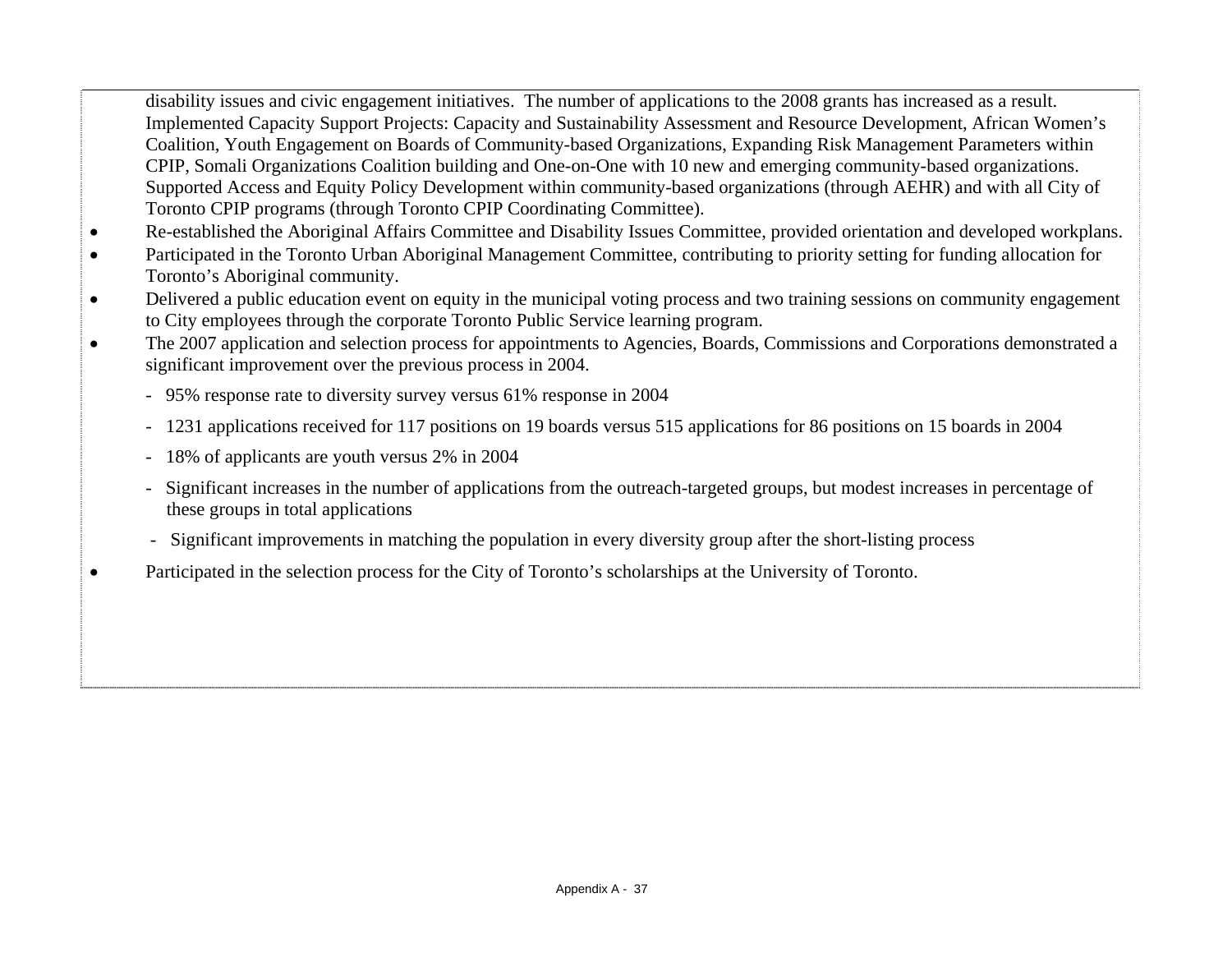| Division:                         | CMO                                |
|-----------------------------------|------------------------------------|
| <b>CM/DCM</b>                     | Shirley Hoy                        |
| <b>Contact Information:</b>       |                                    |
| Ceta Ramkhalawansingh             |                                    |
|                                   | Manager, Diversity Management and  |
| <b>Community Engagement</b>       |                                    |
| 416-392-6824; cramkhal@toronto.ca |                                    |
| Lynda Taschereau                  |                                    |
|                                   | Manager, Corporate Policy (Acting) |
| 416-392-6783; ltascher@toronto.ca |                                    |
|                                   |                                    |

## Access, Equity and Human Rights Action Plan

Part 1 – 2007-2008

| <b>Strategic Direction:</b>    | Accountability                                                                                                                                                                                                         |
|--------------------------------|------------------------------------------------------------------------------------------------------------------------------------------------------------------------------------------------------------------------|
| <b>Action Plan Objectives:</b> | 1. To develop the mechanisms and tools to strengthen the City's accountability in access, equity and<br>human rights<br>2. To build, promote and integrate access, equity and human rights in corporate accountability |

| <b>TIMEFRAME</b> | <b>ACTIVITIES</b>                                                                                                                                                                                                                                                                                                                                                                                                                              | <b>EXPECTED OUTCOMES</b>                                                                                                                                                                                                                                                                                                          |
|------------------|------------------------------------------------------------------------------------------------------------------------------------------------------------------------------------------------------------------------------------------------------------------------------------------------------------------------------------------------------------------------------------------------------------------------------------------------|-----------------------------------------------------------------------------------------------------------------------------------------------------------------------------------------------------------------------------------------------------------------------------------------------------------------------------------|
| 2007/2008        | 1. Developing mechanisms and tools to<br>strengthen accountability in access,<br>equity and human rights<br>Involve staff and Divisions with expertise<br>$\overline{\phantom{a}}$<br>to identify data sources and ways of<br>collecting data to develop indicators and<br>measures<br>Provide learning opportunities to the Inter-<br>$\overline{\phantom{a}}$<br>divisional Staff Team on Access and<br>Equity to develop and use indicators | 1.<br>Improved cross-corporate collaboration in strengthening<br>accountability in access, equity and human rights<br>Increased knowledge and skills among the Toronto Public Service<br>$\overline{\phantom{0}}$<br>in developing and using indicators to measure progress in Action<br>Plans on Access, Equity and Human Rights |
|                  | 2. Building, promoting and integrating<br>access, equity and human rights in<br>corporate accountability<br>Implement and support the City's<br>$\overline{\phantom{a}}$                                                                                                                                                                                                                                                                       | Increased integration of access, equity and human rights in<br>$\sim$<br>corporate accountability and organizational effectiveness<br>Increased confidence and trust in the services provided by the<br>$\overline{\phantom{0}}$<br><b>Toronto Public Service</b>                                                                 |